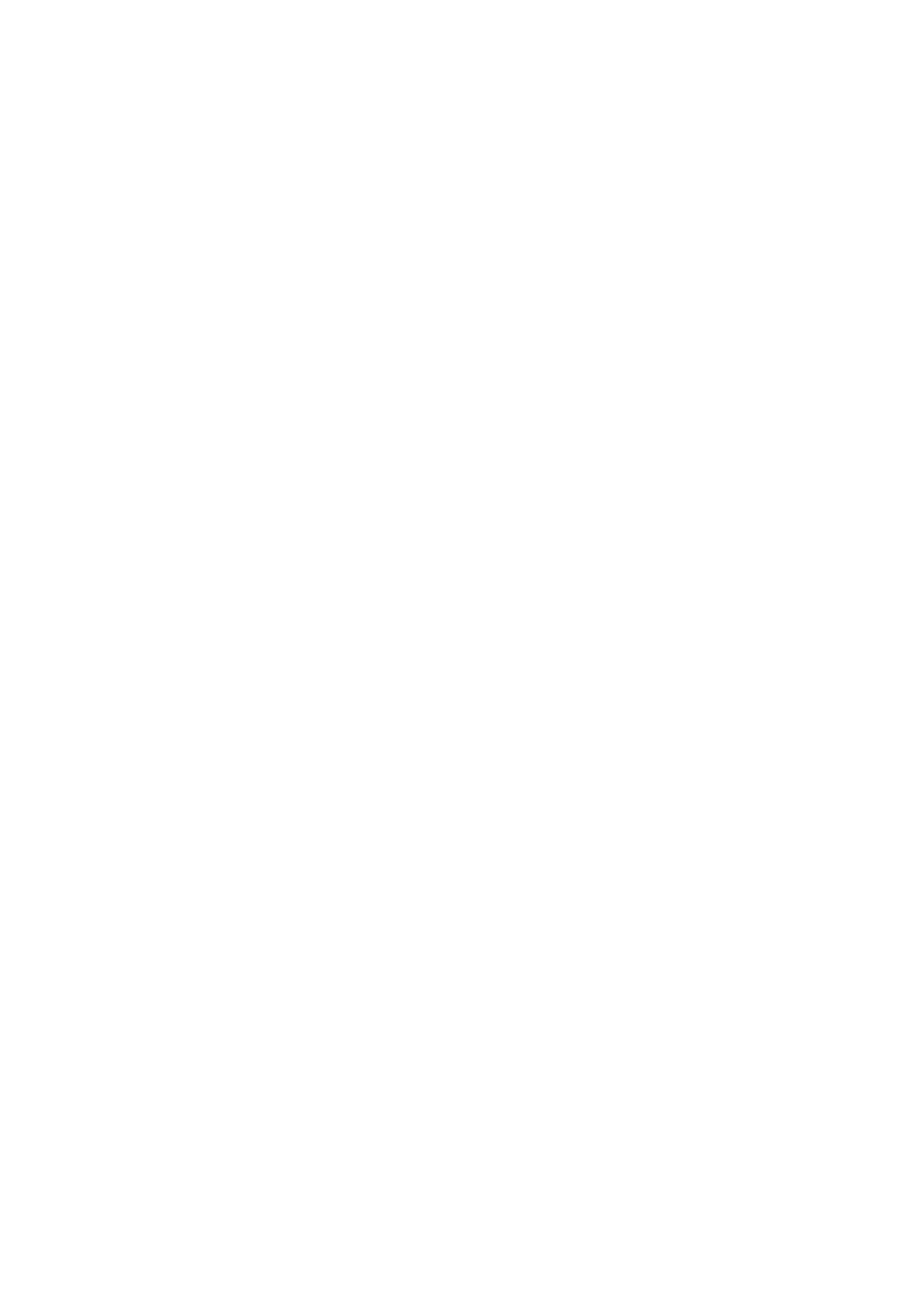

# **The Challenges of Political Programming: International Assistance to Parties and Parliaments**

*Discussion Paper for International IDEA by Greg Power and Oliver Coleman, Global Partners and Associates November 2011*



**Global Partners & Associates**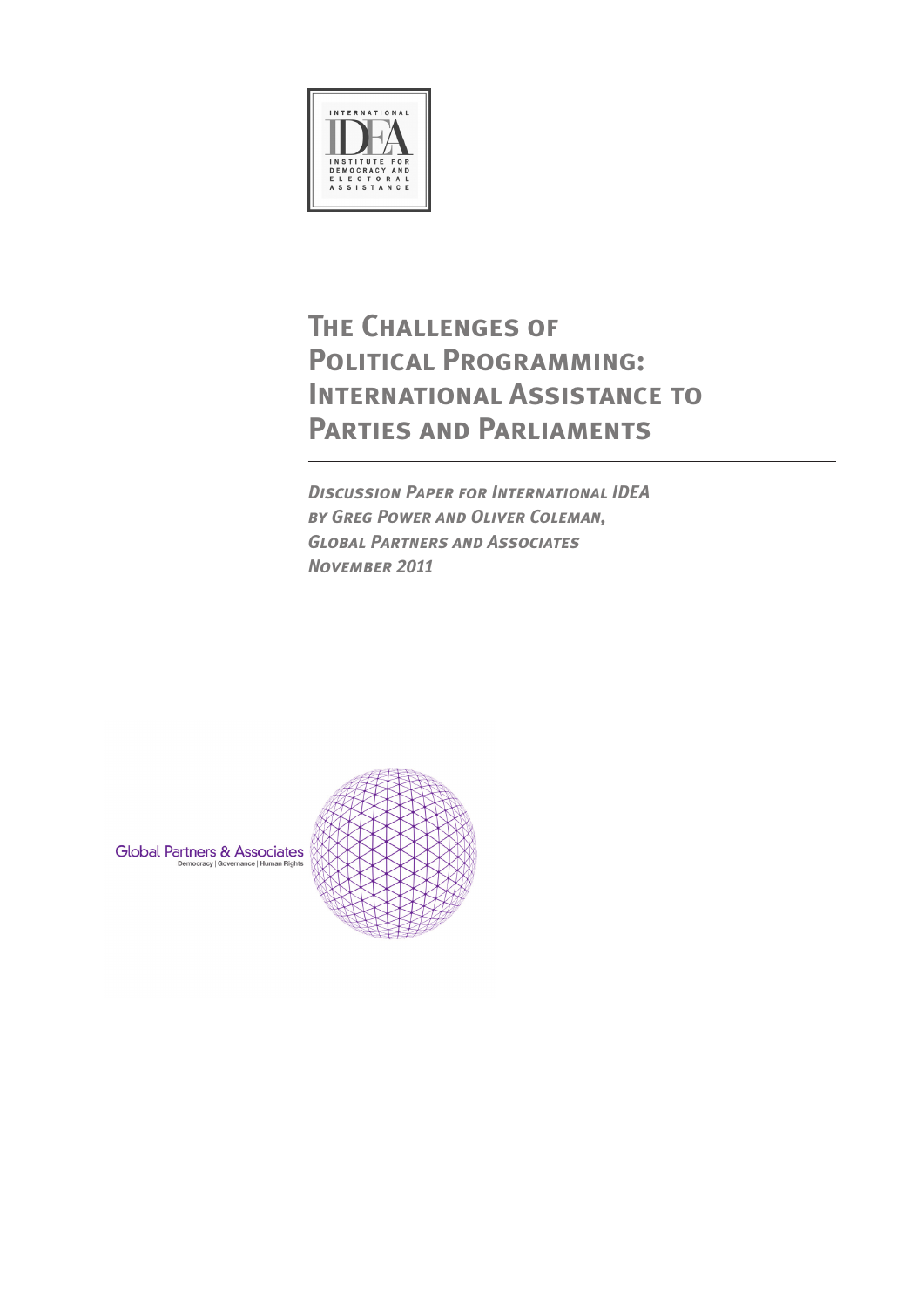

 International IDEA resources on Political Participation

This discussion paper has been prepared as part of International IDEA's project on Effective Party Assistance and its specific focus on the relationship between political party and parliamentary support.

The paper was commissioned to identify the factors likely to prevent or promote greater integration, coordination and impact between the two fields and to make recommendations on how support can best be integrated at the strategic and practical levels.

© International Institute for Democracy and Electoral Assistance 2011.

The International Institute for Democracy and Electoral Assistance (International IDEA) publications are independent of specific national or political interests. Views expressed in this publication do not necessarily represent the views of International IDEA, its Board or its Council members.

Applications for permission to reproduce or translate all or any part of this publication should be made to:

International IDEA Publications Office Strömsborg SE -103 34 Stockholm Sweden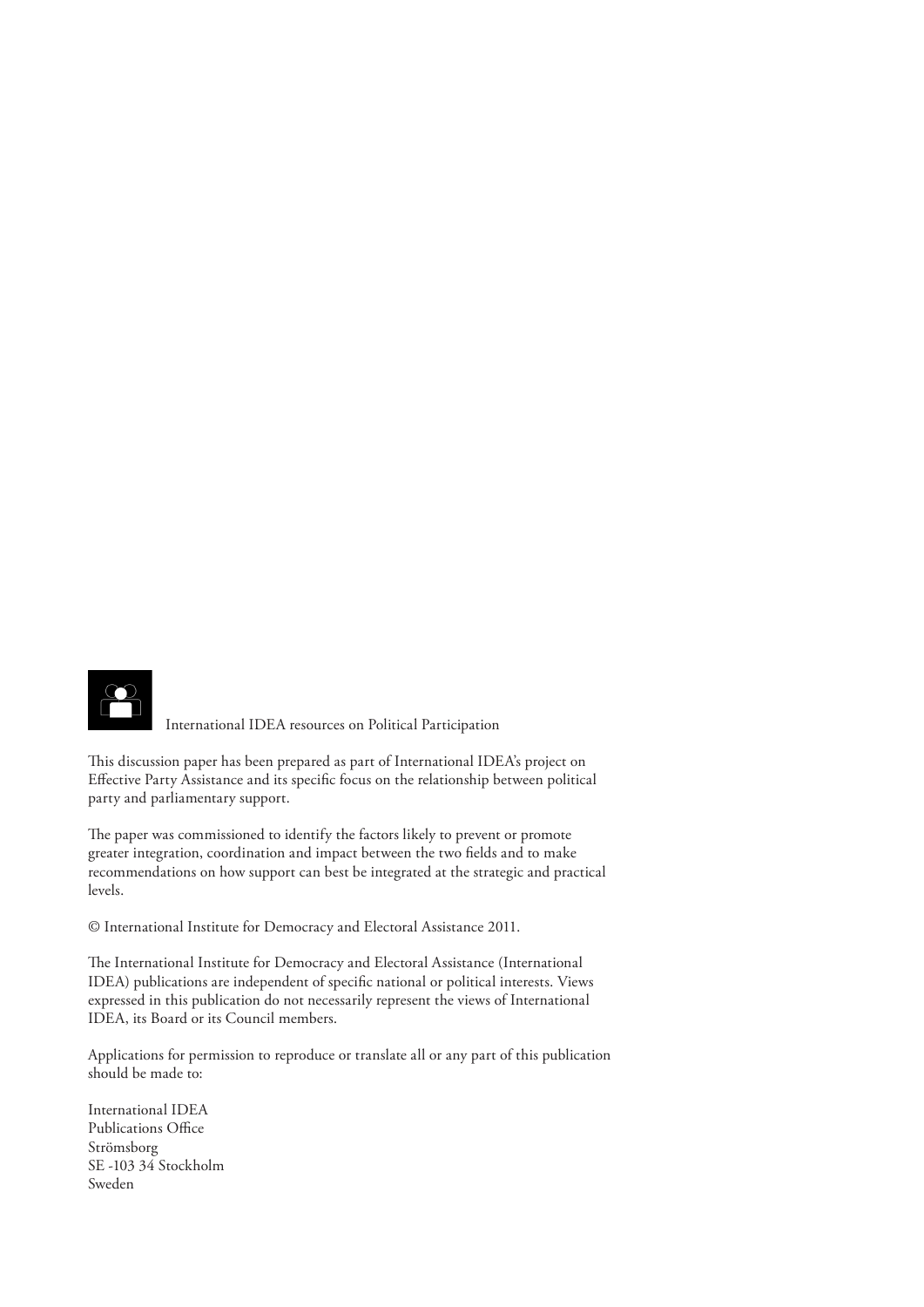### **Acknowledgements**

This paper was written for the International Institute for Democracy and Electoral Assistance (International IDEA) by Oliver Coleman and Greg Power of Global Partners and Associates. The preparation of the paper was overseen by Bjarte Tørå, Sam van der Staak and Elin Falguera of International IDEA.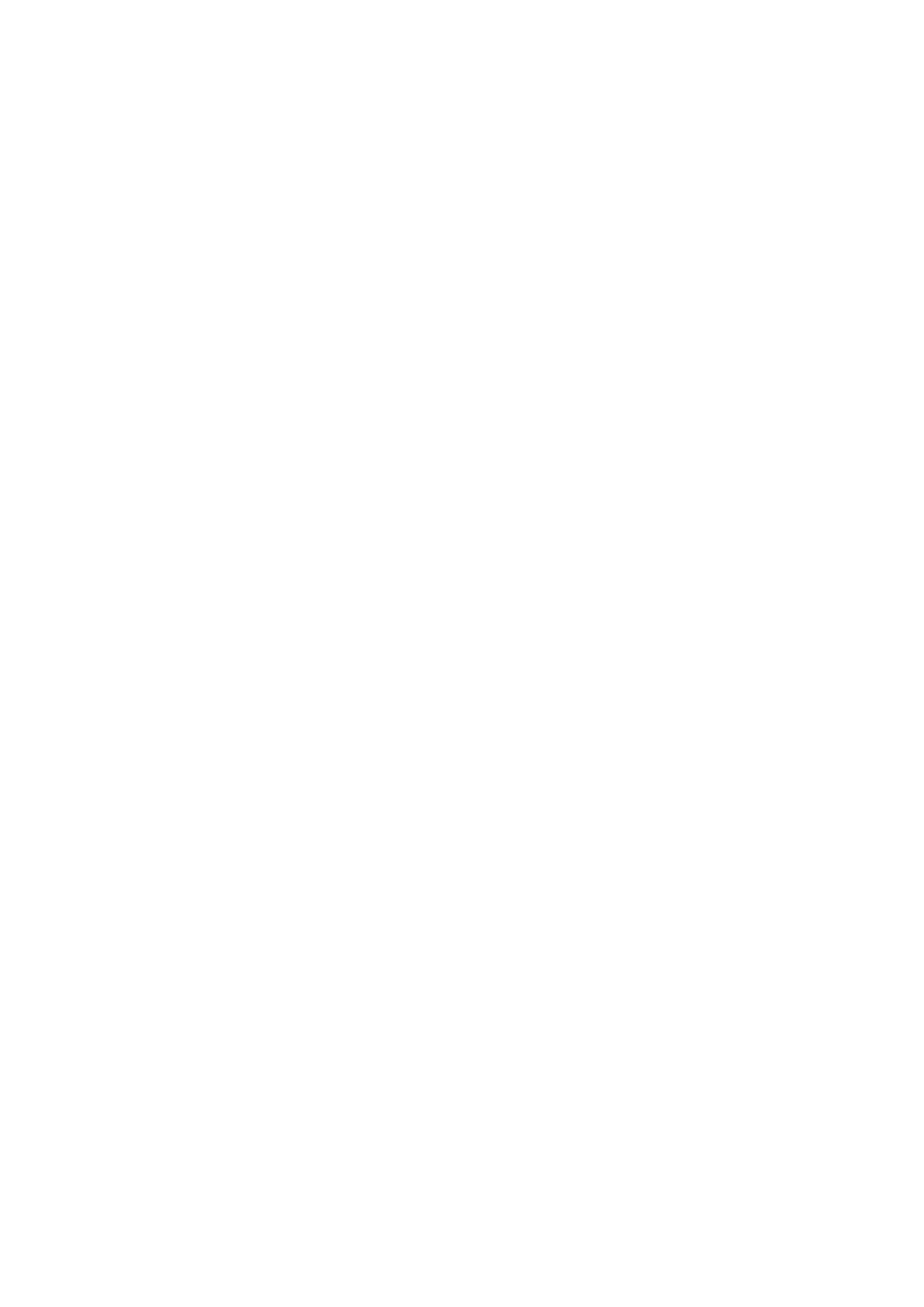# **CONTENTS**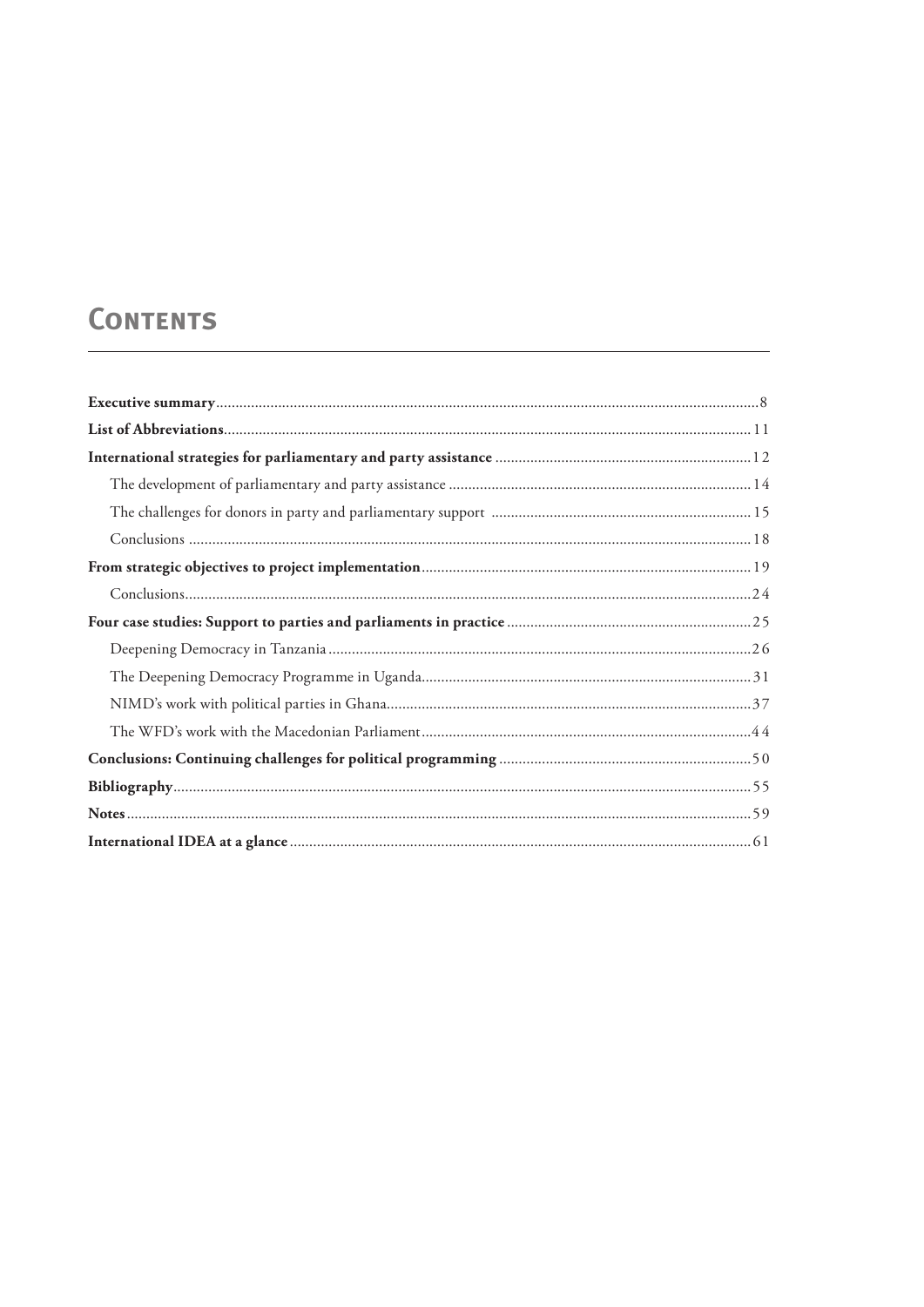### **Executive summary**

Donor efforts to support democracy and good governance have, in the past few years, been shaped by two dominant trends in international assistance to developing countries. The first is the aid effectiveness agenda, following declarations in Paris and Accra, which aims for greater impact and results-oriented programming. The second is the increasing use of political economy analysis to better understand the factors that determine the quality and outcomes of the political decision-making process. In the desire for greater impact, donor strategies for working with parliaments and political parties have increasingly recognized the need to engage at a deeper level with the politics of the countries in which they work in order to achieve results. This has involved greater coordination between donors at the strategic level and prompted suggestions that the support provided to parliaments and parties needs to be better aligned to achieve political change.

This paper examines the ways in which different donor agencies and implementing organizations are addressing the challenges of this type of programming. For the purposes of the paper we use the term 'political programming' to describe the recent attempts by donor agencies to apply more political forms of analysis (such as 'drivers of change') in the design, delivery and implementation of projects to achieve 'political' outcomes; that is, where donors and implementers are seeking to engage with political incentives and structures to achieve change, rather than solely relying on technical support. It draws on interviews with staff from agencies and implementing partners as well as a number of independent consultants working on the design, delivery and evaluation of party and parliamentary projects. It also includes an analysis of strategy papers and planning documents from a variety of organizations and an in-depth examination of political programmes with parties and parliaments in four countries.

It suggests that while there is a degree of consensus at the strategic level, donors are struggling to translate their strategic insights into project design on the ground. In addition, it argues that the dynamics of the aid effectiveness agenda are pulling in a different direction to the logic of political economy analysis. Ultimately, the way 'managing for results' is now interpreted by donors may, in fact, be undermining both the quality and the impact of political programmes in the long term.

The paper contains four chapters. Chapter 1 provides a brief overview of international strategies for parliamentary and party assistance. Highlighting the weaknesses of 'traditional' interventions to support parliaments and parties, it examines the increasing emphasis from donors on more political forms of programming in both spheres of activity. At the strategic level, the emerging priorities are characterized by a desire to understand the incentives that shape parliamentary and party activity, and tackle the underlying causes of weakness in both. Yet, such programmes face four sets of challenges: i) translating strategy into project design and implementation; ii) continuing fears of political interference; iii) the problem of establishing politically realistic objectives for programmes; and iv) integrating support to different parts of the political system, not least parties and parliaments. In short, the adoption of common principles for international assistance to parties and parliaments still leaves a number of practical difficulties, and there has been relatively little assessment of how these are being handled.

Chapter 2 looks specifically at recent developments in the design and delivery of projects. In particular it looks at the tensions and difficulties that donors are facing in moving from the strategic to the specific. The evidence indicates that although programmes are increasingly being informed by a sophisticated political analysis, many of the projects themselves are falling back on traditional methods. In particular there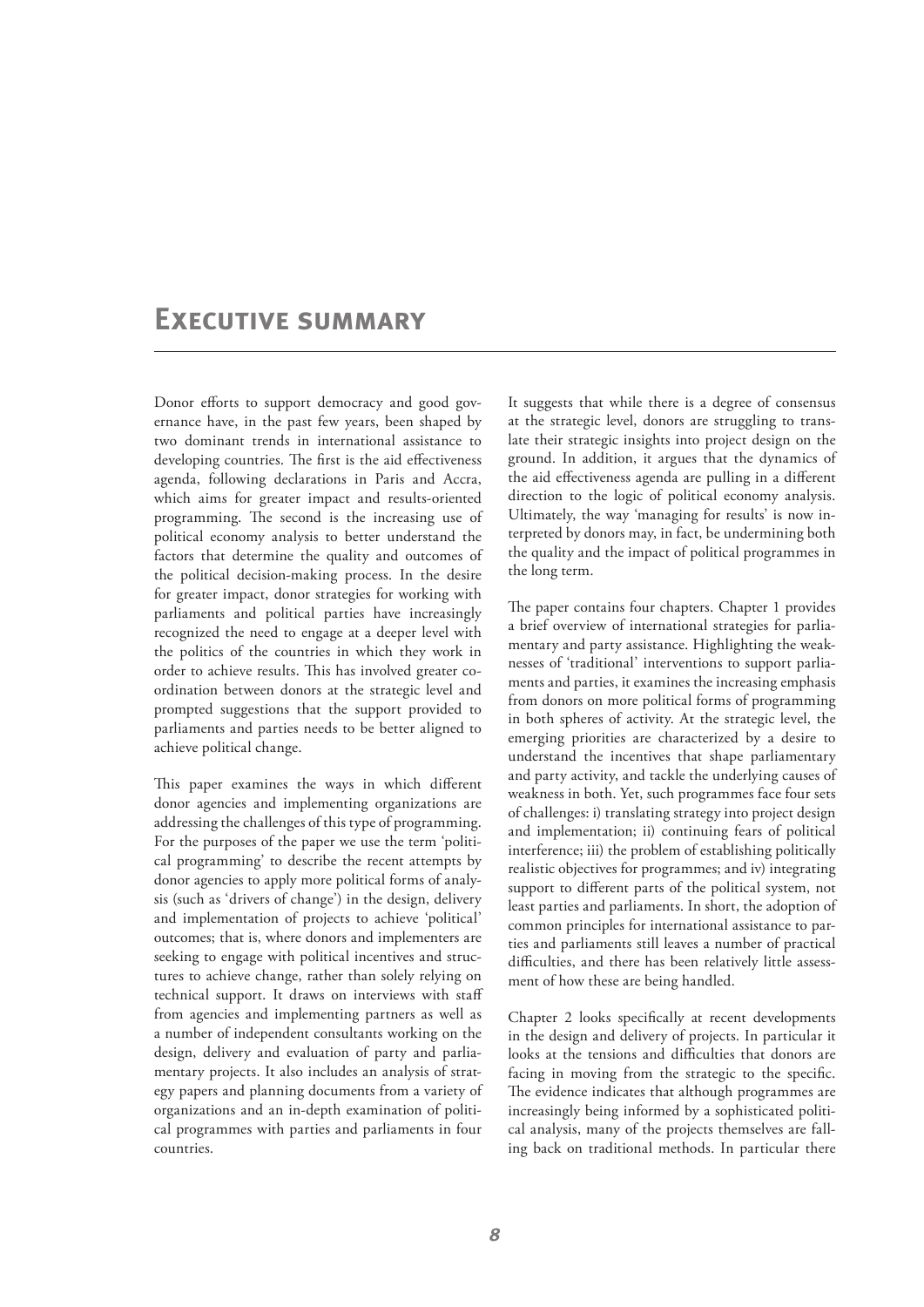seems to be a tendency to shy away from engaging with political realities on the ground. In short, despite the rhetoric of aid effectiveness, thereis a continuing lack of clarity and coherence around much of the work in this field.

Chapter 3 examines four case studies designed to understand these dynamics and difficulties in more detail. Each of the four case studies is based on a detailed analysis of project documents and interviews with stakeholders and staff. It should be made clear that the projects were not chosen as a representative sample of parliamentary and party support programmes, but rather the opposite. The projects differ from the vast majority of programmes in that they all have overtly political objectives and to one extent or another have sought to integrate support to parliaments and political parties. They provide test cases in which donors have recognized and sought to manage the challenges that come with political intervention, and thus illustrate some of the innate difficulties in this area of programming.

The first two case studies examine the deepening democracy programmes in Tanzania and Uganda, respectively. Both were multi-donor programmes, the premise for which was the interdependence of the different institutions of democracy and the need for a set of activities which engaged with the political drivers of change. Yet they provide very different experiences and insights of the difficulties in translating political analysis into the planning, management and delivery of projects. Ultimately, the deepening democracy programme in Tanzania was undone by a nervousness about the implications of encouraging political reform, which affected the way in which activities were designed and was compounded by a complex and ambiguous management structure. It provides a useful contrast with the similar programme in Uganda, which was based on a stated intention to alter the balance of power. That clarity from the outset meant stakeholders understood the nature of the programme—even if they did not support it—and that political tensions could be addressed directly.

The other two case studies are the work of the Netherlands Institute for Multiparty Democracy (NIMD) in Ghana and the work of the Westminster Foundation for Democracy (WFD) in Macedonia. The Ghana case studyprovidesanexampleofaprojectexplicitlydesigned to strengthen political parties but which sought also to influence other aspects of the political system, not least the parliament. The Macedonia case is an example of a project that sought to strengthen parliament by working through and with the political parties. Both projects were based on a detailed understanding of the political dynamics in those countries and engaged directly with them in order to foster institutional, cultural and behavioural change. However, both relied on local partners as the drivers of political change, and highlight the delicate balance between local ownership and external pressure. They reveal some of the potential problems such programming can face, not least dependency on local stakeholder buy-in and the need to combine incentives with ownership.

The final chapter seeks to draw together the main lessons for political programming for party and parliamentary support and argues that the most successful projects are those which first allow for significant flexibility in project implementation; and, second, establish realistic political objectives. In the first place, political programming—not least support to parties and parliaments, the focus of this research—has to be based on an analysis of the interdependence of the political institutions in a particular country. In this context, numerous interviewees commented that the best projects were those that diverged from the original planning documents. A rigid programme design ignores the fact that politics is never static and that political programmes need to respond to this reality, so that the planning process itself should evolve over time. Although the objectives should remain constant, the activities and interventions should be continually adapted. In too many programmes it is the other way around.

Second, political programming is still, to a large extent, based on a 'hit and hope' strategy. It relies on specific activities and interventions, which means that there is, at best, a tenuous link between some of the techniques used and the hoped-for outcomes. Political change is not linear, but messy, haphazard and unpredictable. Yet there is almost no evidence of a strategy for managing these activities towards particular outcomes. Contrast this with the business world, where there is a whole sub-industry built around 'change management'. Most businesses have a broadly hierarchical structure that looks relatively straightforward compared with the complexities and competing interests that exist within a parliament or a political party. Yet, no change management strategy would seek to deal with one part of the organization as if it were independent from other parts of the business. In the same way, political programmes need a strategy which is not just based on an integrated analysis, but has an integrated strategy to achieve change.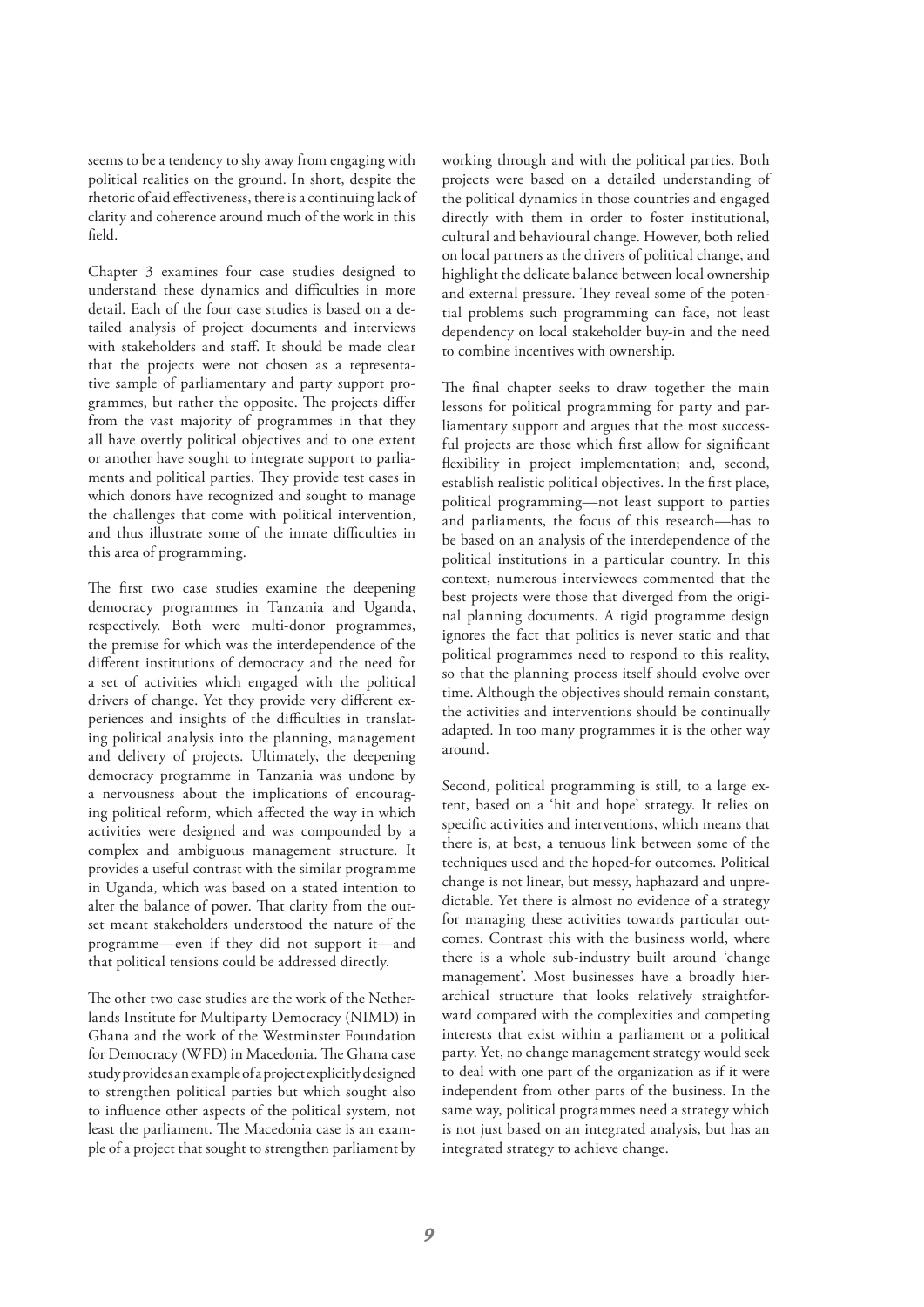The paper concludes by arguing that greater effectiveness and integration in party and parliamentary support depends on donors changing their role. It means altering the way in which projects are delivered, with a better translation of political analysis into project design, and greater flexibility in the way they are implemented. However, the 'aid effectiveness' agenda, in particular its emphasis on 'results', appears to be pulling programmes away from this approach. This is generally being interpreted by donor agencies as the need for a 'return on investment' with tangible signs of change, but this risks distorting the way in which such projects are delivered. It has been described by Thomas Carothers as a 'projectization' of such work, which places greater emphasis on fitting work into the structure of bureaucratic forms required by donors. As a senior figure from a donor agency put it, it means that governments are 'more interested in doing things the right way, than in doing the right things'. The emphasis on 'results' runs the risk of reducing the effectiveness of such political programmes, as the desire for quantitative data means that projects end up with the wrong indicators, which in turn means that they end up doing the wrong things.

Donors should be moving in the opposite direction if they are serious about achieving meaningful political change. Projects should be driven by outcomes rather than process. In addition, the logic of programmes must reflect the fact that political change is an internally driven exercise. In such circumstances, the role of the donor agency or institute becomes less about 'implementation' than about being a consultant or facilitator to the process, providing advice and guidance. It also means that a more effective approach to parties and parliaments requires flexibility so that programmes evolve and adapt to changing political circumstances. It means that project implementers need to be astute enough to identify the synergies between party and parliamentary support, and able to integrate them around the desire for specific political outcomes. A flexible and genuinely outcome-oriented form of programming would mean that donors take greater responsibility for the results of their interventions, but ultimately exercise less control over the way they are implemented. At present, such developments seem highly unlikely.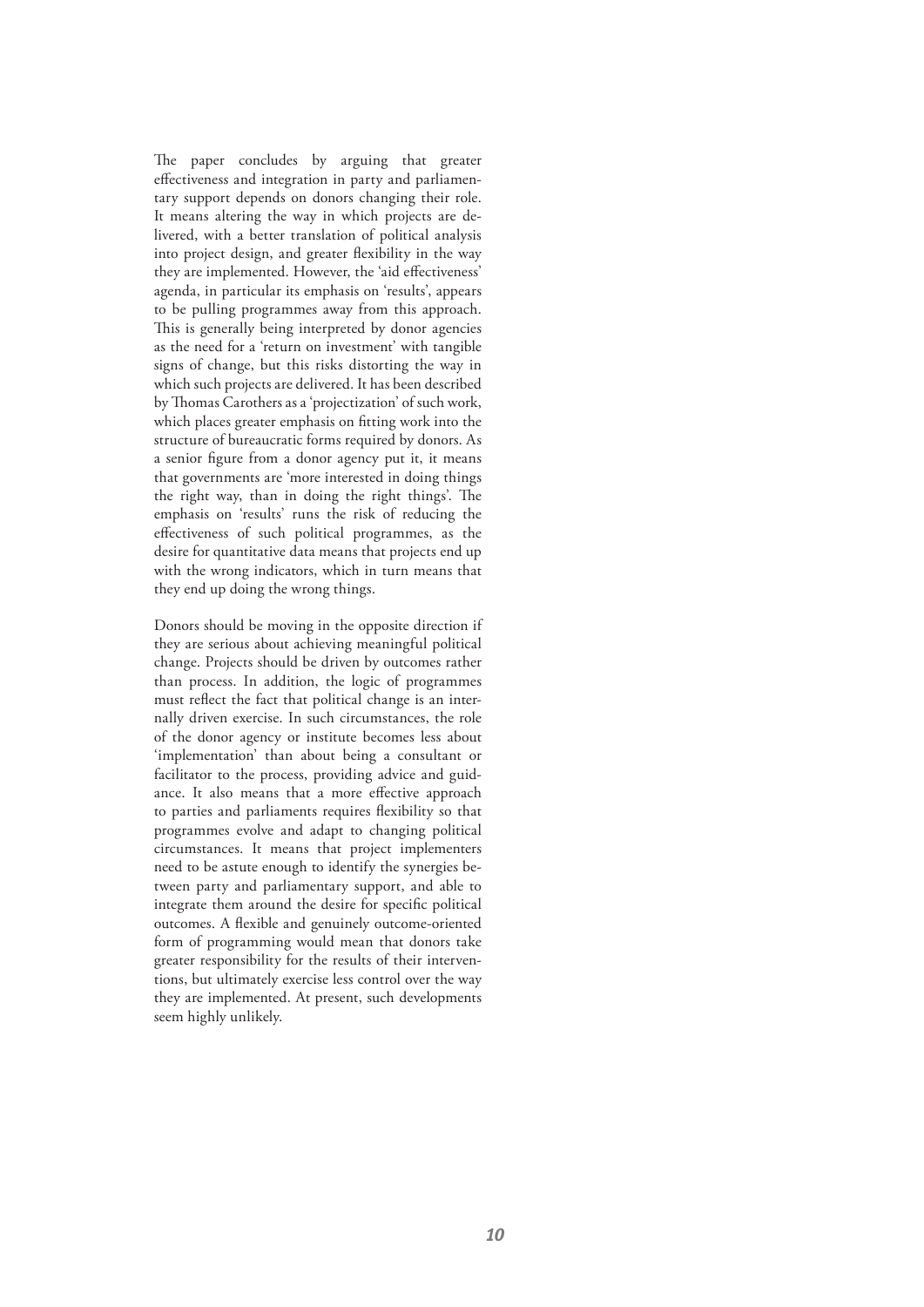# **List of Abbreviations**

| <b>CCM</b>        | Chama Cha Mapinduzi (Tanzania)                      | <b>NPP</b>           | New Patriotic Party (Ghana)                                                      |
|-------------------|-----------------------------------------------------|----------------------|----------------------------------------------------------------------------------|
| <b>CRC</b>        | <b>Constitutional Review Committee</b>              | <b>NRM</b>           | National Resistance Movement                                                     |
| DP                | Democratic Party (Uganda)                           |                      | (Uganda)                                                                         |
| <b>DCSP</b>       | Democracy Consolidation Strategy<br>Paper (Ghana)   | <b>OC</b>            | Oversight Committee (DDTP)                                                       |
|                   |                                                     | ODI                  | Overseas Development Institute                                                   |
| DDP               | Deepening Democracy Programme<br>(Uganda)           | <b>PCO</b><br>(DDTP) | Programme Coordination Office                                                    |
| <b>DDTP</b>       | Deepening Democracy in Tanzania<br>Programme        | PDG                  | Partners for Democracy and<br>Governance (Uganda)                                |
| Demo<br>Finland   | Political Parties of Finland<br>for Democracy       | PDP                  | Party for Democratic Prosperity<br>(Macedonia)                                   |
| <b>DFID</b>       | UK Department for International                     | PMU                  | Project Management Unit (DDP)                                                    |
|                   | Development                                         | <b>RF</b>            | Research Fund (DDP)                                                              |
| <b>DUI</b>        | Democratic Union for Integration<br>(Macedonia)     | <b>RPP</b>           | Office of the Registrar of Political<br>Parties (Tanzania)                       |
| EAF               | Expert Advisory Fund (DDP)                          | <b>SADEV</b>         | Swedish Agency for Development                                                   |
| EU                | European Union                                      |                      | Evaluation                                                                       |
| <b>FDC</b>        | Forum for Democratic Change<br>(Uganda)             | Sida                 | Swedish International Development<br>Cooperation Agency                          |
| <b>GPPP</b>       | Ghana Political Parties Programme                   | <b>TCD</b>           | Tanzania Centre for Democracy                                                    |
| <b>IEA</b>        | Institute of Economic Affairs (Ghana)               | <b>UNDP</b>          | <b>United Nations Development</b>                                                |
|                   | International International Institute for Democracy |                      | Programme                                                                        |
| <b>IDEA</b>       | and Electoral Assistance                            | <b>UPC</b>           | Uganda People's Congress                                                         |
| IRI               | International Republican Institute                  | <b>USAID</b>         | United States Agency for International<br>Development                            |
| IT                | <b>Information Technology</b>                       | VMRO-                | Internal Macedonian                                                              |
| JAP<br><b>NDC</b> | Joint Action Plan (Ghana)                           | <b>DPMNE</b>         | Revolutionary Organization-<br>Democratic Party for Macedonian<br>National Unity |
|                   | National Democratic Congress (Ghana)                |                      |                                                                                  |
| <b>NDI</b>        | National Democratic Institute                       |                      |                                                                                  |
| <b>NDPC</b>       | National Development Planning<br>Commission         | WFD                  | Westminster Foundation for<br>Democracy                                          |
| <b>NEX</b>        | National Execution                                  |                      |                                                                                  |
| <b>NIMD</b>       | Netherlands Institute for Multiparty<br>Democracy   |                      |                                                                                  |
| <b>NORAD</b>      | Norwegian Agency for Development<br>Cooperation     |                      |                                                                                  |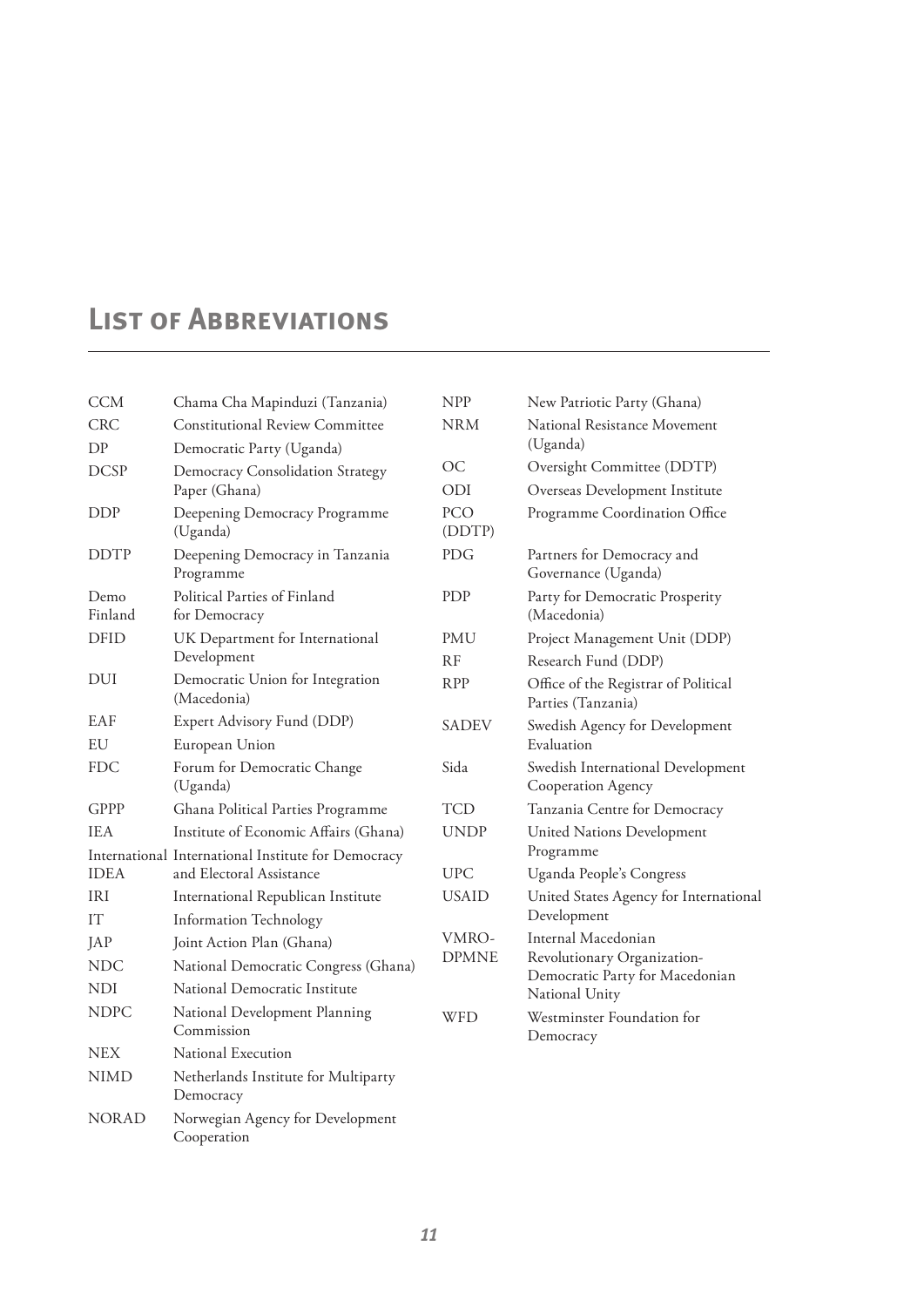### **International strategies for parliamentary and party assistance**

In the past two decades, democracy assistance has become a significant feature in the work of all the international aid agencies, particularly since what has become known as the 'third wave' of democratization which took place in the late 1980s and early 1990s.<sup>1</sup> However, in key respects democracy assistance remains an ambiguous and amorphous area of international activity. It has been used as a way of addressing a number of different foreign policy and donor agency priorities, including security, geopolitical diplomacy, humanitarian aid and socio-economic development. It should also be seen as a constituent part of a wider international 'good governance' agenda, which aims to improve mechanisms of accountability, representation and transparency—but has an equal concern for state capacity and public service delivery. In addition, since the attacks on the United States in September 2001, a greater emphasis has been placed on the need to tackle fragile states as part of an international counterterrorism policy, so that democracy support work has increasingly focused on building 'capable and effective states'.

Within this broad approach, democracy assistance has tended to focus on three main areas of work: support to electoral processes; institutional development; and strengthening civil society. Electoral assistance has been the most prominent and, it appears, the best funded area of donor activity, reflecting the traditional importance attached to elections as a sign of a functioning democracy.2 Institution-building has encompassed a range of activities to establish the constitutional and judicial framework of a country. Support to political parties and parliaments has tended to fall within this area, but both account for only a small proportion of activity.<sup>3</sup> Instead, donors have traditionally shown a greater predilection for working with civil society organizations, as this is regarded as less politically sensitive and more cost-effective, and plays to their concerns for building social capital in emerging democracies.

However, the impact of such assistance, especially in its early stages, is highly questionable. Thomas Carothers in particular has highlighted a range of deficiencies that continue to hamper democracy assistance efforts.4 Common criticisms include: the tendency of donors to use standard models for assistance, which take little account of local context or political dynamics; the attempt by donors to impose these ideas rather than build local commitment and support; and the adoption of idealized models often based on US/West European ideas of democracy.

In addition, democracy assistance has been undermined by a lack of coordination and integration in three main ways. First, donor agencies themselves have, at times, duplicated and sometimes conflicted with the work of others in a particular country. Second, democracy support can conflict with a donor government's diplomatic and security objectives in a particular country. Diplomacy depends on maintaining good relations with the executive of the developing country, which may not be too keen on strengthening either civil society or the institutions of democracy. Third, although an effective democracy relies on the interaction of its many different component parts working together, democracy assistance has tended to treat each area of work in isolation, with little or no integration of programmes designed to support elections, institutions and civil society. Most markedly for the purpose of this paper, despite the obvious overlap between support to parliaments and support to political parties, they exist as almost entirely separate disciplines.

The approach to democracy assistance, however, has changed markedly in tone since the mid-2000s, reflecting two significant developments in the field of international aid. The first is the emphasis now placed on 'aid effectiveness' and the second is the greater interest in forms of 'political economy' analysis as a way of understanding how governance works in practice.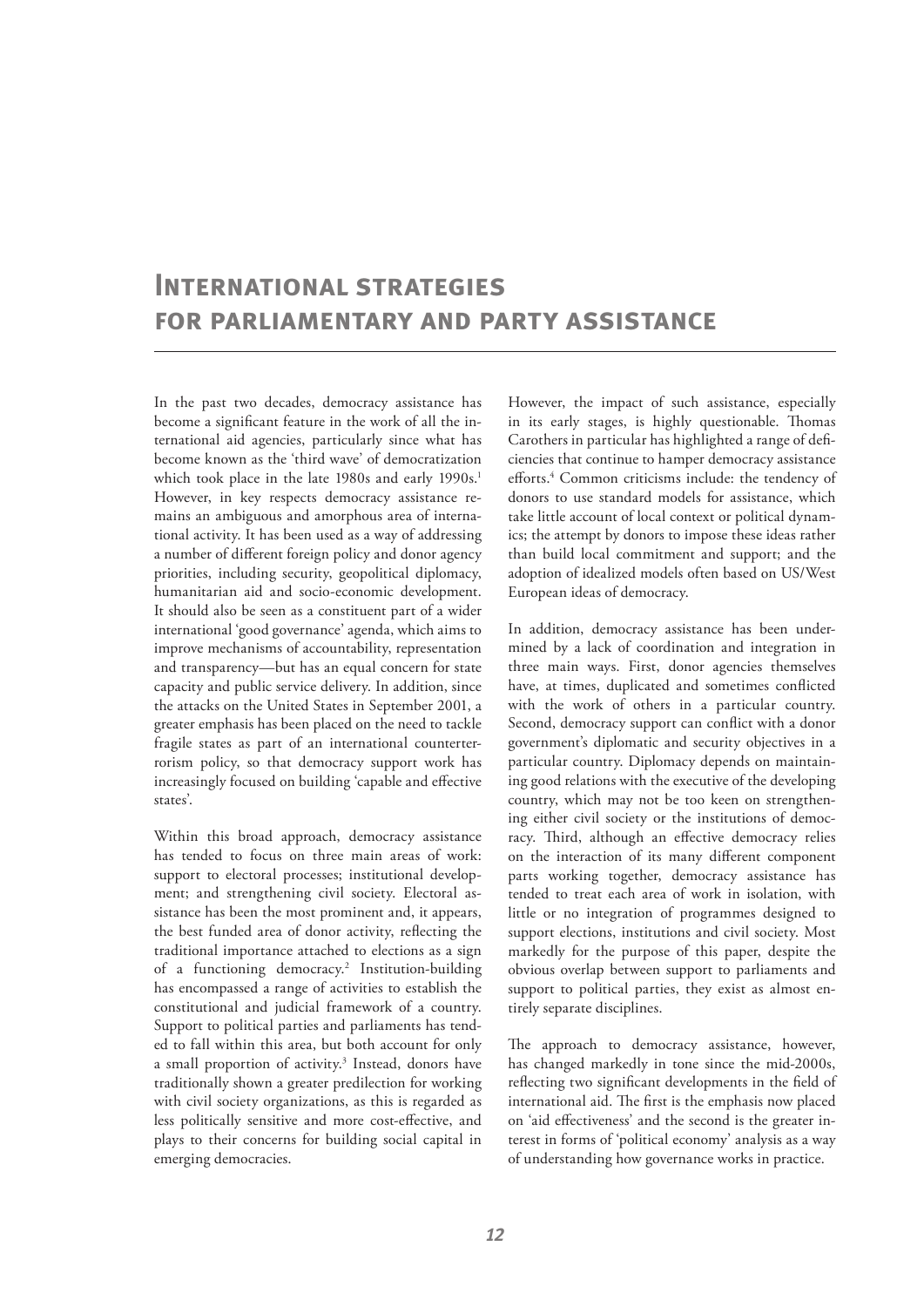On the first front, in 2005 the Paris Declaration on aid effectiveness established the principles which now govern almost all donor activity. These are, briefly:

- Ownership: Partner countries exercise effective leadership over their development policies and strategies, and coordinate development actions;
- Alignment: Donors base their overall support on partner countries' national development strategies, institutions and procedures;
- Harmonization: Donors' actions are more harmonized, transparent and collectively effective;
- Managing for results: Managing resources and improving decision-making for results;
- Mutual accountability: Donors and partners are accountable for development results.

The thrust behind the Paris principles was a desire for greater impact from donor interventions, by taking greater account of country context and working directly with partners in those countries to achieve common objectives. These principles were reinforced in 2008 by a subsequent High-Level Forum, which published the Accra Agenda for Action. The Accra document further emphasized the principle that all donor activity should seek to strengthen domestic institutions and forms of accountability. In other words, rather than working solely with the executive arm of government in a developing country, or creating new systems for the delivery and disbursement of aid, donors should use and enhance existing institutions and processes. Accra thus envisaged a specific role for parliaments as partners in the process of development and had potential implications for support to political parties as agents of change.

The second development, the increasing use of political economy techniques to analyse and understand governance, has been led by a number of donor agencies, most notably the Swedish International Development Cooperation Agency (Sida), the UK Department for International Development (DFID) and the Dutch Ministry of Foreign Affairs. Each has developed its own analytical framework, but all work from similar guiding principles. For example, Sida's *Power Analysis,* 'involves gaining a deeper understanding of the political, social, cultural and economic issues at play in a country; the power relationships between actors at the societal level and the incentives of these actors to affect or impede change'.<sup>5</sup> In the same vein, DFID has invested significantly in its *Drivers of Change Analysis,* 

and subsequent tools such as its *Country Governance Analysis,* which draws on many of the same techniques, to help 'understand how incentives, institutions and ideas shape political action and development outcomes in the countries where we work'.<sup>6</sup> In short, political economy analysis is seen as a way to better understand the factors that determine both the quality and the outcomes of the political decision-making process.

The implication of both the aid effectiveness agenda and the use of political economy analysis for support projects, as is recognized by many donors, is that donors need to engage with the process of political change. This means designing and delivering projects which seek to address the deeper causes of political instability, poor governance and lack of democracy. By definition, this takes agencies into more political territory—as DFID's 2009 White Paper, *Building Our Common Future,* notes:

[T]he UK will increasingly put politics at the heart of its action. We need to understand who holds power in society so we can forge new alliances for peace and prosperity. … In the future, understanding political dynamics will shape more of our programmes. This will change the decisions we make about how we spend our aid budget, what we want to focus on and who we want to work with.7

DFID is not alone in this analysis. In 2009, the Danish Ministry of Foreign Affairs published its Democracy and Human Rights strategy, which stated, 'It is now recognized that democratization is about processes of political change. Democratization affects how power is distributed, used, contested and controlled'.8 Similar sentiments are reflected in the publications of many of the international donor agencies. Nonetheless, it is not clear that this shift in rhetoric has been matched by a shift in donor practice. In fact, the desire for a deeper level of engagement and a more political approach to democracy support presents four distinct sets of problems:

1. Translating strategy into in-country activity. Although there is growing consensus about the principles that should underpin democracy support and the need for greater political engagement, this would mean a fundamental change in the way that donor-funded projects are designed and delivered. Our research suggests that there is, as yet, little evidence of such a change.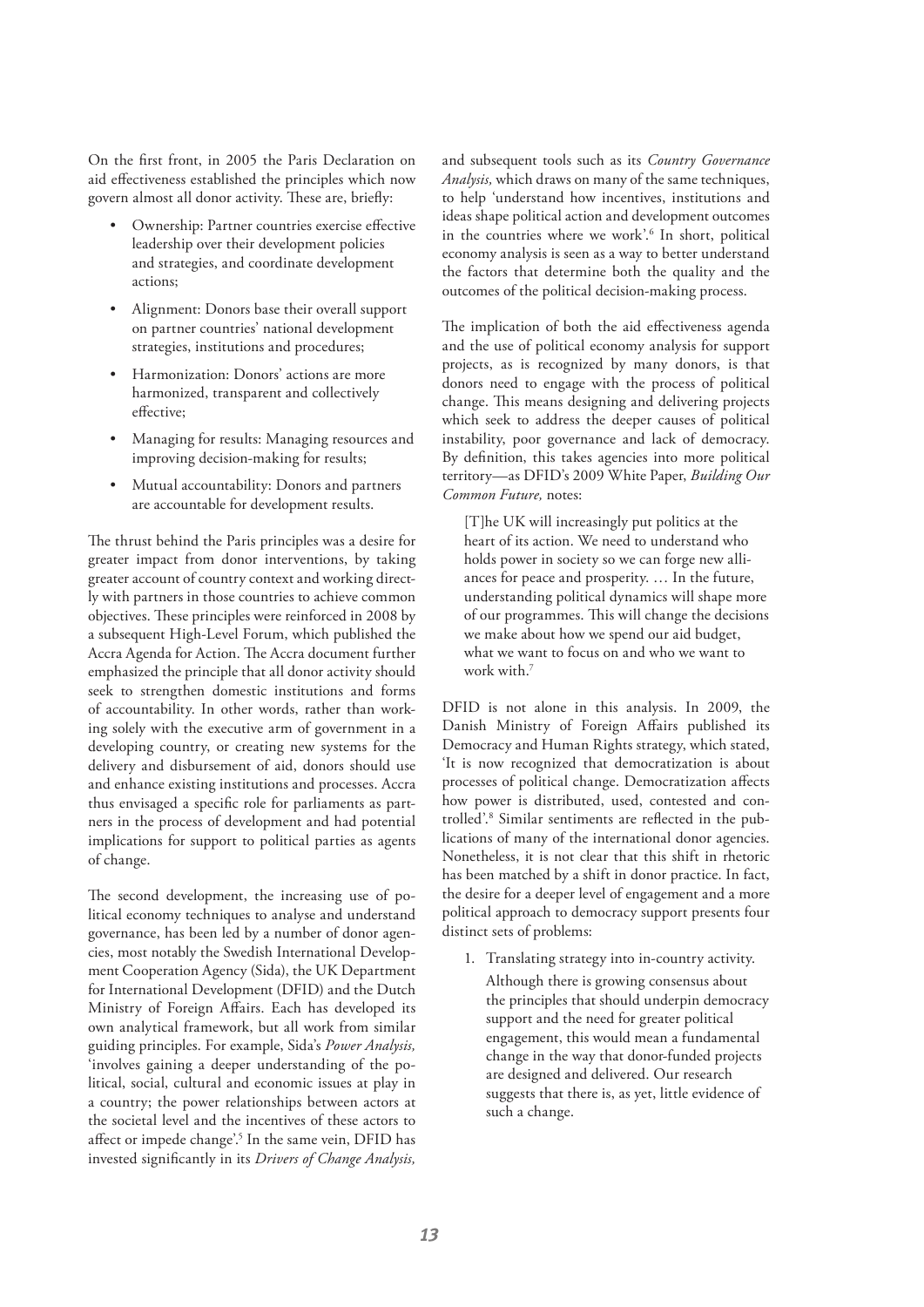2. The challenge of 'political' intervention.

 Donor agencies have had a long-standing aversion to 'political interference', that is, being accused of meddling in the domestic politics of another sovereign nation. Greater democracy ultimately means some redistribution of power, however, with those in government being most likely to lose out. In that sense, it is overtly political. The challenge for donors is to square the concern about interference with projects that recognize their political implications.

- 3. Setting realistic and meaningful objectives. The challenge of identifying the impact of democracy assistance is not new. It has always been difficult to find reliable quantitative indicators, and to identify cause and effect in democracy programmes. However, perhaps more significantly, the rationale behind democracy assistance needs to recognize that political change happens incrementally, over a long period and is shaped by a number of different factors. In short, the scope for donors to influence the quality of democracy will always be limited.
- 4. Integration.

 None of the component parts of a functioning democracy operates in isolation. Many of the newer analyses of governance challenges are explicit in recognizing the interdependence of different parts of the system. Nonetheless, democracy assistance is structured almost exclusively to deal with one part of the system at a time.

These challenges pose problems for donor agencies at multiple levels and in many different areas of activity. This paper explores how they are addressing them, specifically in relation to their work with parliaments and political parties. As is mentioned above, these have traditionally formed a relatively small part of democracy assistance, reflecting, in part, the fact that these were more overtly political areas of activity. However, the desire to engage with politics, combined with the fact that both parliaments and political parties are increasingly being seen as critical allies in donor agencies' democracy programmes, means that both spheres are gaining greater prominence.

### *The development of parliamentary and party assistance*

Parliaments remain the single most important institution in any representative democracy, as the principal forum for holding government to account in between elections and connecting the public with government by providing the 'nerve-endings' of the political system. The United Nations Development Progamme (UNDP) highlights that parliaments are important because they empower ordinary people to participate in the political process.<sup>9</sup> Donor support has therefore sought to strengthen these key parliamentary functions by focusing on their oversight, lawmaking and representative functions.

Donors have sought to deliver parliamentary programmes most commonly based around four types of activities. First, there are training seminars and workshops that teach a certain standard model to local stakeholders, and aim to improve the processes and functions of the parliament. Second, there are the basic technical capacity building programmes that provide equipment and resources. Third, study visits are often incorporated into the programme as a way of introducing ideas of good practice and successful functioning. Lastly, there are interventions that establish a new department or process to make up a shortfall in current functioning. More recently, donors and practitioners have begun to include multiparty dialogue forums aimed at a particular issue, but these remain a small part of overall activity.

The traditional approach to parliamentary support is essentially a technical one—perhaps reflecting the fact that parliamentary support is highly sensitive if it actively increases oversight of the executive. Providing equipment, resources or training, by contrast, is much less controversial—and often actively encouraged by the recipients. Significantly, the approach is shaped by the expertise and experience of the practitioners and led almost entirely by them.

However, the impact of this approach has been limited. It is best summed up by Thomas Carothers, who commented in an assessment written in 1999: 'if asked to name the area of democracy support that most often falls short of its goals, I would have to point to legislative assistance'.10 A 2005 Sida report proposed four reasons for this failure, all of which remain pertinent.<sup>11</sup> First, donors and practitioners focus on the parliament as a 'self-contained entity', rather than its position within a wider political system. Consequently, the deficiencies identified by donors are often merely the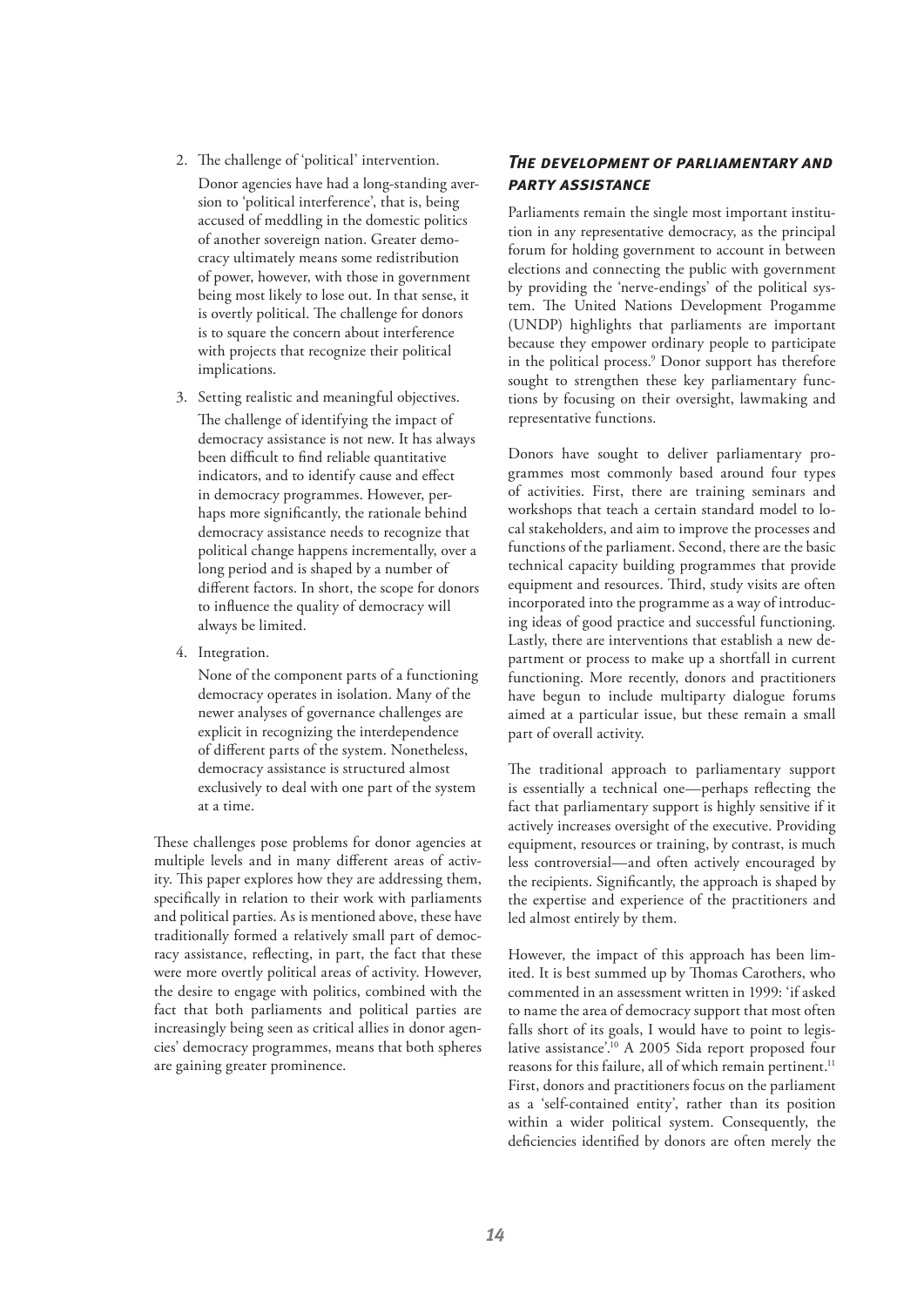symptoms of political problems rather than the cause. Second, there is often a lack of commitment on the part of the government or parliamentary authorities to change the status quo. In many nascent democracies, the system is dominated by a single party that has no incentive to implement qualitative changes. Third, there is a fundamental misreading by donors of the political dynamics within a given country. Incentives and disincentives that may hamstring progress are not well understood or articulated within the programme design. Lastly, there is a disconnect between the objectives and the modes of delivering them. In other words, technical support is unlikely to achieve political outcomes.

Support to political parties has followed a similar trajectory, but forms an even smaller part of overall assistance efforts than parliamentary development. Again, this reflects the traditional donor aversion to overtly political activity, and a preference for engaging with civil society. The dominant view has been that civil society played a catalytic role in the spread of democracy, particularly in Central and Eastern Europe, and negative perceptions of 'the party' in former dictatorships have further diminished the reputation of these organizations among citizens and international donors.

However, in recent years there has been a refocusing of priorities, not least due to the number of countries where strong civil society has failed to overcome the weaknesses of political parties in order to produce viable democracies.12 Academic and strategic literature began to demonstrate the invaluable role that political parties play in the political system, $13$  and, despite their drawbacks, that they remain the most effective way to aggregate public opinion and represent citizens' concerns. Donor literature has begun to look at political party support and an increasing number of organizations are designing a range of programmes in the political party field.

The institutions and agencies working in this field tend to fall into one of three types of activity. First, there are those that support the multiparty system as a whole, and which view party support as part of wider democracy assistance programmes. Second, there are the bilateral organizations, most notably the German *Stiftungen,* which prioritize sister party support and are not always directly involved in wider democratic development issues. Third, there are a number of institutions, such as the Netherlands Institute for Multiparty Democracy (NIMD), the National Democratic Institute (NDI) and the International Republican

Institute (IRI), which provide multiparty support that also includes some bilateral elements.

Again, party assistance has been subject to significant criticism for its reliance on a standard model.<sup>14</sup> The charges include that donors often rely on an idealized party model, which informs how they think about the problems of and solutions for parties; and that programming is built around activities that are once again practitioner-centric—more often than not characterized by workshops, training seminars and study visits—all of which rely on the assumption that a standard model is applicable to all contexts or that the experiences of one country are transferable to another. As Thomas Carothers notes: 'Western party aid seems to be based on a old-fashioned idea of how political parties were in some earlier, more virtuous era, before the rise of television-driven, image-centric, personality-driven politics … and the growing cynicism about partisan politics that characterizes political life in many established democracies.'15

In addition, much party assistance has been devoid of any wider links to a strategy for democracy support. There is a common tendency, especially among the party-affiliated organizations working in the field, to assume that assistance to political parties is, by definition, a good thing. Often motivated by a desire to enhance the position of their sister parties, it is taken for granted that party support will be meaningful and constructive in the long term, regardless of content or context. Party assistance projects have also failed at the more basic level of simply ensuring that the projects are in line with the desired outcomes. In a report for Sida, the party-affiliated organizations in Sweden are strongly criticized for the lack of connection between activities and outcomes: 'the effect on democracy is both vague and, at best, very long-term'.16 As other authors have noted, these problems are not confined to Sweden—the German *stiftungen* have been criticized for their lack of a specific strategy for party assistance.<sup>17</sup>

### *The challenges for donors in party and parliamentary support*

Donor agencies, recognizing the weaknesses of previous strategies for parliaments and political parties, have started to alter their approach in both spheres of activity. This has also been influenced by the wider focus on greater impact and aid effectiveness as well as a more overtly political analysis. The emerging priorities are characterized by a desire to engage with both parliaments and parties at a deeper and more political level,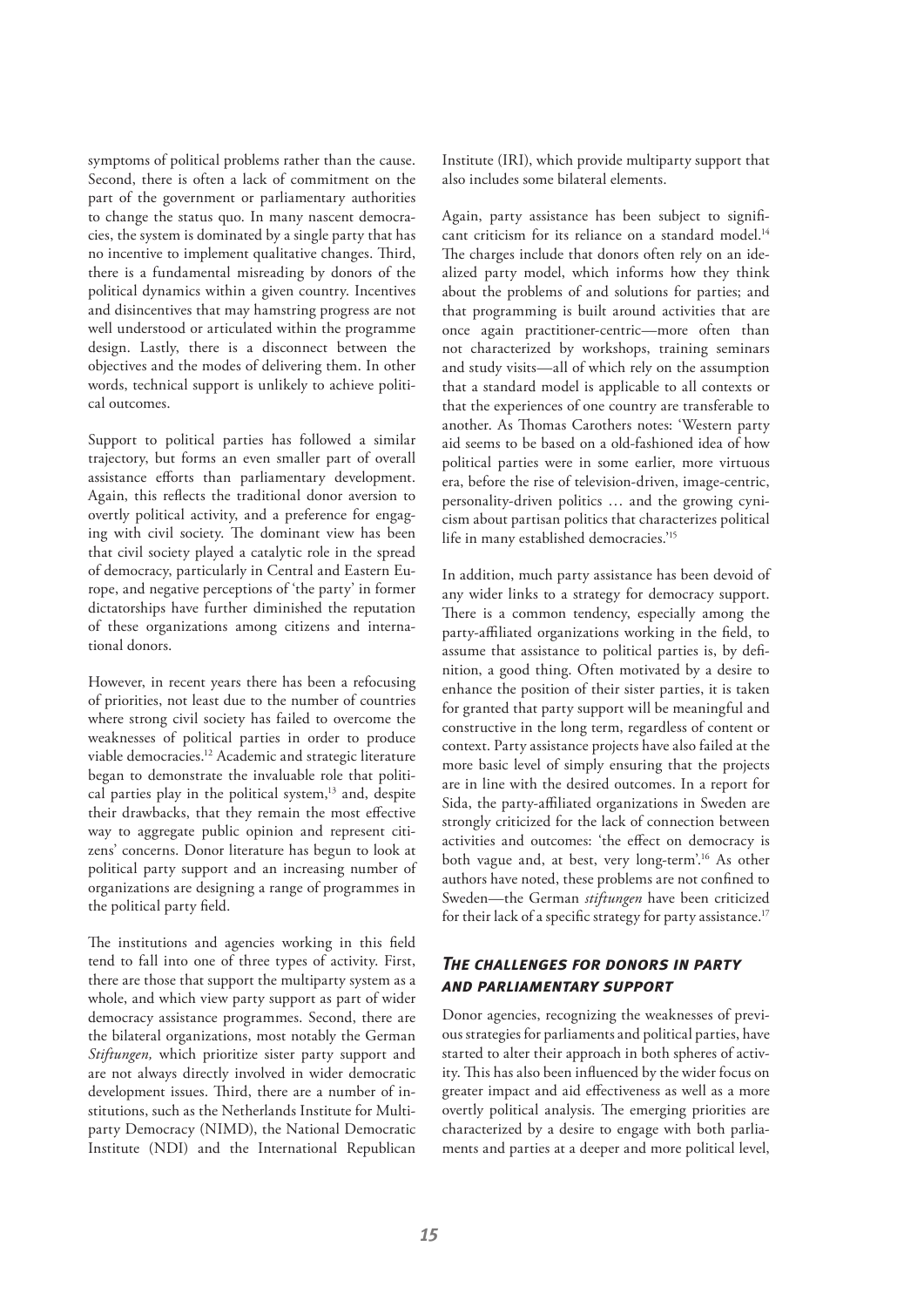addressing the 'drivers of change', and to understand and tackle the causes of the problems, rather than simply treat the symptoms. Yet, the four sets of challenges listed above present specific problems for donors and have a particular set of dynamics in the fields of party and parliamentary support.

### *i) Translating strategy into action*

In both parliamentary and party assistance there is an emerging consensus within the donor community about the need for a more strategic approach which deals more directly with the political factors influencing the performance of parties and parliaments. Among those working on parliamentary assistance there has been a marked effort to improve coordination and collaboration between donor agencies at the international level. For example, donors and institutions such as the Commonwealth Parliamentary Association, the NDI, the UNDP, the World Bank Institute and the Inter-Parliamentary Union have been at the forefront of efforts to develop benchmarks for parliaments in the past five years. Since 2007, practitioners and donor agencies working with parliaments have met several times to share experiences and discuss common challenges at meetings coordinated by DFID, the World Bank Institute and the UNDP.

In addition, the emphasis on technical support is giving way to a more nuanced view of the factors that determine parliamentary effectiveness. Recent developments suggest that donors are starting to congregate around a shared understanding of the problem and a new strategy that seeks to engage at a deeper level in order to achieve meaningful change. The outlines of this strategy exist in analyses commissioned by donors such as DFID, Sida and the UNDP.<sup>18</sup> The papers display a notable level of consensus in identifying the problems that have troubled parliamentary assistance programmes in the past. They also provide a common agenda, closely linked to the Paris Declaration, on how parliamentary assistance should develop in the coming years, placing greater emphasis on projects that are focused on getting tangible results, and that are suited to the political context, deal with incentive structures, ensure ownership by the parliamentary institution and are based on a long-term commitment by donors.

There has been a similar set of developments among those working with political parties. Initiated by International IDEA and DFID, a conference at Wilton Park, UK, held early in 2010 brought together the key institutions and actors in the field to discuss the main challenges for party assistance work. It provided the basis for an ongoing set of discussions and, potentially, greater coordination in promoting party support work.

The content of party assistance is also evolving to address some of the deeper political issues. For example, the NDI's *Guide to Political Party Development* (2008) specifically addresses many of the political factors likely to enhance or hamper support programmes. It stresses the importance of understanding party interests, ensuring buy-in for programmes by the party leadership and encouraging the party to take ownership of any programme. There is also increased interest in the conditions and incentives that cause parties to behave in certain ways and, in particular, the factors that encourage parties to adopt progressive or pro-poor policies.19

However, this process is being driven primarily by donor agencies at the strategic level, and it is not yet clear how far these principles are being translated into practical projects on the ground. That is not to suggest that such projects do not exist. There are undoubtedly individual country-level projects working with parliaments and parties which have built from the local political context and engage with both at a more political level, but these may be exceptional. This paper suggests that there is little evidence of a fundamental shift in the way that such projects are designed and delivered. The value of the strategic analysis and donor consensus is in the way they are applied in practice, and as yet there are few tangible examples on which to draw.

### *ii) The challenge of 'political' intervention*

As is noted at several points in this chapter, the new emphasis on engaging with incentive structures and drivers of change in a particular country takes donors more deeply into political territory. It is based on the recognition that attempting to improve the performance of parliament or a political party means more than simply providing technical support or improving infrastructure. Ultimately, it is about changing political behaviour. In evidence to the British House of Commons All-Party Group on Africa, a senior figure from one of the main implementing organizations highlighted the need for change in parliamentary support work, 'Too often donors and implementers "teach" MPs about their "role". [The problem] is usually not MPs' lack of understanding, but the incentive structure that governs their behaviour. Programming needs to focus on changing these incentive structures,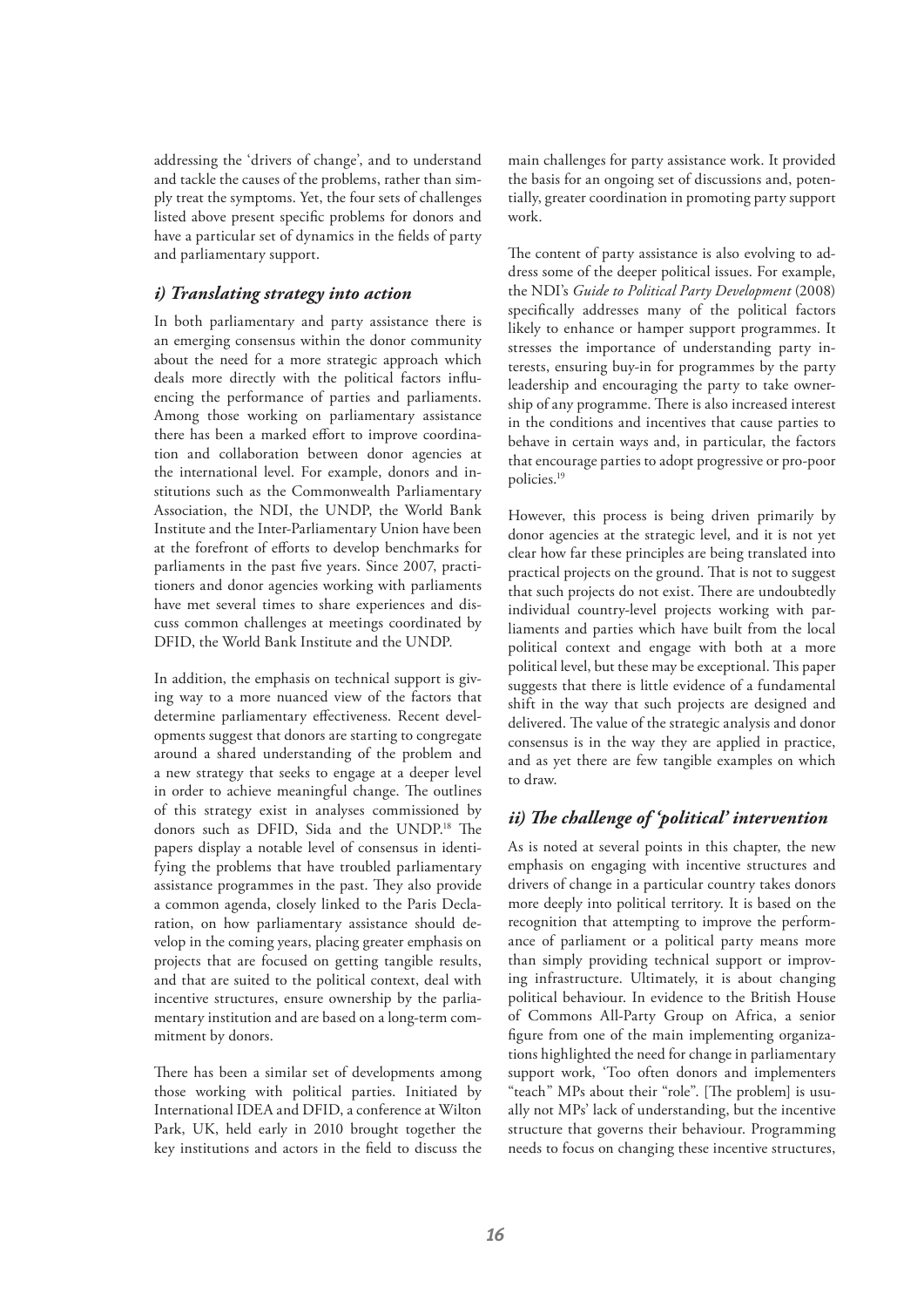rather than simply "teaching" or "training" MPs'.<sup>20</sup> In other words, the role of donors is less about supplying resources and capacity to parliaments and parties, and more about shaping what they do and how they do it.

As a result, there is a growing sense that donors need to be more explicit about the fact that these forms of support are not only political, but also potentially partisan. That is, democracy assistance work, in so far as it seeks more transparency, accountability and representation, means a redistribution of political power. Some political actors will benefit while others will see their influence constrained. It is partisan in that it will benefit one political grouping more than another. As Thomas Carothers argues, however, acknowledging the partisan nature of support is not by definition a bad thing if it forces donors to accept the implications of their activity.21

This, however, takes donors into areas of which they have long been wary. Yet, as the quality of governance has risen in the order of donors' priorities, so the need to work more with parliaments and parties has become more pressing – and to do so in a political way. Different donors have responded in different ways. A recent 'How to note' on working with political parties published by the Danish Ministry of Foreign Affairs suggests that country offices need to be clear about the rationale of the programme and the eligibility criteria of the political parties with which they will work, and to be aware of political sensitivities at different stages of the electoral cycle.22 Others have been more explicit about their political role, particularly in challenging environments. NIMD, for example, states that: 'Without compromising its impartiality, NIMD … cannot hold to a traditional concept of neutrality and thus should not shy away from exercising political pres- $\text{sure}$ <sup>23</sup>

However, the fear of being accused of interfering in the political process, either through parliamentary or party support, means that many projects are characterized by tentativeness in engaging with political drivers. Establishing the strategic principles to guide such work is important. However, implementation of a project on the ground will have to take into account the need to negotiate the different political forces within that country and the potential for those in power to undermine the project's objectives, and aim not to conflict with donor countries' other diplomatic objectives.

### *iii) Establishing politically realistic objectives*

There is now a common acceptance among donor organizations that the process of democratic reform needs to be driven from within, rather than imposed from the outside. If programmes to support parliaments and political parties are genuinely aimed at changing the behaviour of key political actors, the aims and objectives of the support programme need to be owned by those actors. This means that donors have to work with the grain of political will within the parliament or party, and work with, or around, the various incentive structures which determine the effectiveness of the institution.

In this context, programmes need to be realistic about what sort of change they can hope to effect. There will often be a limited political window within which donors can operate and programmes need to be built on more modest, but realistic objectives. This means that programmes need to be designed and delivered in a different way. At the Wilton Park conference on support to political parties, one participant made a plea to the representative of a major donor organization: 'What we need is less money and more time'. The comment generated much sympathy in the room and was a recognition of the fact that many donor agencies are still expecting significant political change over a relatively short time period. To this end, a report for Sida from 2002 made a point for many programmes: 'The insight that institutional reform requires deeper changes underscores how slow and difficult change will be. We will most probably, therefore, have to revise our notion of long-term change from five to ten years, as at present, to several decades at a minimum.'24 The conception of what is achievable over what timeframe needs to be based on a more realistic assessment of how political change happens.

### *iv) Integrating parliamentary and party support*

As is mentioned above, democracy support work tends to address items in isolation from each other, particularly when it comes to institutional development. This is a weakness, but it is particularly significant in support to parliaments and political parties. Parties are, of course, central to the quality of parliamentary performance. In the first instance, they usually provide parliamentarians with the principal route to re-election and the means to a political career. Parliamentarians therefore look primarily to their political party for advice and guidance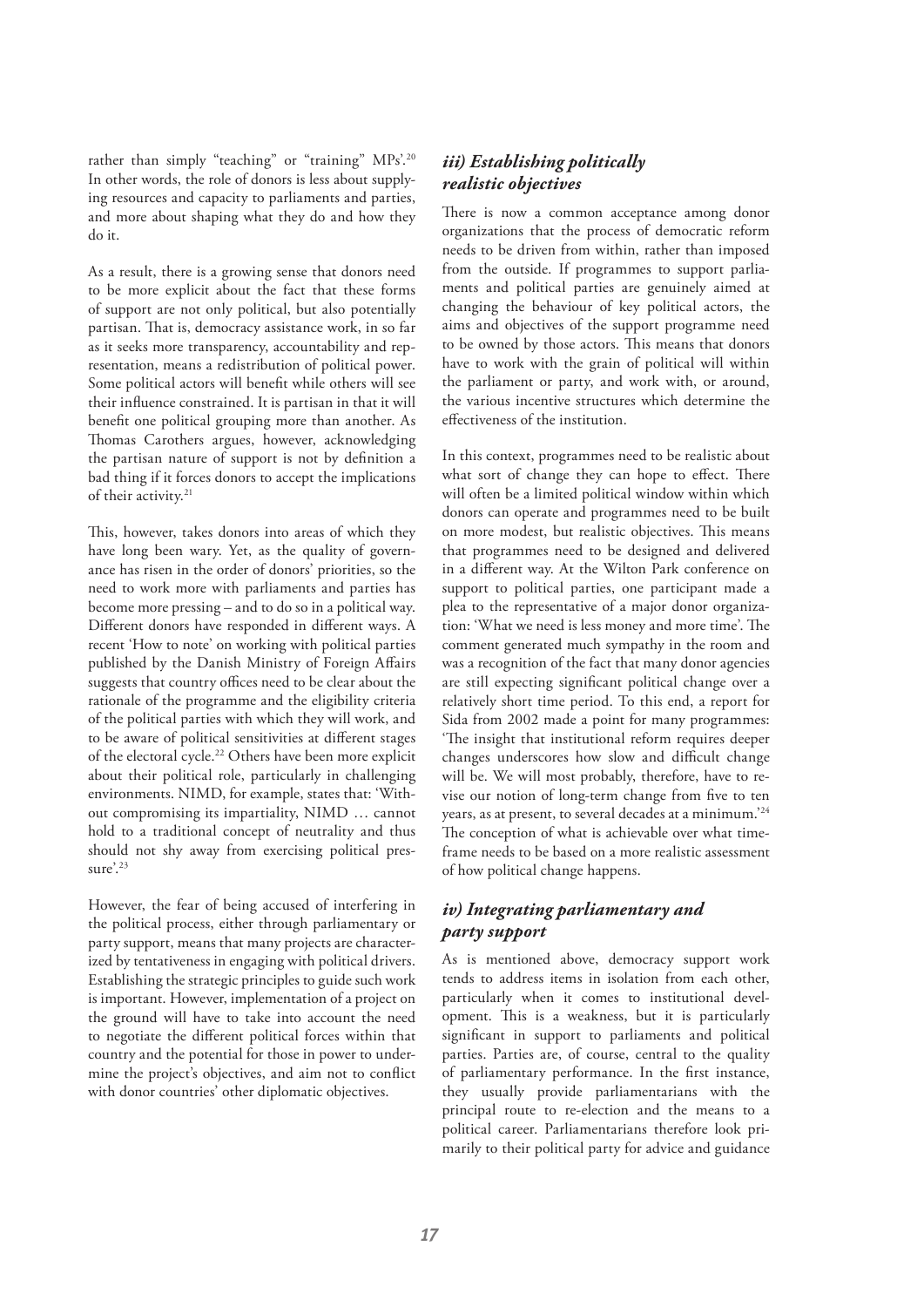on how they should behave in parliament, which way they should vote or from where their support can be expected to come. Perhaps more significantly, parties provide the basis for parliamentary organization. While the standing orders or parliamentary by-laws provide the rules of the game, the parties determine the games within the rules, providing the vehicles for negotiation between government and opposition over legislation and parliamentary business. In short, they ensure the smooth functioning, or not, of parliament.

The quality and character of the political parties will therefore have a significant impact on the effectiveness of parliament. For example, strong, disciplined parties, such as those which exist in some African states, may mean that parliament is entirely dominated by the government. At the other extreme, a multiplicity of parties with little discipline or internal cohesion, such as exist in some Latin American countries, makes parliament unpredictable and difficult to organize. Where a party has no control over its parliamentarians, the legislature will struggle to organize its business, let alone take decisions over legislation or government policy. By the same token, a party's electoral appeal should be based, at least in part, on its record in parliament. An ineffective, badly organized parliament which fails to use its powers to influence policy decisions and legislation should be of direct concern to the political parties within it.

In short, support to parties and parliaments is closely linked. Practitioners working on party assistance will engage with political parties in the course of their work, and need to understand their interests in either strengthening or weakening the parliament and play to those political incentives. Practitioners working with political parties are almost certain to be concerned with the organization of the parliamentary caucus, how policy positions are pursued in parliament or the implementation of manifesto commitments through the legislative process.

Given this level of interdependence it would seem obvious that support to parties and parliaments should be better linked, but there has been little activity which does so effectively. For example, although some organizations claim to be working with parties in parliament, closer examination of such projects suggests that rather than using parties to address some of the fundamental weaknesses of the parliament, the parliament is simply the venue for traditional party assistance work. Although efforts to support political institutions will involve donors working towards similar aims, the design and implementation of programmes for parties and programmes for parliaments persists, with little attempt to align objectives and outcomes.

### *Conclusions*

The purpose of this paper is to examine how donors are meeting these challenges in projects in different countries. As is highlighted above, the shift in donor attitudes to parliamentary and party assistance is a relatively recent development, with most of the activity taking place at the strategic level—between the key actors from the headquarters of the main agencies. This is, it should be stressed, an important and welcome development. There is an emerging consensus about the importance of both parliaments and parties to donor objectives, and the need to engage with both at a deeper and more political level. However, the adoption of these principles still leaves a number of practical difficulties and there has been relatively little assessment of how these strategic changes are playing themselves out in projects on the ground.

Chapter 2 looks in more detail at the challenges facing donors in translating strategic rhetoric into projects on the ground, problems of integration and coordination, and the effectiveness of such programmes. Chapter 3 explores these themes in relation to four case studies: from Tanzania; Uganda; Macedonia; and Ghana. Each case study reflects a different approach to engaging with the politics of the reform process and efforts to integrate support to parliaments and political parties. Chapter 4 draws on these examples to set out the main lessons and recommendations in the development of support to parliaments and political parties.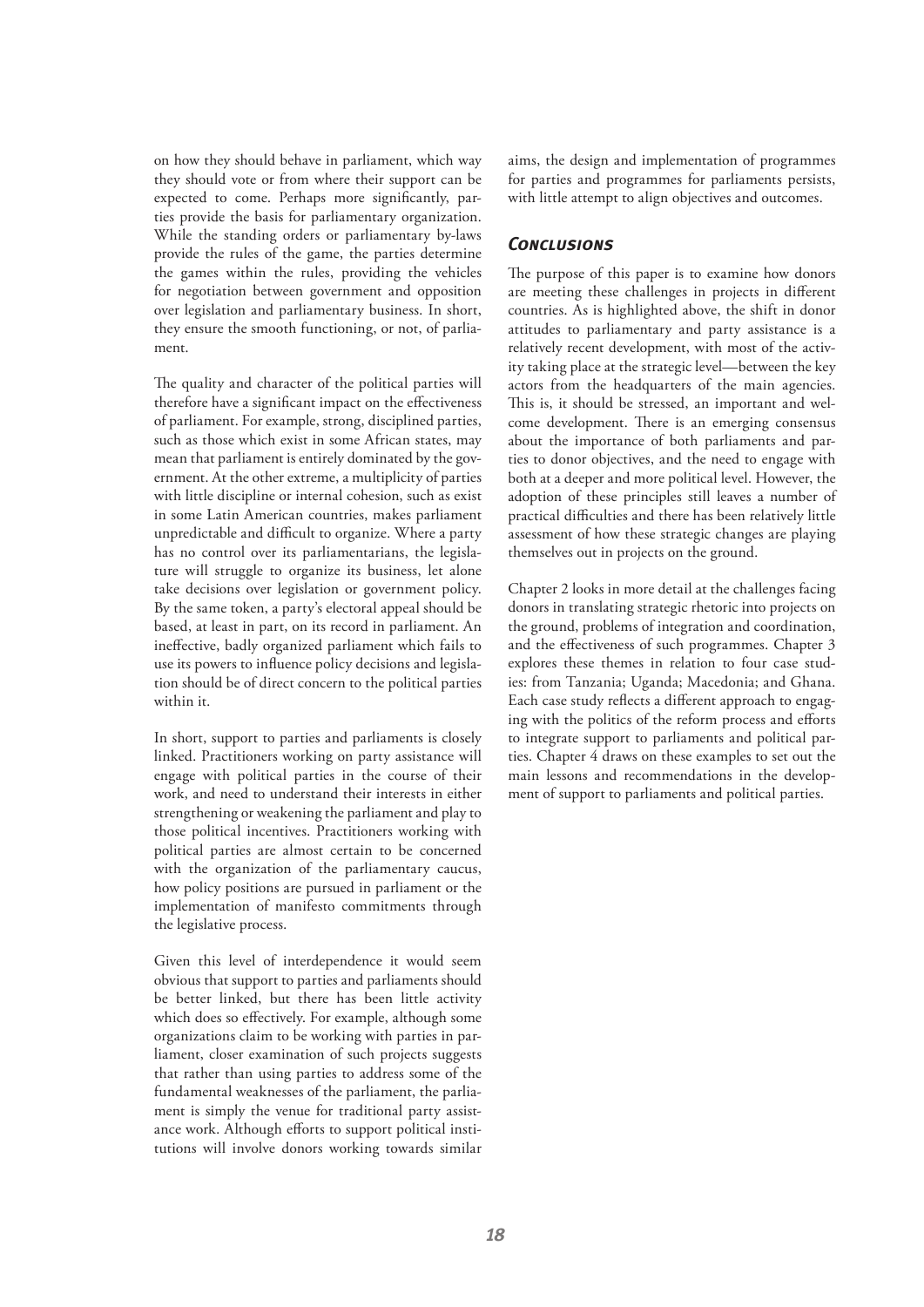### **From strategic objectives to project implementation**

Chapter 1 highlights the extent to which donors are seeking to improve the delivery and impact of support to parliaments and political parties. This has involved a recognition by most donors of the need to engage with the politics of institutional change, drawing on more sophisticated forms of political analysis and developing projects on that basis. This chapter provides a brief assessment of the way in which donor agencies are translating those strategic insights into programme design and implementation, and the continuing difficulties they face.

This chapter has four sections. The first examines the recent emphasis on international standards and context-specific programming to improve effectiveness, the second looks at how these strategies are being applied in country programmes, the third assesses coordination among donors and integration of programme objectives and the fourth looks at the effectiveness of such projects overall. It concludes that, despite the rhetoric of aid effectiveness, there is a lack of clarity and coherence around much of the work in this field, which undermines the continuing impact of parliamentary and party support work.

### *i) Strategic approaches to parliaments and political party assistance*

The attempt to improve the impact of both parliamentary and party assistance should be understood as part of the wider emphasis on aid effectiveness. Most donor agencies make support to parliaments and parties an explicit part of their good governance and development programmes. For example, DFID has paid increasing attention to parliaments and parties in recent White Papers,<sup>25</sup> and the UNDP describes legislative assemblies as an 'integral component' of development assistance,<sup>26</sup> and states that 'parliaments and parliamentarians have a critical role to play in spurring and sustaining national action towards the [Millennium Development Goals, MDGs]'.27 Similarly, NIMD's work with parties is premised on the belief that 'without more accountable governments and better performing political systems, the international endeavour to deliver on the MDGs is destined to fail'.28

As is noted in chapter 1, donors are attempting to address the challenges of engaging with politics and translating strategic insights into country-specific programming. The pressure to show results has improved coordination between donor agencies, and led to a degree of consensus over the priorities and approaches to this end. Two dominant trends have become apparent in recent years. There has been a concerted attempt to identify universal standards, benchmarks and indicators to which parliaments and parties should conform. In addition, there has been an emphasis on understanding the specific local context in which a parliament or a party operates, and on designing programmes which fit such contexts.

In the field of parliamentary support, a number of recent initiatives from the NDI, the UNDP, the Commonwealth Parliamentary Association and the Inter-Parliamentary Union (IPU), often in collaboration with one another, have sought to establish internationally recognized standards.29 The concept rests on an agreed set of international norms and benchmarks against which an institution can be measured and through which interventions can be planned, and draws heavily on the examples of human rights and electoral standards which are widely used. Typically, the benchmarks will suggest minimum standards for a parliament on the powers of committees, the right to amend legislation and parliament's control of its own budget. Or, to take one specific example, the Canadian Parliamentary Centre's *Parliamentary Report*  Card<sup>30</sup> sets out four areas which are 'almost universally regarded as the core functions of the parliament'.<sup>31</sup> legislation; oversight; representation; and budgets. The card is then used to score the performance of a parliament in these areas.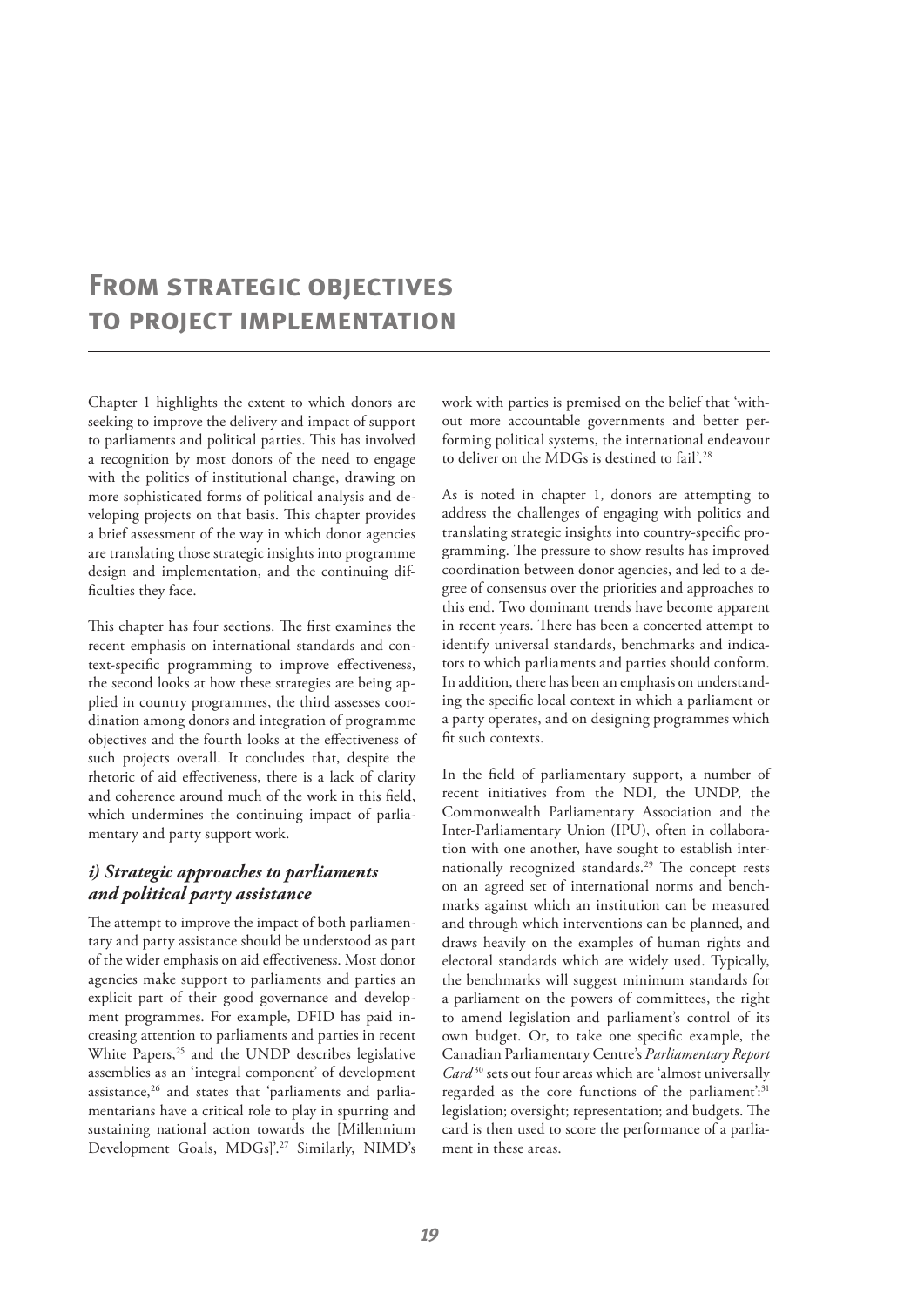There have been similar drives towards a standardsbased approach to political parties, the most notable exponent being the NDI in its *Minimum Standards for Democratic Functioning of Political Parties*. This document was drafted in 'response to requests from [NDI]'s political party partners in emerging democracies for universally accepted guiding principles and norms for open and democratic parties'.32 The standards are meant to both guide the activities of practitioners and inform political parties on their own development. NDI considers the standards to be a reflection of the current practices and principles of established and broadly democratic political parties.33 The document itself consists of a number of clauses, grouped into two main sections: party behaviour and party organization. The clauses cover a wide range of issues, and there is particular emphasis on the inclusion of cross-cutting issues of human rights, freedom of speech, minority representation and financial transparency. It is an attempt to ground political parties in internationally accepted norms.

Other initiatives use broad categories to inform their programming, describing the general function of an institution within the political system. For example the United States Agency for International Development (USAID) publication *Political Party Assistance* (2003) establishes criteria for assessing whether a party is democratic, and whether it can be assisted as a result. There is an acknowledgement that the majority of parties will be somewhere along the spectrum, rather than at one end or the other, and that the ultimate criterion is a demonstrable commitment to reform. NIMD takes a similar approach in *A Framework for Democratic Party Building* (2004), which explains the 'institutionalization' of a party, that is, the process 'whereby parties become better organized, practice democratic values and establish rules and procedures that will allow them to compete more effectively and be more successful in elections and at implementing their policy preferences.'34 The publication contains analysis of the hallmarks of an institutionalized party, and of some of the practices that may hinder their emergence. There are lists of positive and negative practices, which suggest the possible aims of activities.

At the same time, many of these documents also emphasize the need for a detailed analysis and understanding of the local political context. This quote from the UNDP's Parliamentary Strategy Note is typical: 'parliamentary development programmes that are not politically contextualized can do as much harm as good'.35 Beyond the broad strategic documentation, organizations frequently provide contextual studies in programme literature, keen to demonstrate the connection between the specific shape of the political landscape and the objectives of the programme. This is often formed through the use of various political economy tools such 'drivers of change' or 'power analysis', which allow practitioners to choose more suitable aid modalities and to make them more 'politically intelligent interlocutors and more effective operators'36 by grounding programmes in a meticulous reading of the political context. This, in turn, is intimately linked with an emphasis on local ownership, which reflects the recognition that 'programme sustainability, particularly in political environments, requires local ownership and engagement in parliamentary strengthening'.37 Again, the aid effectiveness agenda is the primary driver of this trend, stipulating that donors should be grounding support within the institutions and strategies of the partner countries.

### *ii) Managing the tension between universal standards and context-specific programming*

Although these two trends do not directly contradict one another, there is a tension between them which the design and delivery of support projects will need to navigate carefully. The development of programmes that conform to international standards for parliaments and political parties is partly driven by a desire to insulate donors from accusations of partisanship and political interference. However, the focus on political economy analysis and local context is designed to immerse programmes more deeply in the politics of the country. This highlights, once again, the challenge of applying strategic principles to project documents and country-specific programmes.

Although donors are evidently using political economy tools in their assessments of parliamentary and party support, this contextual analysis is often broached in very broad terms and means that programme documents often shy away from any objectives which might be construed as political. Too often, they fall back on generalized objectives, such as the following which is taken from one agency's project document:

- Political parties become more institutionalized, improving internal capacity to enable greater responsiveness to citizens, and improved representation of their interests.
- The parliament becomes more institutionally effective, the work of committees and individual MPs is enhanced, and oversight and accountability roles are strengthened.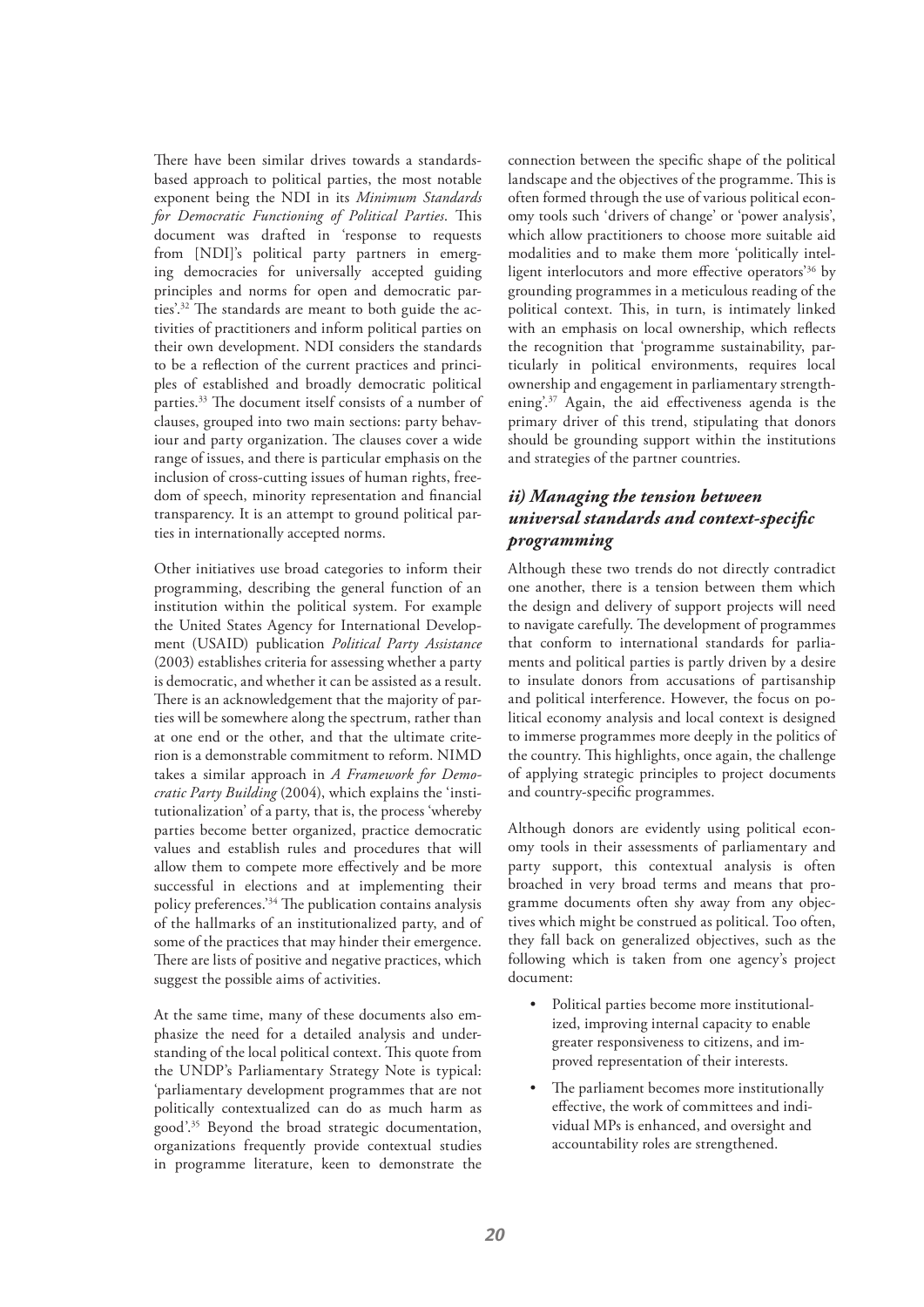• Civil society is increasingly engaged in connecting citizens with the political process.

Although these are worthy ambitions, they offer little guidance or political context, and would be difficult to translate into concrete activities with targeted outcomes. The objectives merely reiterate the necessary functions of these institutions in any democratic system.

The consultants and practitioners in the field with whom we spoke were clear that most donors were simply too cautious to approach anything deemed political. In parliamentary support, donors tend to talk about 'strengthening oversight and accountability', or 'increased assertiveness' and a cursory glance might suggest that these aims are political as they may enable parliament to challenge the government and its policies. While this is true to a certain extent, the objectives fail to articulate any partisan differences that exist between individual parliamentarians. It is likely that parliamentary oversight, accountability and assertiveness will be driven primarily by the opposition members in the assembly, rather than those from the ruling party with a stake in maintaining the status quo. However, most parliamentary objectives do not do this. By regarding the parliament as a self-contained entity, its constituent members are similarly seen first and foremost as generic parliamentarians. This allows the donor to avoid accusations of partisanship or bias, and makes it easier to keep activities within the safe boundaries of the parliamentary institution.

Political party objectives show a similar inclination towards depoliticization. Although individual organizations and programmes may differ in the specifics, the 'overall objective remains that of building political parties that, through improved organizational capacity, programmatic coherence, and abidance by the rules of good governance, can constitute a fundamental building block for the consolidation of democracy.'38 The tendency is to view the multiparty system as a single institution, with parity between each constituent party. The effect of this is that all political parties are diagnosed with similar capacity deficiencies that do not take account of the inherent differences between them. They do not explicitly acknowledge the different roles of a government party, on the one hand, and an opposition party, on the other. This is because the implication of treating them according to their separate roles and functions would be to invite accusations of partisanship and bias.

In that light, the existence of universal standards or benchmarks is useful, and can provide a framework within which to work. The danger, however, is that such indicators are used in isolation and independent of the political context. Our interviews suggested that much support to parliaments and parties is still falling back on what Thomas Carothers describes as the 'standard model', failing to understand the incentives that drive political actors and relying on methods that are not necessarily suited to local conditions. A 2007 analysis by the Overseas Development Institute (ODI) states that: 'donors are often naive about the political incentives which MPs work under, assuming incorrectly in many cases that they are primarily concerned with representing their constituents and holding the executive to account, when in fact they are most interested in retaining their seats.'39 This highlights one of the most notable standards of parliamentary and party assistance, which views both politicians and parties as driven by altruism rather than self-interest—the ideal democrat who would instinctively support political reform as a good thing.

This, in turn, has an effect on local ownership. Our research has shown that locally owned programmes are still thin on the ground. Local stakeholders are largely uninvolved in building strategies or shaping the direction and content of programming, and as a result there is little enthusiasm or commitment to the programme itself. This situation results in what Kumar has called 'benign neglect',<sup>40</sup> in which recipients do not actively oppose assistance but are hardly fervent in their dedication to the programme and its objectives. For some programmes, the most prevalent form of local ownership has been to ask recipients what assistance they require. Ostensibly, this seems like an efficient way of ensuring that programmes are contextually appropriate. However, those we spoke with were generally scathing about this approach, remarking that parliamentarians and party members will necessarily gravitate towards material support or travel opportunities. Although these may be suitable in some cases, many institutions in developing democracies are now materially and technically quite proficient, and the acquisition of more resources is really surplus to requirements.

It should be stated explicitly that the development of international standards for parliaments and political parties (and support to parliaments and parties) is a positive development, which should improve the way in which many programmes are designed and delivered. Most of the benchmarks and indicators, however, stress the need for them to be accompanied by an understanding of the local political context.<sup>41</sup> Yet, it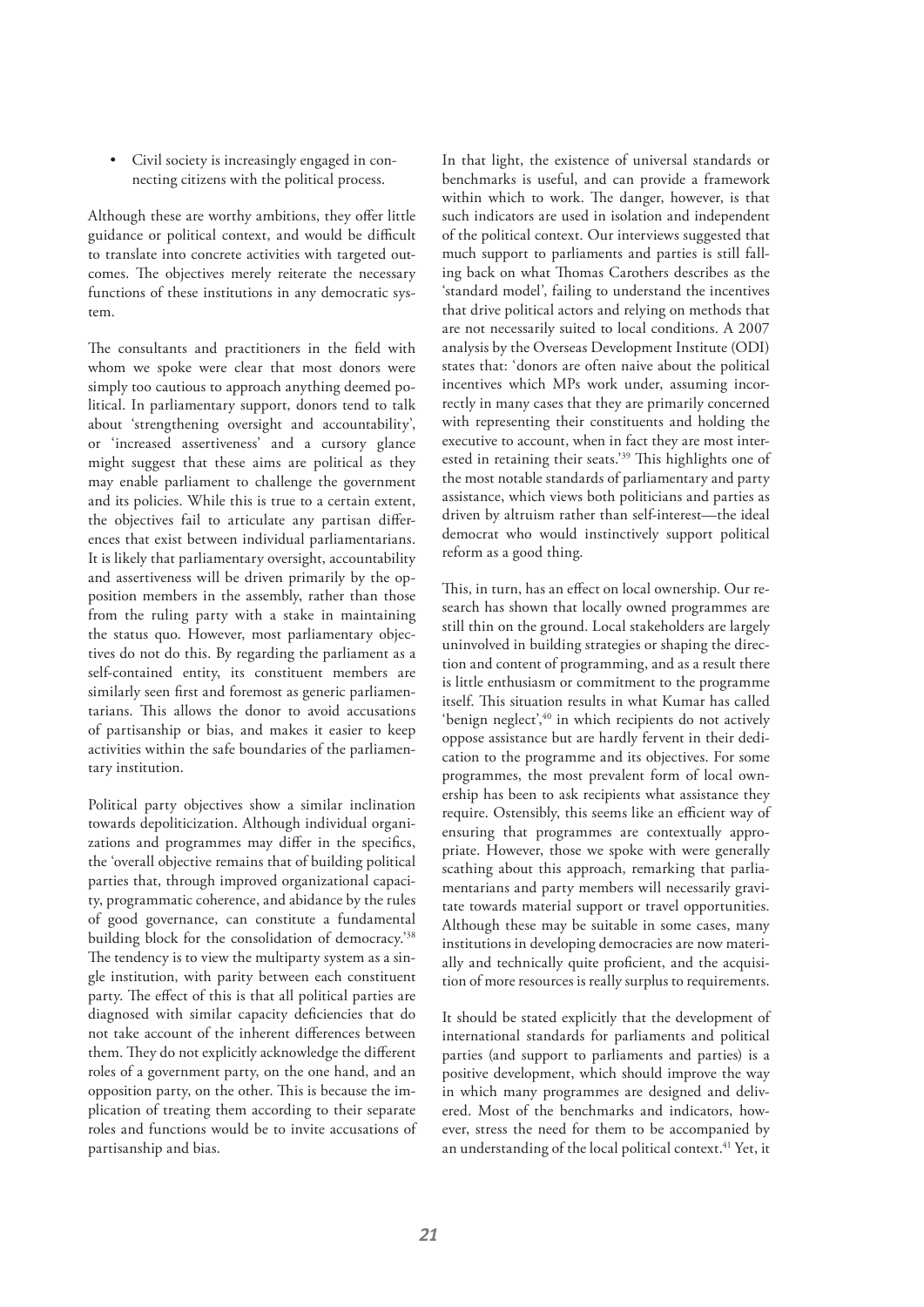appears that many programmes are failing to translate the analysis of political drivers into project objectives as the practicalities of applying these insights on the ground often present difficulties. Devoid of this context, the use of benchmarks could encourage a reliance on a standard approach and further shift the emphasis away from 'political programming'.

### *iii) Coordination and integration of objectives*

Our research suggests that the gap between the theory of greater political analysis and its application to programme delivery is also evident in the way in which programmes are designed and managed. In the first place, although contextual analyses will uniformly emphasize the interdependence of political institutions, programmes are invariably compartmentalized, with each institution treated as a separate and discrete target for intervention.

This gap is especially apparent in relation to parliamentary and party support, where the role of opposition parties in parliament, or the pervading institutional dominance of the ruling party, are often central to the analysis, but the objectives rarely address these dynamics explicitly. Noting this trend, the academic Peter Burnell has stated that 'the two areas [party and parliamentary support] have tended to proceed in parallel and along separate lines, even when funded or, even, carried out by the same organisation'.<sup>42</sup> One parliamentary consultant with experience of projects in the Asia-Pacific region notes that party and parliamentary projects are rarely co-designed, and both will continue to underperform until this is addressed.

Parliamentary support has come under particular criticism in this regard. Sida's 2005 review notes that: 'too often, parliamentary support programmes have focused on the parliament as a self-contained institution and, as a result, have concentrated on the symptoms of a dysfunctional political process, rather than the underlying causes'.43 This last point is of particular importance. When viewed in isolation, institutional deficiencies are most frequently portrayed in terms of the capacity to fulfil certain functions, perceived as integral to that institution *alone*. Without reference to other cross-cutting dynamics in the political system, there is a tendency to view the problem as a lack of technical capability or appropriate legislation. For example, in Uganda, one practitioner active in the country told us that donor support since the late 1990s has meant the parliament is technically proficient, and is constitutionally capable of holding the government to account. However, the dominance of the ruling National Resistance Movement (NRM) party means that legislative oversight is not exercised effectively. In other words, to understand the weakness of the parliament, one needs to understand the power balance among the parties. One experienced practitioner has said that the need to address political parties in parliamentary work remains the 'elephant in the room'.

The second factor is the lack of coordination between donors working with parliaments and parties in the same country. Although the Aid Effectiveness agenda has prioritized greater harmony of donor activities, there remains a lack of communication, let alone full coordination, between organizations on the ground. An experienced parliamentary consultant noted after a recent visit to Kosovo that despite the large number of democracy support organizations working with the Assembly, there was no coordination at all—and that this situation was not exceptional.

One country we examined has two major democratic support organizations working with political parties, implementing a whole spectrum of activities. Yet, despite the fact that both receive funding from US-AID, there is little formal cooperation between the organizations beyond the monthly USAID-organized implementers meeting. There is a tacit agreement not to 'tread on each other's toes', but, according to a former employee of one of the agencies who is still working as an independent consultant in the region, the relationship was characterized by competition between the two organizations for territory and project space with key politicians, parties or committees, with neither willing to cede ground. Our discussions with consultants in post-conflict countries suggest that the bigger the project, the greater the pressure on the donor agency to show tangible results, and the greater the competition between them.

The effect in such environments is that there is not just duplication and waste of resources, but also occasional contradiction in donor approaches. Although ultimately these organizations are working towards similar goals, the lack of coordination can have a detrimental effect on the overall aims of programmes. In both party and parliamentary support, failure to coordinate among donors has allowed recipients to maximize their resources. As is noted above, several interviewees attested to the tendency for local stakeholders to secure material support, regardless of its utility. The 'donor marketplace' means that recipients can request this type of support and donors tend not to ask for much commitment in return, simply because the lo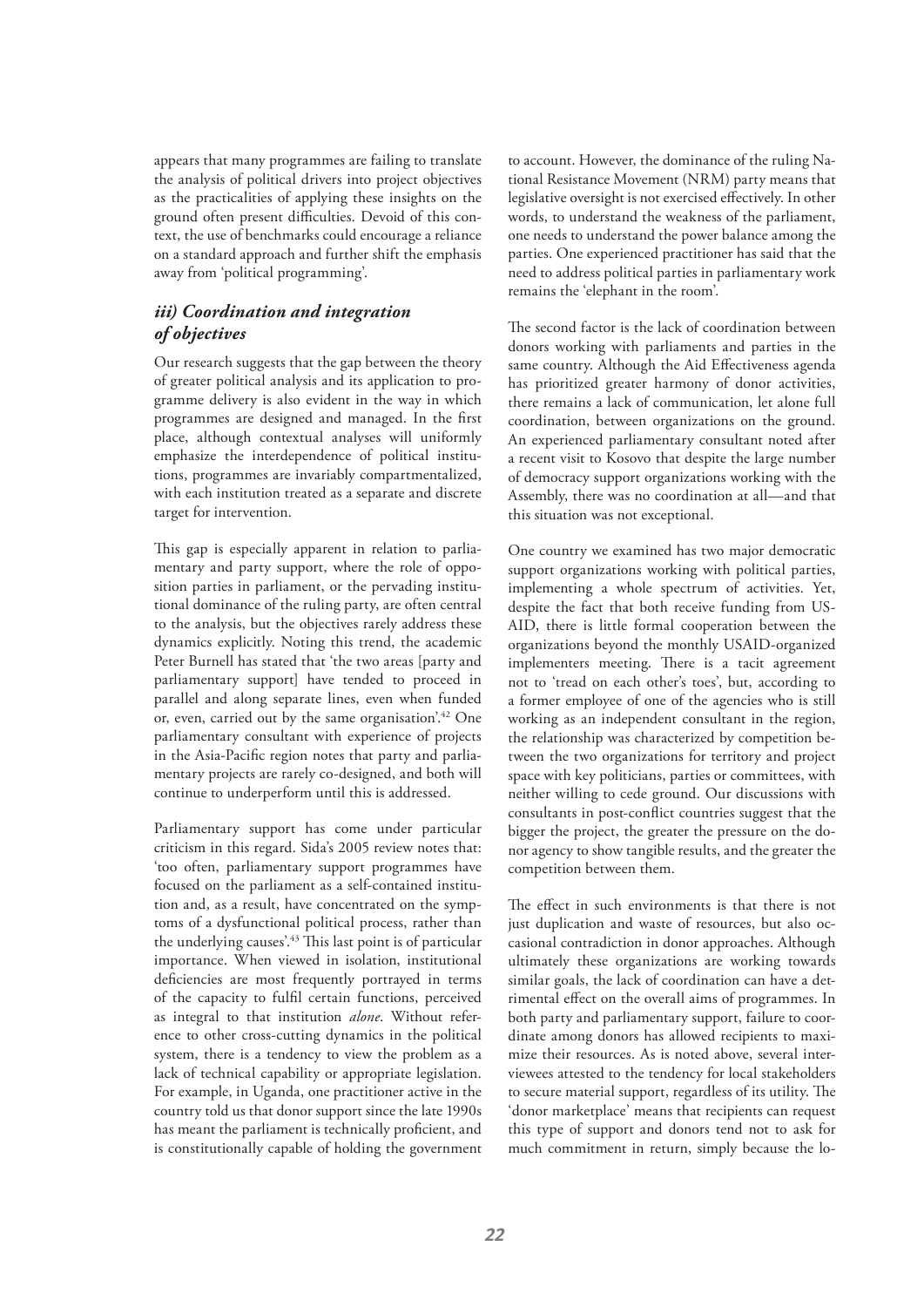cal stakeholders can choose to go elsewhere if material comes with too many conditions. In the words of one interviewee, 'donors are frequently chasing their own tails'. An example of the effect this can have on programming can be seen in monitoring and evaluation. In one extensive party support programme in Eastern Europe, someone involved with the programme indicated that effective means for capturing institutional change were hamstrung by the reluctance of the donor to request any substantive information from the parties, lest they baulk at the imposition and simply walk away from the programme. There is little stopping them when they can secure identical support from other donors.

In such circumstances projects can develop a momentum of their own, where the project team is under pressure from the agency to achieve something. By struggling to engage the local partners fully in the original objectives of the programme, the project team finds itself either pandering to the requests of those partners, changing those objectives or simply measuring signs of activity rather than tangible outcomes.

### *iv) Impact and effect*

We were told candidly by more than one interviewee, reflecting experience of projects in Africa, Asia, and Central and Eastern Europe, that the principal problem was that most projects were 'rubbish', or words to that effect. Such was the strength of feeling about the quality of many projects that we should perhaps finesse this reflection. The effect of the design problems noted above can be summarized as poor planning and design resulting in unrealistic objectives, a focus on outputs rather than outcomes and a mismatch between activities and outcomes.

First, few projects seem to be underpinned by a clear understanding of how political change happens. They seem to be premised on an assumption of linear progress, so that certain activities will inevitably lead to certain results. Most of the people working on such projects know that political change is difficult, messy, haphazard and rarely quick—such assumptions are reinforced by the use of political economy analysis. Nonetheless, project planning documents seem to leave no room for such uncertainty, and are thus built on faulty logic.

This is most evident in the timeframe for such projects, which always seems to assume change can happen within 2–3 years. At the strategic level, there is a clear acknowledgement of the need to take account of the long timescales required to see substantive political change. DFID's 2007 governance policy paper states clearly that: 'building democratic values and institutions takes time … progress can be slow and difficult'.44 The Norwegian Agency for Development Cooperation (NORAD) is more explicit in its report:

Few, if any, aid interventions ever provide 'quick fixes' to a challenge and this certainly applies to parliamentary strengthening. Parliamentary strengthening requires a long time horizon. Effectiveness, let alone long-term impact, in terms of functioning parliaments can only be achieved through patient and painstaking work over the long run. A decade would by no means be excessive. It should be recalled that electoral cycles are typically 4–5 years. Hence, the duration of an intervention over two electoral cycles would be justified, preferably even three or more.<sup>45</sup>

Yet these insights rarely translate into project design. As the NORAD report hints, electoral cycles are a favourite 'window' in which to implement a programme, yet this amount of time is woefully short. Despite the broad and ambitious wording of objectives, programme documents will often contain a set of outcomes based around the next set of elections, a maximum of four or five years away. Democracy programming has become what Thomas Carothers has termed 'projectized',<sup>46</sup> that is, bound by bureaucratic structures of systematic planning and evaluation there is a pressure to see quantifiable results as a return on donors' investment. As a result, there is a conflict between the long-term, overarching objectives of a programme, and the short-term outputs that are used to measure success. Programmes need to have a manageable timeframe to fit into the evaluation culture.

Second, an additional effect of the difficulty recognizing the challenges of political change means that activities and outcomes are mismatched. Donors almost set themselves up to fail. The 2010 NORAD report draws attention to the concrete problems that can arise from a poor understanding of political dynamics. The report characterizes training of parliamentarians as a 'Sisyphean Task': once one batch of MPs has been trained, 'a large proportion of them will lose the next election and be replaced by novices … the turnover rate of parliamentarians often reaches 30–50 per cent, and sometimes even more'.<sup>47</sup> Two issues arise from this observation. First, it demonstrates the pitfalls of a narrow institutional view of democratic assistance. By wanting to affect the parliament in isolation, programmes miss the other elements of the system that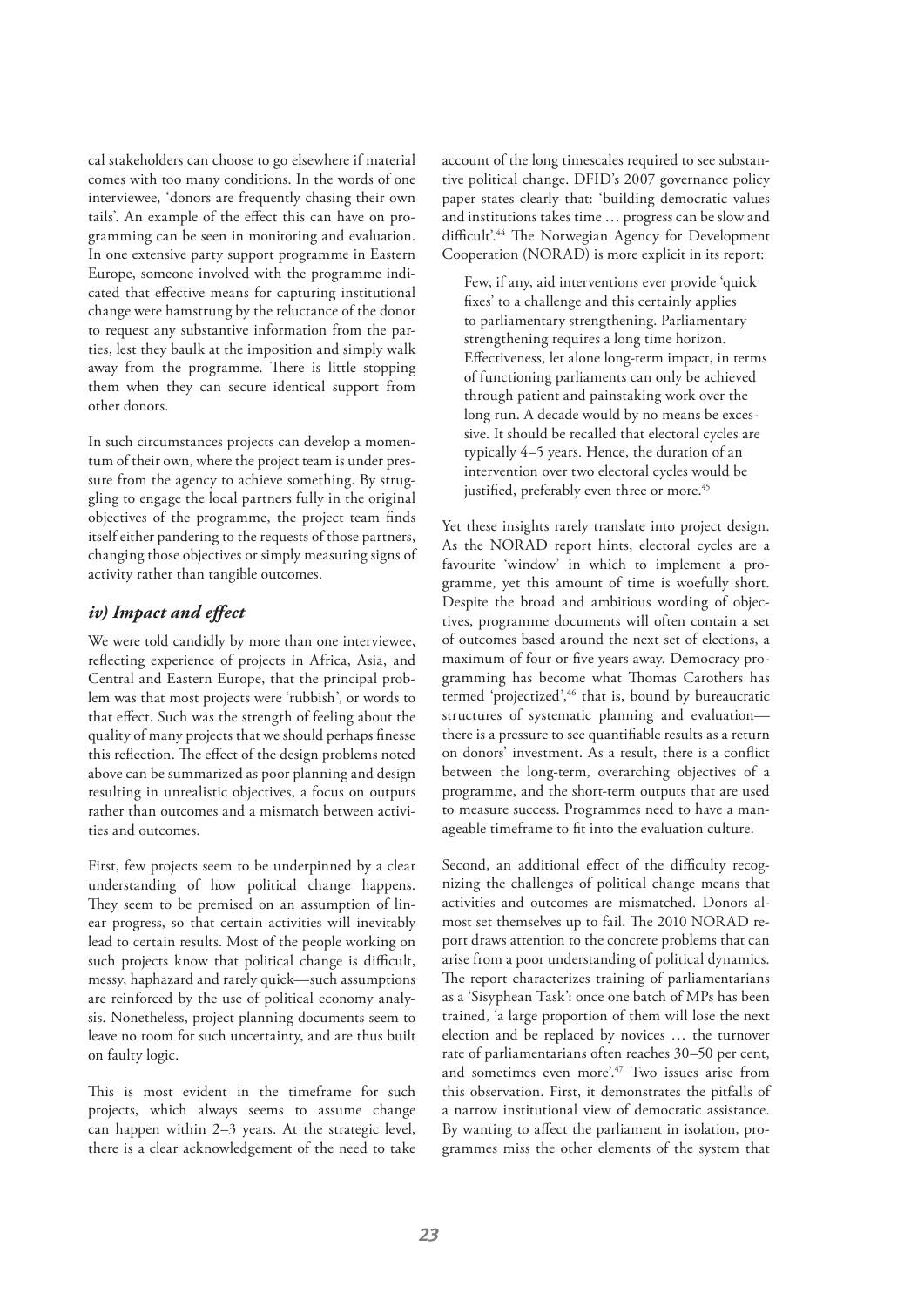directly affect it. Second, it highlights the importance of understanding who the key players are in the political system, who shapes the rules of the game and whose influence is more likely to transcend the confines of the electoral cycle.

There is little evidence in programme documentation that donors and implementing agencies take account of such factors. Instead, donors frequently try to affect as many people as possible through an enormous range of training programmes. For example, one report from an agency announces that its programmes in a Balkan state mean that their trainers worked with some 11000 activists from 13 political parties and coalitions between 2001 and 2006. This tells us nothing about impact. It suggests the importance of quantity over quality. This is a significant omission given that the next stage is where meaningful results will take place, rather than the training itself. As one interviewee working in a post-conflict country told us, the underlying principle appears to be 'we throw as much mud at a wall as we can, and hope that some of it sticks'.

Third, given the pressures mentioned above, projects tend to be built around what can be measured, which tend to be quantitative indicators, rather than the more difficult qualitative indicators which are likely to reflect genuine political change. As a result, projects tend to focus on measuring activity and outputs rather than genuine outcomes. In February 2010, the Swedish Agency for Development Evaluation (SADEV) reported on the impact of the support provided by Swedish party-affiliated organizations to international political parties. The report recorded that while output objectives (concrete services and products) were mostly fulfilled, the achievement of outcome objectives (short- to medium-term change) tended to vary considerably.<sup>48</sup> Although much of the donor community working in this area is eager to find better ways to measure the impact of such projects, this is proving elusive and, in the meantime, they are relying on hard, quantitative data. The problem is that once a project is built around measuring certain indicators, the activities are distorted towards meeting those objectives. In short, if you set the wrong indicators, you end up doing the wrong things.

### *Conclusions*

Our analysis of international agencies' strategic documents and discussions with project implementers in a variety of countries with differing political environments suggests that most programmes are strug-

gling to translate their analytical insights into their programmes on the ground. Donors are beginning to engage with the political dynamics of a country, rather than simply making an appraisal of the technical capacity of each institution. In the case of Georgia, ODI found that 'most donors are very aware of the hurdles and incentives that currently limit the capacity and reach of many opposition parties. These are often of a political rather than a technical nature, and they are grounded in the historical legacies of the Soviet era as well as in the current constitutional, economic and political power of the ruling party.'49 Yet, these analyses tend to examine the political landscape in a broad narrative that, while containing the main points, does not employ a consistent model for distilling and presenting the information. Consequently, when the objectives are set out, it can be difficult to make a sound connection between the issues on the ground and the desired change. It is increasingly apparent that despite growing contextual awareness there has been little impact on the form and content of programmes, as is demonstrated by the increasing number of political economy and context-driven analyses but the continued publication of traditional programme documents.

However, these are generalizations. The way in which such programmes are implemented will vary from organization to organization, and country to country. A basket committee rolling out a programme across the entire range of political institutions is likely to differ greatly in the presentation and scope of objectives from an organization working on the model of sister-party support. The purpose of this chapter is to highlight some of the tensions and difficulties donors face in moving away from the strategic to the specific. These trends and challenges are examined in more detail in each of the case studies in chapter 3.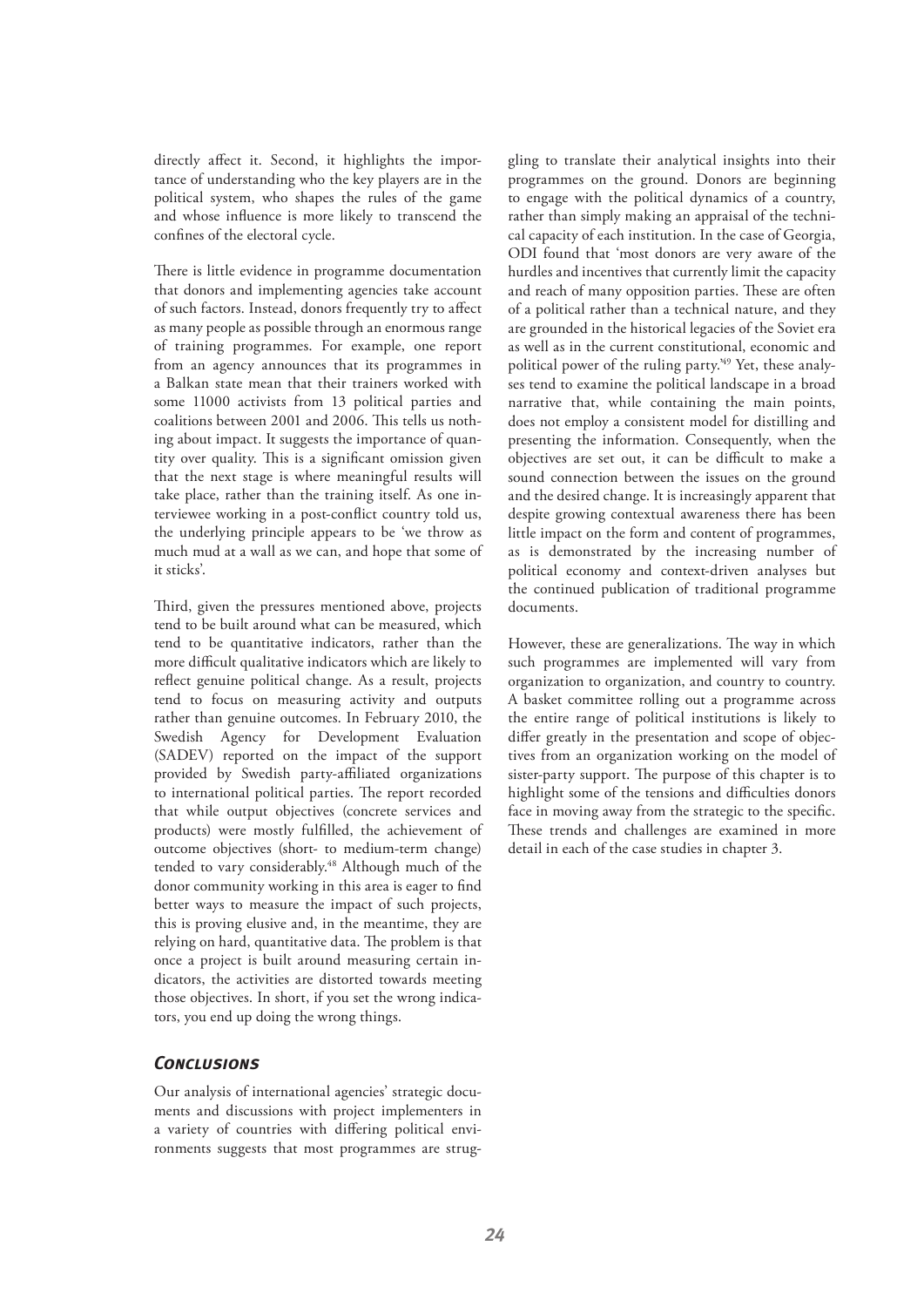### **Four case studies: Support to parties and parliaments in practice**

This chapter examines the experience of support to parliaments and political parties with reference to four specific programmes. The dynamics of assistance programmes vary from country to country and from agency to agency. However, our discussions with agency staff in the field, those at headquarters, and independent consultants working in a variety of contexts highlighted a number of recurring problems. These problems were set out in chapter 1 in the four challenges facing donor programmes: translating strategy into country-specific projects; the challenge of political engagement; establishing meaningful objectives; and integrating parliamentary and party support.

The case studies below were chosen because each has sought to achieve overtly political outcomes. We recognize that the choice of countries is, in some senses, arbitrary and can only present a partial analysis. The purpose is not to assess the individual projects, but instead to understand some of the challenges of political programming with reference to some illustrative case studies. We do not, however, make any claim that they are representative. In the process of identifying examples, we looked for projects that actively sought to engage with the politics of change. That is, they used a form of political analysis to identify the underlying problems (such as drivers of change), and the subsequent project design not only reflected this analysis, but also sought to use political, rather than solely technical, means to achieve the desired change. Each was based on a sophisticated analysis of the political context and sought to engage with the political drivers and incentive structures affecting the performance of the parliament and political parties. In these respects, they differ from the majority of projects providing technical support. The studies also highlight the practical difficulties of translating strategy into practice, how programmes handle the reality of sensitive political interventions and the challenges that come with integrating assistance to parties and parliaments.

The first two case studies are examples of multidonor funded 'deepening democracy' projects: one in Tanzania and the other in Uganda. The premise for both was a recognition of the interdependence of the different institutions of democracy and the need for a programme which integrated support to a diverse set of political institutions and actors. Nonetheless, they provide very different experiences and insights, highlighting the difficulty of translating political analysis into the planning, management and delivery of projects.

The third and fourth case studies examine the work of individual institutions in addressing the challenges highlighted above. They examine, respectively, the work of the NIMD in Ghana and that of the WFD in Macedonia. The Ghana case study provides an example of a project explicitly designed to strengthen political parties but which sought also to influence other aspects of the political system, not least the parliament. The Macedonia case, meanwhile, is an example of a project that sought to strengthen the parliament by working through and with political parties. Both projects were based on a detailed understanding of the political dynamics in the country and engaged directly with them in order to foster institutional, cultural and behavioural change. They reveal some of the potential problems such programming can face, not least dependence on local stakeholder buy-in, but also offer some principles which might inform future work. The lessons from each of these projects are drawn out in the broader context of how international donor agencies design and fund political programmes in chapter 4.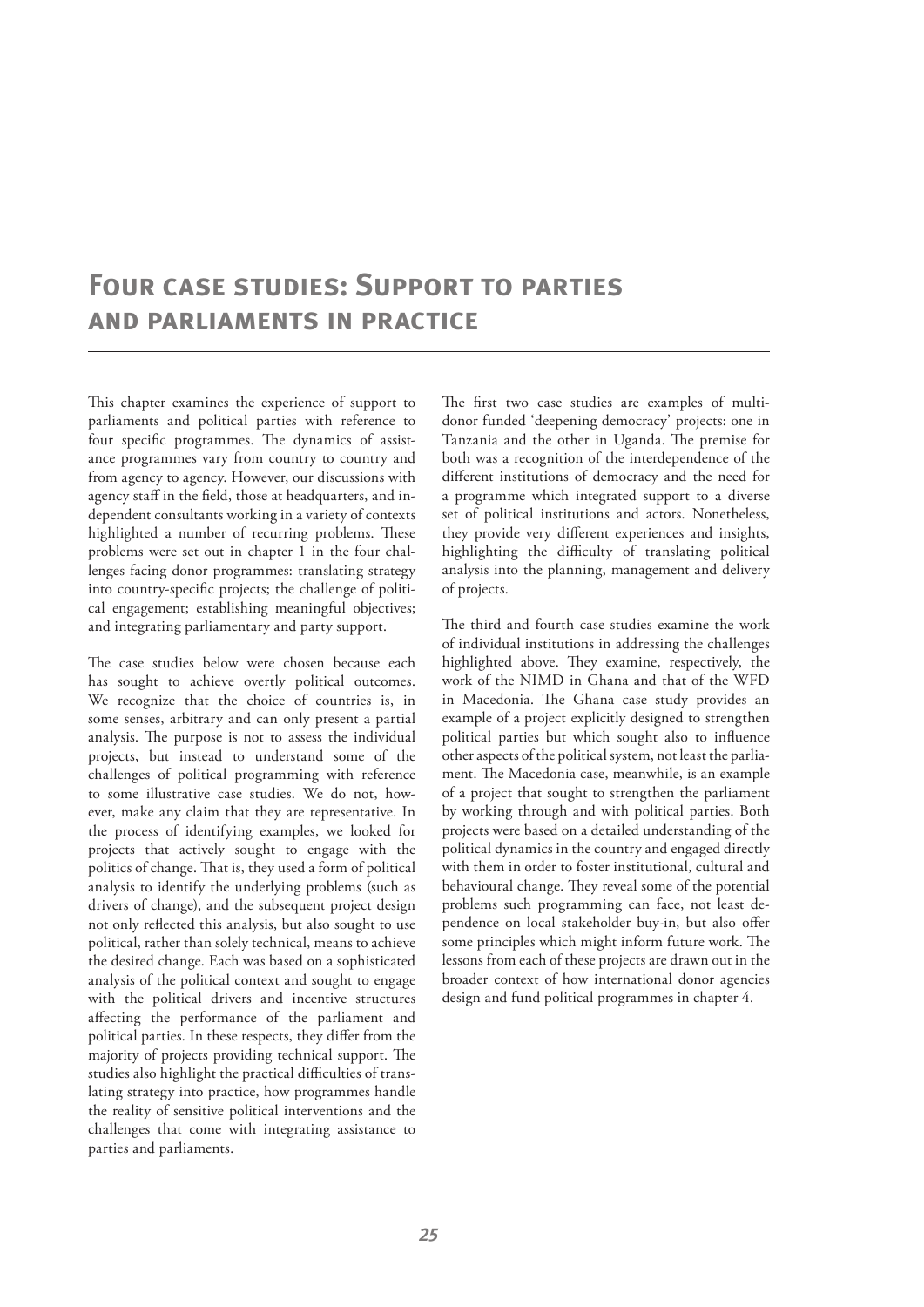### **Deepening Democracy in Tanzania**

The Deepening Democracy in Tanzania Programme (DDTP), which ran from mid-2007 until June 2010, was a UNDP-implemented project that aimed to affect a wide range of democratic institutions simultaneously. The programme had a number of objectives relating to institutions within the Tanzanian political system, including strengthening electoral processes, civic education, parliamentary oversight and communication, and increasing the capacity of political parties and of a pluralistic party system. The overarching rationale of the DDTP was to expand and entrench existing democratic achievements by building the capacity of these institutions. The Project Document (2007), signed by the UNDP and the Government of Tanzania in 2007, puts specific emphasis on the desire to develop democratic 'principles, values and culture', reflecting a tacit recognition that democratic development means changing political behaviour as well as its institutional structures.

The DDTP's implementation was premised on: first, a basic level of democracy within Tanzania; and, second, genuine commitment by key political stakeholders to developing participatory politics. The opening paragraphs of the Project Document stress this commitment and make it clear that the programme rests on a record of democratic development. It highlights evidence of three successful elections since the return to multiparty politics in 1992, and especially the 2005 elections which were broadly recognized by international observers as free and fair (albeit not without challenges).50 The programme documentation identifies a lack of 'political liberalism' as the primary challenge for Tanzanian democracy, $51$  emphasizing that the lack of a democratic political culture is ultimately tied to the institutions of the political system.

The DDTP evolved, to a large extent, from the UNDP-led basket committee, which supported the 2005 electoral process. The Project Document makes clear that this intervention, and the response of various local and international stakeholders to it, informed the design of the DDTP. In particular, the coordination of support through a single basket committee was regarded as beneficial, preventing overlap or duplication in assistance. The timeframe for the implementation of the programme was set to coincide with the 2010 elections, and, according to the development partners we interviewed, the elections provided the timeline, the objective and the bellwether of the programme's success or failure.

### *Political context*

Tanzania's transition to multiparty politics began in 1992, when the recommendations of the Nyalali Commission were implemented. The Commission had been set up in 1991 by the then-president, Ali Hassan Mwinyi, to consult with citizens and make recommendations on the viability of a return to multiparty politics. Since 1963, Tanzania had been a de facto one-party state,<sup>52</sup> and the socialist Chama Cha Mapinduzi (CCM) had dominated the political scene since the 1977 merger of the mainland Tanganyika African National Union and Zanzibar's Afro-Shirazi Party. The fall of communism in Europe and the failures of the Nyerere administration's economic policies meant that the one party structures could not be sustained.<sup>53</sup> The CCM therefore instigated a policy of reform, through the Nyalali Commission, which opened up the political system to a number of new parties in 1992 and paved the way for multiparty elections in 1995. The process of change was driven from the top and carefully managed by the CCM. The CCM was able to win a landslide in the first elections, and remained head and shoulders above the other parties for the next eighteen years. Although reform did not begin and end in 1992, and positive steps have been taken towards greater democratization since then, the CCM-dominated continuity means that there has been little 'meaningful alteration in the operative rules of the game'.54

Three primary trends emerge from the UNDP's analyses in the programme documentation. First, the CCM's continuing dominance of the state machinery means that the institutions that guarantee and implement the rules of the game have not changed significantly since the days of one-party rule. Second, the legal framework that governs the political system has not kept pace with the needs of multiparty democracy. Third, the population is generally ambivalent about democracy. While they support democratic politics as preferable to the alternatives, there is little understanding of multiparty politics and support for the CCM remains high despite widespread discontent with the pace of reform. As a result, the DDTP objectives are stated as:

Support efforts to advocate legal reforms (and, possibly, constitutional amendments) for a more liberalized political environment;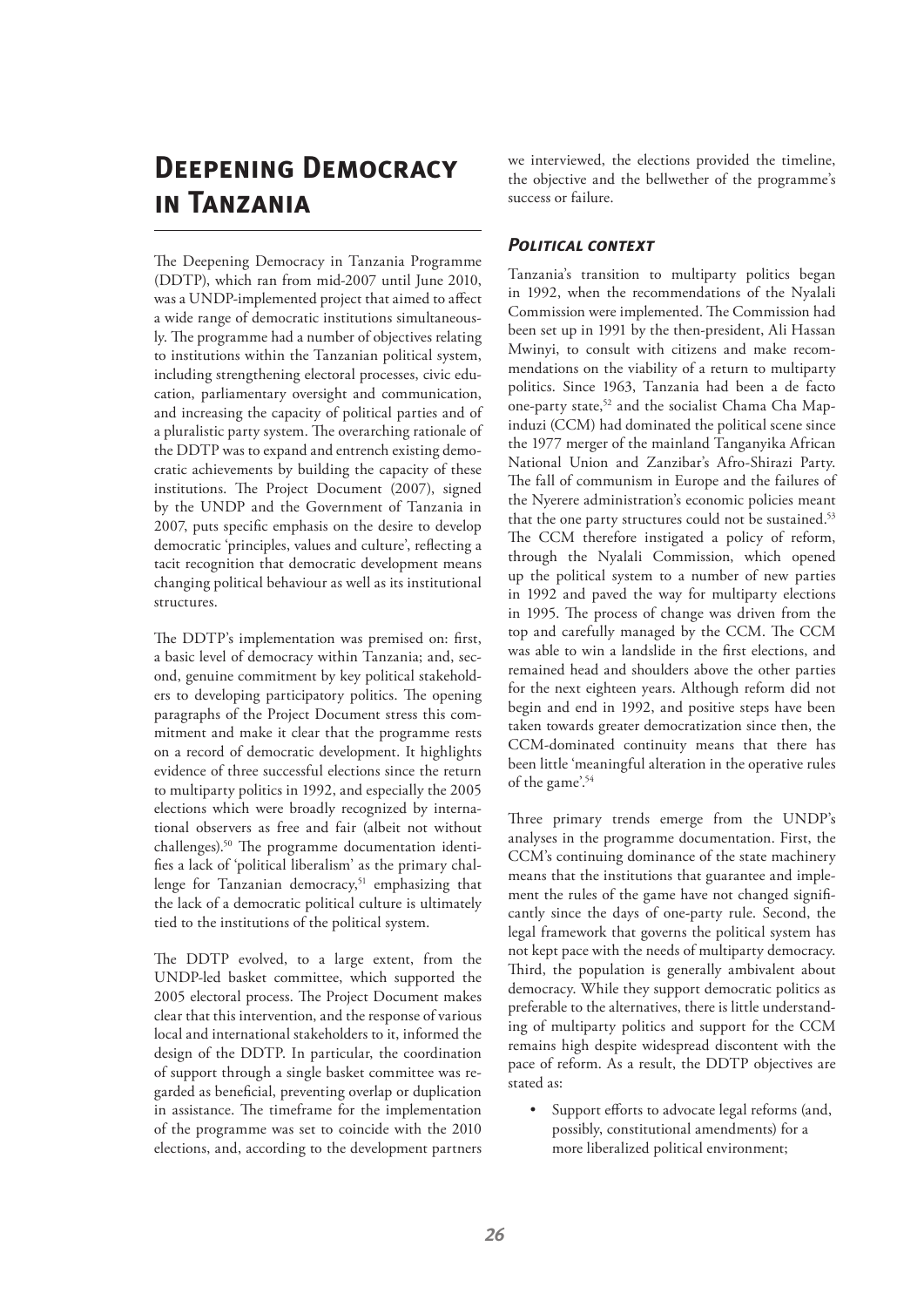- Strengthen and entrench the human and material elements of existing democratic practices and institutions, making them more robust, responsive, effective and efficient in their operation;
- Enhance democratic beliefs and culture and intensify understanding of and respect for democratic principles, culture and values.<sup>55</sup>

Concepts such as behaviour, culture, values and principles were conspicuous in the early stages of the DDTP design, and played a clear role in explaining the rationale of the programme. Yet, there was also an attempt to ground these cultural elements of democracy in the institutions and legal framework of the state. At the strategic level, the DDTP suggests that an understanding of principles and political culture is bound up with the political institutions, so that strengthening the institutions will affect the political culture.

### *Activities and outcomes*

This section of the project document focuses on the political parties and parliamentary components and their connections with each other. Although the two were merged under the heading 'Good and Accountable Governance', implementation appears to have remained separate—a point that is reflected in the Terminal Evaluation, which examines the two elements separately.<sup>56</sup>

First, in relation to parliamentary strengthening, the project documents identify 'severe capacity constraints' as a primary concern, with inadequate technical, material and human resources identified as significant hurdles.57 In addition, the weakness of the opposition in relation to the CCM and the executive means there is little competent or sustained oversight and accountability, as these parties have little capacity or presence within parliament and the committees to fulfil their oppositional role. As a result, legislation is often passed with little debate.<sup>58</sup>

The analysis in the documentation places the greatest weight on the need for more internal capacity, and the Mid-term Evaluation lists the intended outcomes of the parliamentary components as:

- 1. Strategic coordination of donor contributions to parliament;
- 2. Increased capacity of Parliament to carry out its roles more efficiently and effectively;
- 3. Improved responsiveness of Parliament to Civil Society;

4. Tracking by Parliament of the progress towards the Millennium Development Goals.

These outcomes cover the whole spectrum of parliamentary activity. The first is a continuation of the single basket committee for the 2005 electoral support, and reflects the importance of harmonized support in the aid effectiveness agenda. The second and third outcomes are more general in scope, covering a range of parliamentary functions, although a more detailed description of these outcomes is not given in the documentation. Finally, the fourth outcome ties the programme into the wider development agenda, while enhancing local ownership and management of the development process.

There are few specific indicators for measuring progress towards these outcomes, and no quantifiable baseline data were collected.59 Instead, the Mid-term Evaluation uses the list of interventions and activities as a set of outputs for assessing progress, but there is no mention of the connection between activities and their effects. These activities are aimed primarily at plugging capacity gaps, and are technical in nature. For the most part they consist of training on information and communications technology, policy and research methodologies and communications skills for parliamentary staff as well as seminars for parliamentarians and committee members. The primary activity aimed at improving dialogue between parliamentarians was to be a regularly held breakfast forum. However, according to the Mid-term Evaluation, only one of these had been held at the time of writing.<sup>60</sup> Overall, the implementation of the parliamentary component was heavily weighted towards the more traditional, capacity building activities, with qualitative, behavioural projects only making a marginal appearance. Ascribing qualitative changes to the DDTP was difficult not only due to the nature of the activities, but also because there were concurrent programmes run by other organizations such as the World Bank, Political Parties of Finland for Democracy (Demo Finland) and USAID. That said, there have been a number of noted improvements connected to the more technical activities. These include: improved parliamentary reporting, parliamentary committees refer to and consult relevant ministries before presenting their reports; and new skills in various areas have been acquired and applied to improve efficiency and effectiveness.<sup>61</sup>

The political party component of the Project Document notes that there has been a proliferation of parties since 1992, but no corresponding increase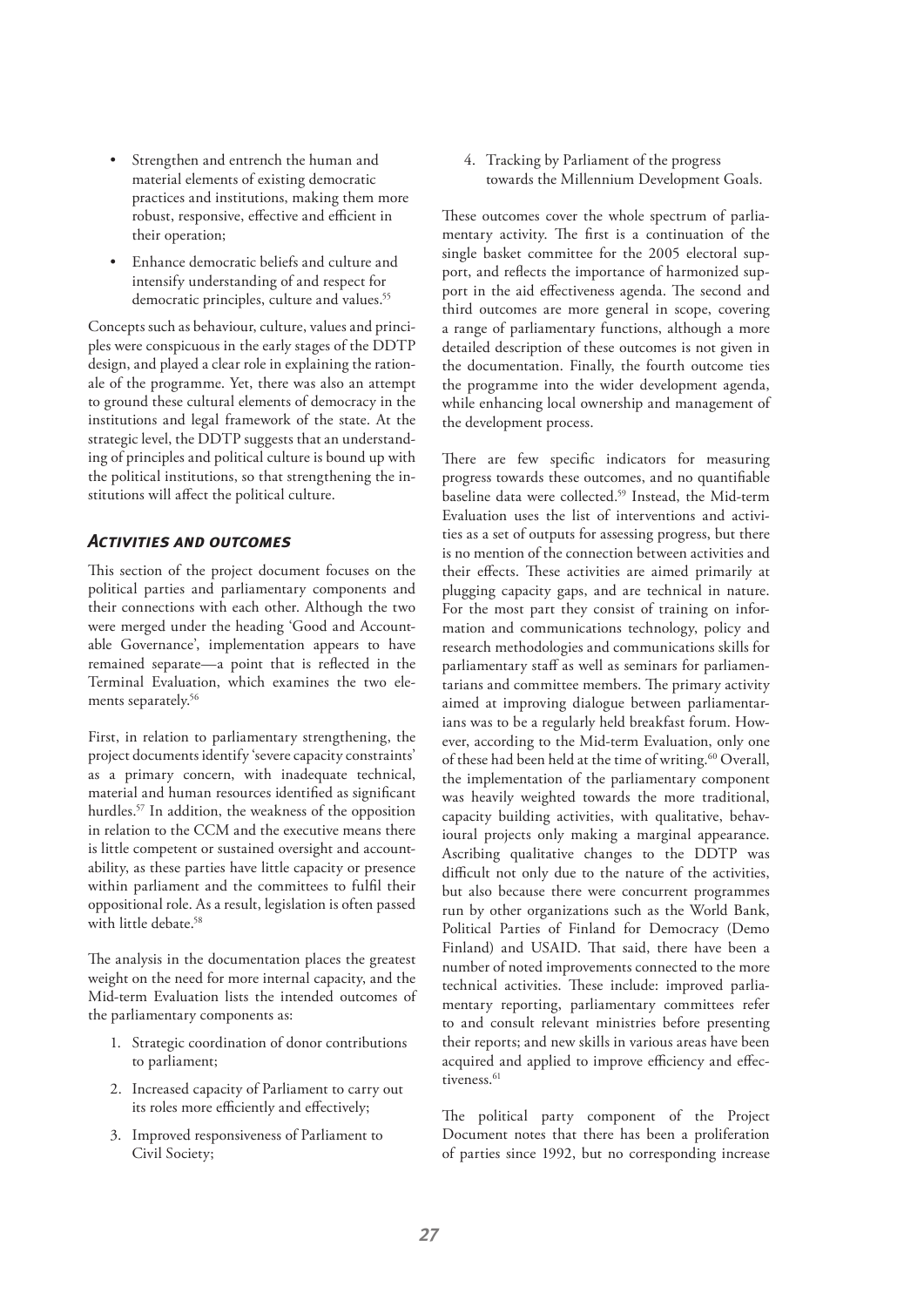in genuine political competition. In fact, the performance of opposition parties has not greatly improved since the first elections. In the 2005 presidential election, CCM won 80 per cent of the vote,<sup>62</sup> compared with 61 per cent in the 1995 ballot. In 2010 there was an improvement in political competition, with the CCM share of the vote reduced to 62.8 per cent, meaning that there has nonetheless been no electoral gain by the opposition since 1995.<sup>63</sup> The UNDP's Project Document identifies a number of barriers to a more effective multiparty system. These include an obstructive legal framework, poor party capacity and organization and a lack of internal democracy. The analysis links these problems directly to voter dissatisfaction and the low levels of support for the opposition. The intentions of the project were therefore to reduce systemic constraints on political parties, increase the capacity of political parties and produce an environment conducive to competitive party politics.

In common with the parliamentary component, the political party outcomes were kept general, encompassing elements within both individual parties and the multiparty framework in which they operate. In this way, the outcomes were in keeping with the UNDP analysis that highlighted deficiencies in both these areas, although it is hard to identify any element of the political party system, internal or external, that is not covered by these objectives.

Throughout the political party component the emphasis was on delivering interventions at the multiparty level. This was to be achieved through two local institutions: the Tanzania Centre for Democracy (TCD), which is owned by the parties represented in parliament and aims to create an environment conducive to multiparty politics; and the Office of the Registrar of Political Parties (RPP), which is the government body responsible for overseeing and facilitating the multiparty system. NIMD is one of the TCD's primary external partners. The activities involved enhancing the capabilities of the organizations in order to encourage parties' ability to participate in the political system. Workshops and training seminars were held on party financing, party structure and organization, and conflict resolution. In addition, there were multiparty forums on inter-party dialogue and improving relations between the parties around issues such as a revised party code of conduct and an increased understanding of the role of the RPP.

Despite the fact that the DDTP analysis highlighted party capacity and internal democracy as primary obstacles, there was no direct engagement or assistance with individual parties. Instead, everything went through the two multiparty institutions.

#### *Implementation management*

The DDTP had a complex management modality and, according to those we interviewed, the Mid-term and Terminal Evaluations had a significant impact on the implementation of the programme. The key modality according to the Mid-term Evaluation was National Execution (NEX), which meant that management and institutional arrangements for the programme relied on existing national processes and systems. The executing agency for the DDTP was therefore the Office of the President, which delegated responsibility to a minister of state. The intention was to ensure local ownership and harmonization with local strategies throughout the programme. However, as the Terminal Evaluation points out, this may not have been the most 'appropriate agency to house a process designed to encourage capacity building between competing political parties'.64

As such, implementation lay with the beneficiary institutions, for example, the TCD and the RPP were responsible for planning, implementing, financial management and reporting progress of the party components, and the UNDP provided administration and handled the entire budget through its Programme Coordination Office (PCO). In other words, control and management of the programme rested with the local institutions, with the UNDP taking the role of administrator and facilitator. In addition, an Oversight Committee (OC) was created which included lead donor agencies, implementing bodies, the government and two independent institutions. However, our interviews with those involved in the programme indicate that in practice the OC was limited to the local implementing agencies with little input from the lead donors. To compensate for this lack of involvement in the OC, the donors and development partners, including Denmark, Ireland, the United Kingdom, the European Union (EU) and the UNDP, established a basket committee to review progress, provide advice and guide local institutions when required during the programme.

Further complications were added to the lines of responsibility by the fact that a lead development partner was appointed for each of the four programme components. The idea was that the donor would support beneficiary institutions in planning activities and brief the basket committee on progress and challenges. However, as the evaluations note, each lead development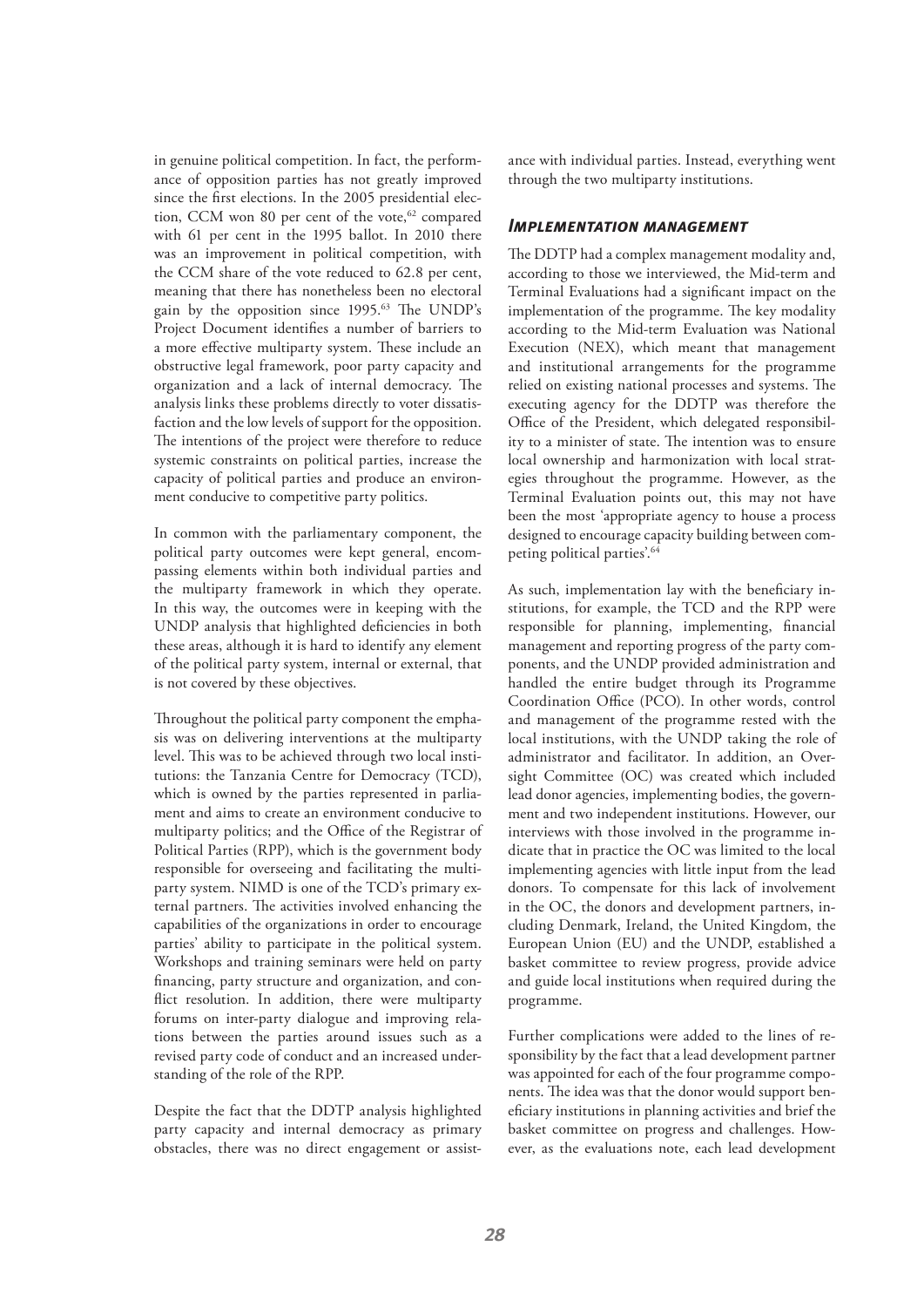partner approached the role in different ways. Some were more directly involved with the institutions than others.

### *Analysis and assessment*

#### *Political analysis, technical activities*

One of the strengths of the DDTP was its explicit acknowledgement of the need to change the democratic culture and structures. The Terminal Evaluation noted the positive and timely nature of the programme, stating that 'the vision and objectives of the DDTP were and remain critical and relevant to Tanzania's continuing democratic evolution'. This is seen in the main themes of the UNDP's analysis. First, the imbalance in political power was the most significant challenge to Tanzanian democracy, reflected in the weakness of the opposition parties, the CCM's dominance of parliament and its control of government institutions. Second, the top-down process of reform had failed to instil the rules of the democratic game. Third, a more participatory, pluralistic democracy required stronger opposition parties, as movements for representing the public and as parliamentary actors.

Redressing this imbalance was central to the most basic conception of the DDTP's purpose. Even the timeline was informed by the political cycle. Those we spoke with suggested that because the whole programme was aimed at creating more competition in the 2010 elections, the DDTP was 'inherently political'. These changes could only come at the expense of the CCM. Fundamentally, the DDTP sought to level the political playing field.

However, this analysis seemed to have little impact on project design and delivery. Our conversations with development partners consistently highlighted the tension between the political aims of the DDTP and the technical means used to achieve them. All the practitioners we spoke to suggested that the UNDP conceived the project as a mechanistic exercise rather than one aimed at culture and behaviour, providing only technical support to the national institutions. As one well-placed stakeholder put it: 'The UNDP did not have its political glasses on'. When development partners pressed the UNDP about the discrepancy between the political programme rationale and the technical interventions, the UNDP stated that this was a debate that was occurring 'internally within the organization'. This seemed to reflect the ongoing tension, mentioned by all the stakeholders with whom we spoke, within the UNDP, which acknowledged the

need to engage at a political level but found it difficult to work this into specific activities. This problem is not unique to the UNDP. Concern over appearing partisan is common across the sector. However, political programming poses particular difficulties for the UNDP. As a multilateral organization, which places a particular emphasis on preserving its neutrality, there is a sense that 'politics matters' means an especially dramatic culture shift for the UNDP.

In terms of the DDTP itself, the documentation attempts to place political institutions as the key ground for the development of political culture. However, although behaviour is seen as a key component in the opening parts of the project documentation, most project activity seemed to be based on building institutional capacity. When the problems are viewed entirely through the institutional prism, interventions tend to focus on the capabilities of that institution to carry out its function. Moreover, by concentrating on the institutions, they become viewed as self-contained entities, and their capabilities and functions are viewed in isolation from other elements of the political system.

As a result, the DDTP depends heavily on technical activity to build capacity. This was not without success —work to improve the material capabilities of political parties and the parliament made significant progress towards meeting the outputs. However, efforts to alter the political culture and political behaviour were less successful. For instance, attempts at multiparty dialogue faltered. According to the Mid-term Evaluation, only one of the Special Breakfast Forums designed to bring parties together was held over the period 2007– 2008, and the interparty work with the TCD failed to get off the ground due to the lack of a consultant. Such work relies on genuine commitment and buy-in from local politicians, which can be time-consuming and difficult to track. This is particularly true in countries such as Tanzania, where trust between political parties is minimal. One stakeholder who had worked on a number of governance projects across Africa noted that endemic mistrust between politicians and the personalization of politics are among the most significant problems in Tanzania. As the leader of one party put it when asked why his party ideology was 'conservative'—'because the other options—socialist and liberal—had already been taken'.

Overall, there seemed to be a disconnect between project objectives and activities, and a lack of useful indicators. The Mid-term Evaluation noted that without indicators or a baseline assessment, almost any outcome can be deemed a success—and that the activi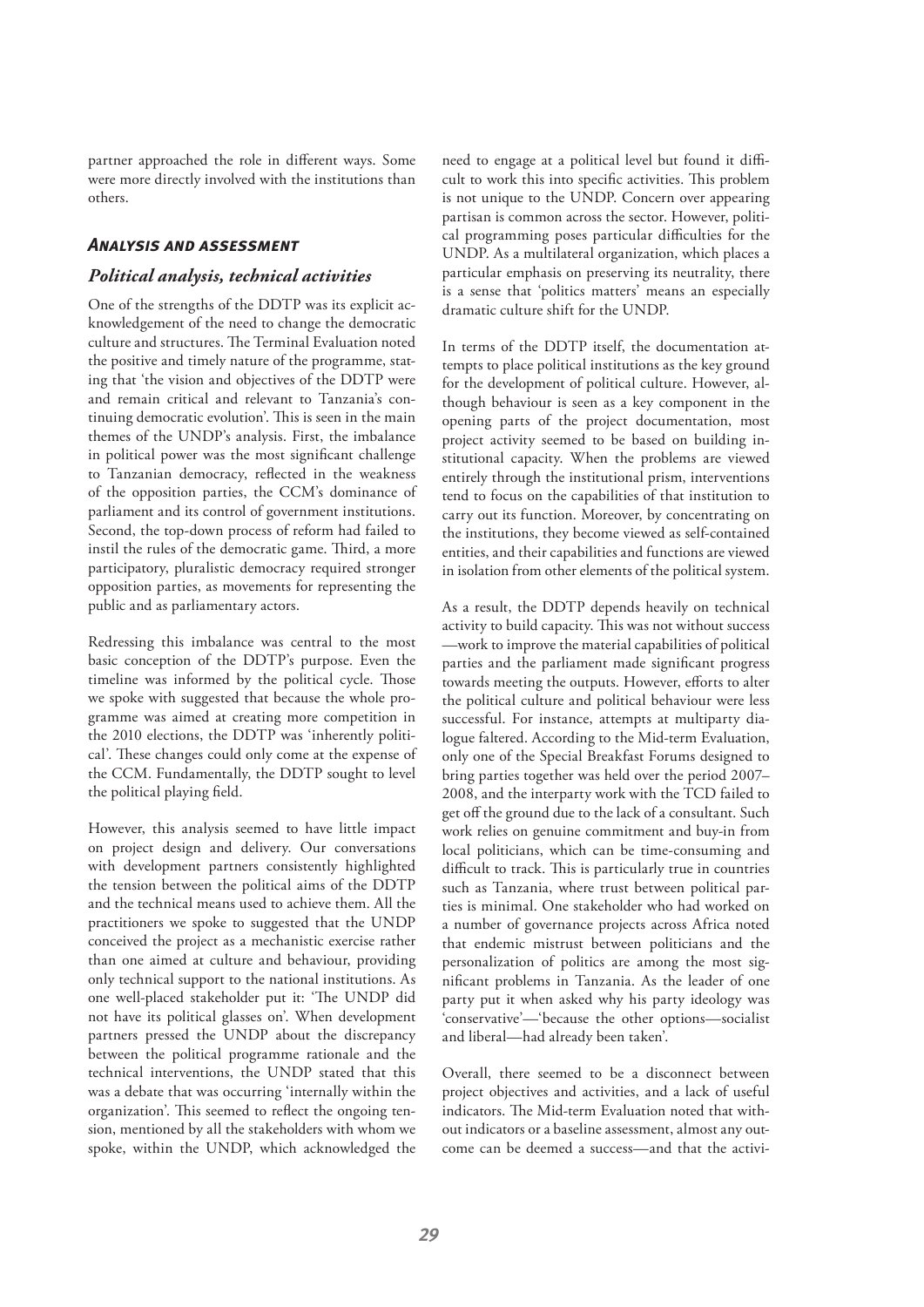ties themselves become the only benchmark by which to judge the programme. The contextual analysis explores some of the problems facing the institutions, but it is difficult to discern how the context feeds directly into the interventions themselves. These issues can be traced to the reluctance of the UNDP to design an overtly political programme. The difficulty of establishing measures of political and cultural change beset many agencies working in this field, but the project documentation does not address the issue at all.

#### *Management of the DDTP*

The problems in project design were compounded by the structure for managing the project. Although the DDTP attempted to incorporate effective local control and ownership over the programme, both the Midterm Evaluation and the Terminal Evaluation drew attention to problems. These can be divided into four broad areas:

First, the NEX modality was strongly criticized. The evaluation identified it as a significant obstacle to effective implementation. The document suggested that this modality was chosen because it conformed to Paris/Accra principles of local ownership and buy-in, but one stakeholder neatly summed up the problem by noting that it meant the implementing partners and the beneficiaries were the same organizations. In addition, the institutions seem to have lacked the capacity to manage the programmes effectively and were unable to produce the high-quality progress reports on which the OC, the basket committee and the PCO relied. This in turn led to delays at all stages of the programme, unsatisfactory monitoring and unclear lines of responsibility. The problems with the national institutions should not come as a surprise given that the DDTP aimed to help them carry out their most basic functions, which would suggest that they might not possess the expertise to run such a large programme or understand the solutions to the problems.

The second element, connected to this, was local ownership. The beneficiary institutions also had significant input into the form and content of the activities. The UNDP approached the various national institutions and asked them what interventions they felt would be most beneficial. While this in itself is an effective method of increasing local buy-in, our interviewees suggested that the UNDP did very little to probe or rationalize the suggestions of the institutions. Invariably, they would request technical, capacity building projects which suited the UNDP's activity preferences and moved the project away from more sensitive political interventions.

Third, tensions existed between the development partners and the UNDP from the inception of the programme. Those interviewed indicated that the UNDP required development partners because it could not approach this type of project unilaterally, because of the potential political sensitivities. The development partners were there to lend weight to the DDTP and present a united sense of purpose to the local institutions, so that in addition to the financial contributions made by the development partners, they were also expected to play a more active role in the programme. However, the terms of reference were never clearly delineated by the UNDP. The Terminal Evaluation suggests that there was a 'failure to distinguish between management responsibilities and coordination and advisory functions'.<sup>65</sup> Furthermore, although the programme document mentions the role of a lead donor for each component, the terms of reference made no mention of this.<sup>66</sup> As a result, the development partners saw their responsibilities in terms of oversight, coordination and the provision of advice to the various local stakeholders. The UNDP, however, wanted hands-on involvement from the partners in working with the national institutions. Furthermore, our interviewees indicated that the UNDP viewed itself as a 'disinterested party', which was hosting the programme rather than managing or implementing it. These tensions were never resolved as far the interviewees were concerned and this had a detrimental effect on the effectiveness of the DDTP's design and implementation.

Finally, a number of administrative challenges affected the DDTP. A great number of these were caused either directly or indirectly by the three issues outlined above. The OC never fulfilled the crucial role assigned to it and representation was limited largely to the local partners. As the OC was integral to coordinating the disparate components of the programme, the failure to organize it effectively was a significant hurdle. In addition, due to the confused roles of the various stakeholders, some elements of the programme failed to get off the ground. We were told about the failure to find consultants for activities and the lack of permanent PCO staff to manage such a large and complex set of interventions, problems also discussed in the Terminal Evaluation.<sup>67</sup>

Overall, the management problems experienced by the DDTP were a result of the way in which the UNDP approached the more controversial elements of the programme, compounded by the wide scope of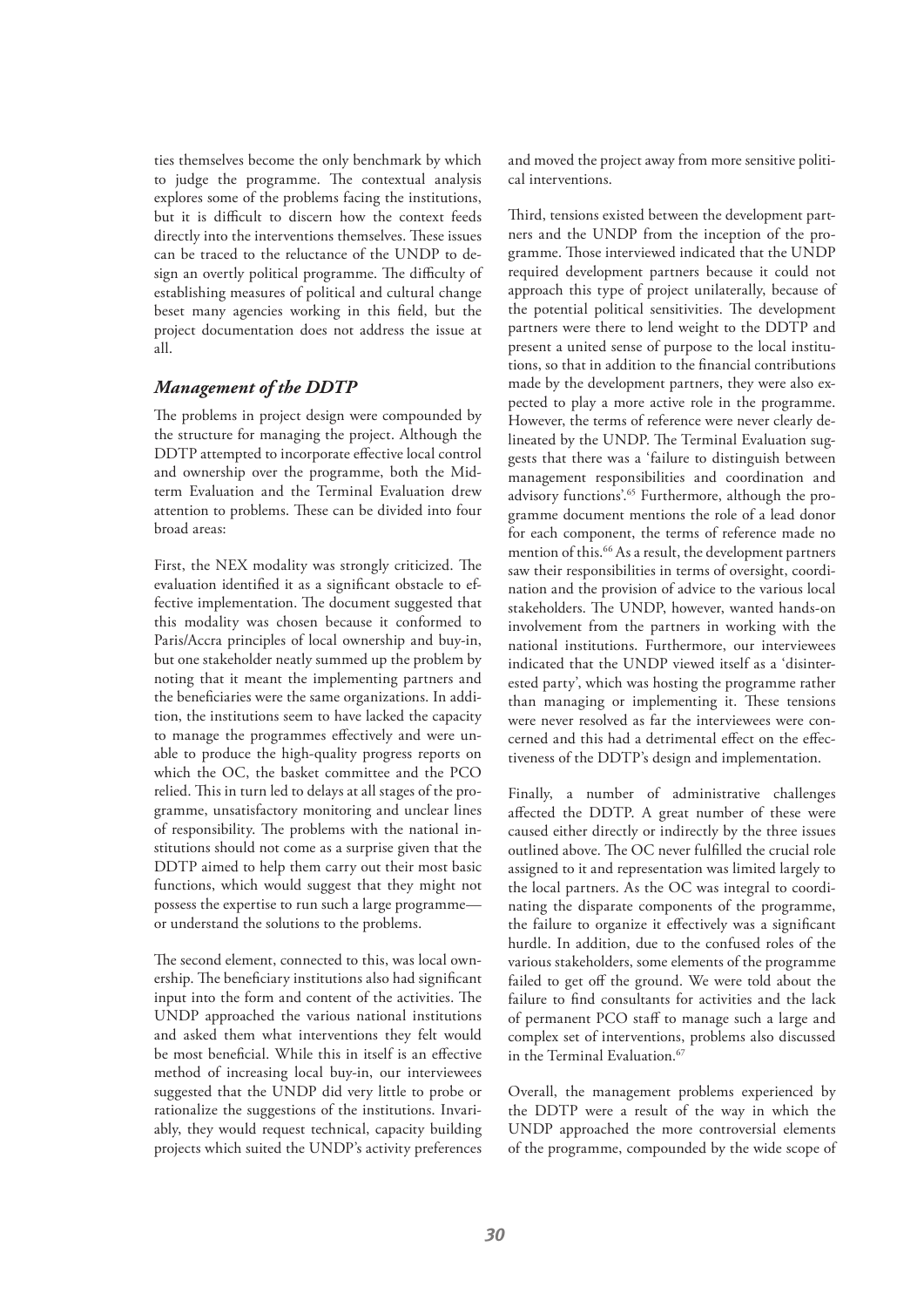the activities and institutions involved. Ultimately, many of the elements of a more innovative programme were there in theory. There was a clear emphasis on local ownership and involving stakeholders in deciding the form and content of activities. Furthermore, the DDTP ensured the participation of a number of the leading donors at various levels of the programme. However, synthesizing all the elements of the management structure proved a serious obstacle.

### *Conclusions*

The flaws in project design and implementation structures meant that the DDTP was not as effective as it might have been, and did not live up to what were a sophisticated political analysis and a worthy set of project objectives. The five components of the programme were treated as separate interventions, planned by each target institution and guided by different development partners. The general management problems meant that the oversight and coordination roles assigned to various actors were not adequately carried out. One striking example came out of the interviews. The TCD and the RPP would have been particularly effective forums for integrating the party and parliamentary components of the programme. However, while the activities were being implemented, it was discovered that both institutions were carrying out almost identical functions without knowing. The UNDP's response, in keeping with the project modality, was to request that the TCD and the RPP sort out the problem themselves. Had there been a methodical approach to coordination, this situation would have been avoided. As it was, there was no coherent, formalized way for the different components to communicate, and the institutions 'suffered as a result'.<sup>68</sup>

In addition, the delegation of the planning and management of interventions to beneficiary institutions prevented a strategic approach from being taken to the activities. Treated as separate, isolated institutions there was little chance that they would view themselves as intersecting with other parts of the political process. This is despite the fact that a number of intersecting issues had been clearly identified in the project document, particularly in terms of the role of the opposition parties in parliament, where strengthening the opposition was noted as a key element of improving parliamentary oversight and accountability. The sheer size of the programme and the relatively short timeframe of 42 months meant that the programme was 'overly ambitious',<sup>69</sup> and that an organized and coherent approach required the UNDP to carve up the political landscape into manageable chunks. The most

obvious way to do this was along institutional lines. Once the programme was viewed through the institutional prism it was difficult to harmonize or coordinate these previously segmented elements.

In part due to the size of the programme and its rigid, institutional design, the stakeholders we interviewed highlighted a lack of flexibility in the approach of the DDTP. The Terminal Evaluation also highlighted the fact that despite criticism of management structures in the Mid-term Evaluation, there was no programmed time in which to take stock of these challenges and rectify them.70 There seemed to be an inability to change and adapt to the evolving context in Tanzania, which meant that some of the most pressing problems went unaddressed. For example, there was a serious breakdown in communication between the speaker of the Zanzibar House of Representatives and opposition MPs. This was paralysing the parliament and polarizing the parties. Despite the significance of this issue, the DDTP did not attempt to address the problem or even open dialogue between the factions. Failing to deal with it undoubtedly hindered many of the interventions aimed at improving the functioning of the House.

## **The Deepening Democracy Programme in Uganda**

The Deepening Democracy Programme (DDP) in Uganda is a multiple intervention project developed by Partners for Democracy and Governance (PDG)<sup>71</sup> in conjunction with Ugandan stakeholders. It was launched formally by President Museveni in 2008 and is scheduled to run until the 2011 elections.<sup>72</sup> Uganda's first multiparty elections for 25 years were held in 2006, and PDG donors had provided support leading up to the poll. In response to this event, the donors decided to examine opportunities for future programming by reviewing previous assistance and consulting local stakeholders. Despite differences over the management and specific content of the programme, there was broad consensus among the donors on the importance of initiating wide-ranging support to a variety of democratic institutions. As a result, the funds of the six donors were pooled and the five components of the DDP were established. These com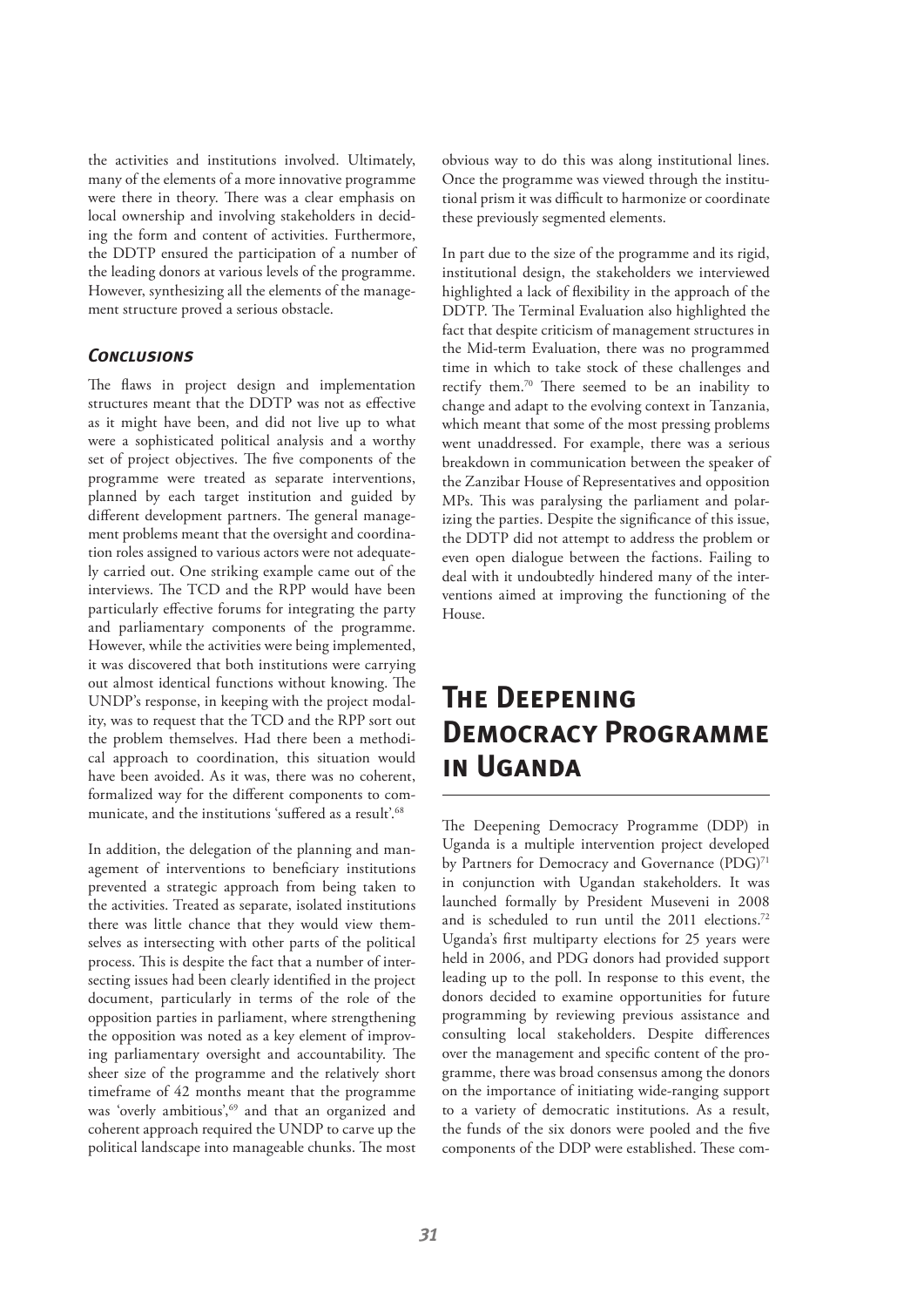ponents are: 1) enhancing the integrity of elections; 2) institutionalizing an effective multiparty political system; 3) strengthening parliamentary autonomy and oversight; 4) encouraging more active and participatory civic engagement; and 5) strengthening a free media to promote accountability. This chapter focuses on components 2 and 3, which are directly concerned with political parties and parliaments.

### *The Ugandan context*

The most significant feature of Uganda's recent political history is the non-party system initiated in 1986 by President Yoweri Museveni. Under this system, political parties could not campaign in or directly contest elections, and so were effectively irrelevant. As a result, the National Resistance Movement, led by Museveni, became the dominant political force in the country. Elections were held on this non-party basis in 1996 and 2001, and Museveni won with a landslide on both occasions. However, in July 2005 a referendum was held to decide whether to return to a multiparty system. Despite the low turnout of around 47 per cent,<sup>73</sup> there was overwhelming support for an end to the noparty system (92.5 per cent voted in favour), $74$  and, as a result, the Political Parties and Organisation Act was passed. The following year saw the first elections in 25 years to offer voters a choice of political parties.

Two of the parties—the Democratic Party (DP) and the Uganda People's Congress (UPC)—that registered and competed in the 2006 poll had been established as far back as the 1950s. However, the disestablishment of political parties after 1986 meant that, although individual candidates may have had political experience in the intervening period through standing as independent candidates, the parties themselves had no organizational memory of contesting elections. Furthermore, legal restrictions on freedom of association before 1995 had left the parties with little or no cohesion or support base, which would have been achieved through public meetings, rallies or conferences. Consequently, in 2006 all the opposition parties were entirely unprepared to undertake the most basic functions of a political party, such as coherent campaigning, cadre-building, citizen outreach and policymaking. In the light of the NRM's electoral and organizational capabilities, it is not surprising that the EU's Election Observers' Mission Report bemoaned the lack of a level playing field in Uganda.<sup>75</sup>

This imbalance was subsequently reflected in the dominance of the NRM in parliament. Despite procedural and constitutional changes, the Westminster system means that the majority party controls the chamber and the committees, and the re-emergence of the party caucus system and the use of whipping has only emphasized this institutional control.

### *The development of the DDP*

In this political context, the DDP was established 'to contribute to improved democratic governance in Uganda'. Its purpose 'on the one hand is to increase informed, active and pluralistic participation of Uganda's citizens in the political process. On the other hand, the DPP aims to build the capacity of institutions critical in promoting public participation and in holding the state accountable to citizens' needs and concerns.'76

Underlying this rather anodyne description, however, are clear political objectives—principally to increase the influence of the opposition parties and address the imbalance of political power. Specifically, the programme aims to address the institutional weaknesses of the parties and the performance of those parties in parliament. This is not to suggest that the DDP focuses exclusively on the opposition. The inter-party dialogue component and the funding of individual parties both aim to include all political actors. Critically, however, the programme is built on a recognition of the interdependence of the party and parliamentary elements.

At first, the parliamentary strand of the programme sought to 'strengthen parliamentary autonomy and oversight'. This, however, was less to do with a lack of formal parliamentary power than the composition of parliament. As one observer noted, 'parliament has the mandate and the authority to act',77 but after the 2006 elections the NRM had 67 per cent of the seats and thus controlled 'the agenda of both the plenary and most committees'.78 The project identified three outputs contributing to this component objective, each of which has a set of verifiable measures of progress:

- More effective oversight of the executive: an active and constructive opposition; well informed committees, producing more reports on government policy; carefully considered policy and legislative workshops.
- Developing parliamentary support services: improvement in the number of users and in their estimations of the service provided; an increase in the number of policy briefings produced.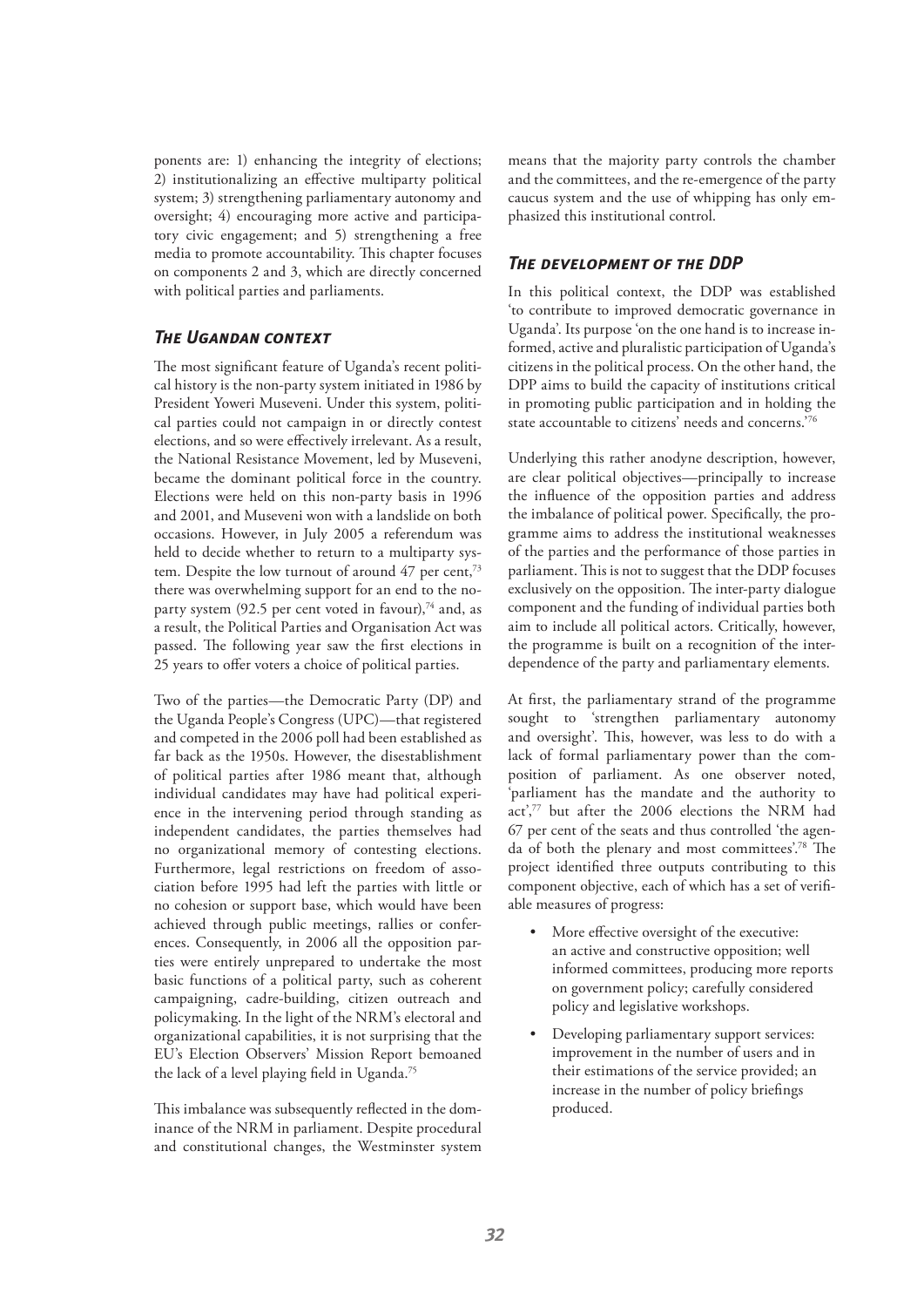Improving parliamentary infrastructure: targeted at building capacity where it might be most effective, linked to the support services that can enhance parliamentary scrutiny.79

Significantly, the first outcome explicitly states the importance of the opposition to ensuring accountability, rather than treating all parliamentarians as equally important to the process no matter what their party affiliation. This political insight—that the opposition needs assistance more than the ruling party—means that the differential impact of the programme on the political parties is accepted at the outset. In addition, the infrastructural capacity building component is targeted specifically at those parts of the institution that will most effectively strengthen oversight.

However, in acknowledging a central difficulty of political programming, the DDP documentation highlights the qualitative nature of such outcomes, and admits the limits of capturing impact objectively, saying that it is 'extremely difficult to measure'.80 However, it asserts that a 'triangulation of opinions' from local and external stakeholders, recipients and observers, in combination with quantitative data where applicable, is sufficient for measuring progress. These observations are important in shaping the form and content of the interventions themselves, through baseline assessments and an ongoing consultative process with the local stakeholders. For example, the DDP will agree indicators with the parliament for measuring the success of information technology (IT) capacity building. The specific indicators detailed in the project documentation for the parliamentary component are a mix of qualitative and quantitative tools, and include the quantity and *quality* of committee reports; an increased number of briefings and reports for parliamentarians; increased use of a bill tracking system; and acknowledgement by legislators and ministers that parliamentary scrutiny is becoming more effective.

The political party element is built around the aim of 'institutionalising an effective party system'. In Uganda, the party system is still in its infancy and the DDP views an effective party system as comprised of a genuinely competitive system and a stable political arena. Activities to promote the first objective are built on two principles: first, 'multi-party democracy will thrive where citizens have a sense that power can alternate. [For this] there must be two relatively evenly matched parties'.81 However, the NRM contested 90.1 per cent of the seats in 2006, and the next party (the Forum for Democratic Change, FDC) only managed 22.8 per cent.<sup>82</sup> The second principle is that the multiparty system should become more widely accepted. At the moment, around four in ten Ugandans believe that party politics is 'divisive and causes confusion'.83 The entire political system is undermined if parties do not gain legitimacy among voters. It is significant that the DDP explicitly targets party competition in general, and achieving viable alternatives to the current NRM dominance in particular.

The second objective builds on the assumptions 'that parties become the major cue for voter choice in elections, the patterns of party competition become increasingly more predictable over time, and that local opinion formers and leaders accord parties greater legitimacy.'84 There is an emphasis on ensuring that parties retain and improve their electoral presence and performance, and that cohesion and party loyalty are strengthened. A more stable system will also assist in improving the public's perception of the multiparty system, which is currently viewed as divisive.

Measuring progress on the political party front depends on a variety of indicators. Developments are tracked using election results and Afrobarometer data, reinforced by specific measurements such as the increase in the proportion of citizens supporting multiparty politics, and that party candidates secure first or second place in half the seats contested. Qualitative indicators include those which focus on the cohesion of parties, such as whether a change in party leadership causes defections or dissatisfaction, or on whether trust in community leaders approaches the same level as their electoral support. What is notable about these indicators is that the DPP is attempting to capture qualitative changes—cohesion and electability—with objectively verifiable data.

#### *Activities and implementation*

In planning the parliamentary activities, the DDP Programme Management Unit (PMU) worked in consultation with the Parliamentary Development Coordination Office, the committee chairs, the whips and the Speaker. There was an acknowledgement by the donors and the project management that parliamentary support is inherently political. Previous support to the Ugandan Parliament in the 1990s had been in the form of technical, capacity-building interventions, and was seen as largely successful, but by the time DDP was in development the parliament was technically quite competent, and its powers were, in theory, strong. Thus, further technical support would have been redundant and the programme concentrated on areas that would enhance scrutiny: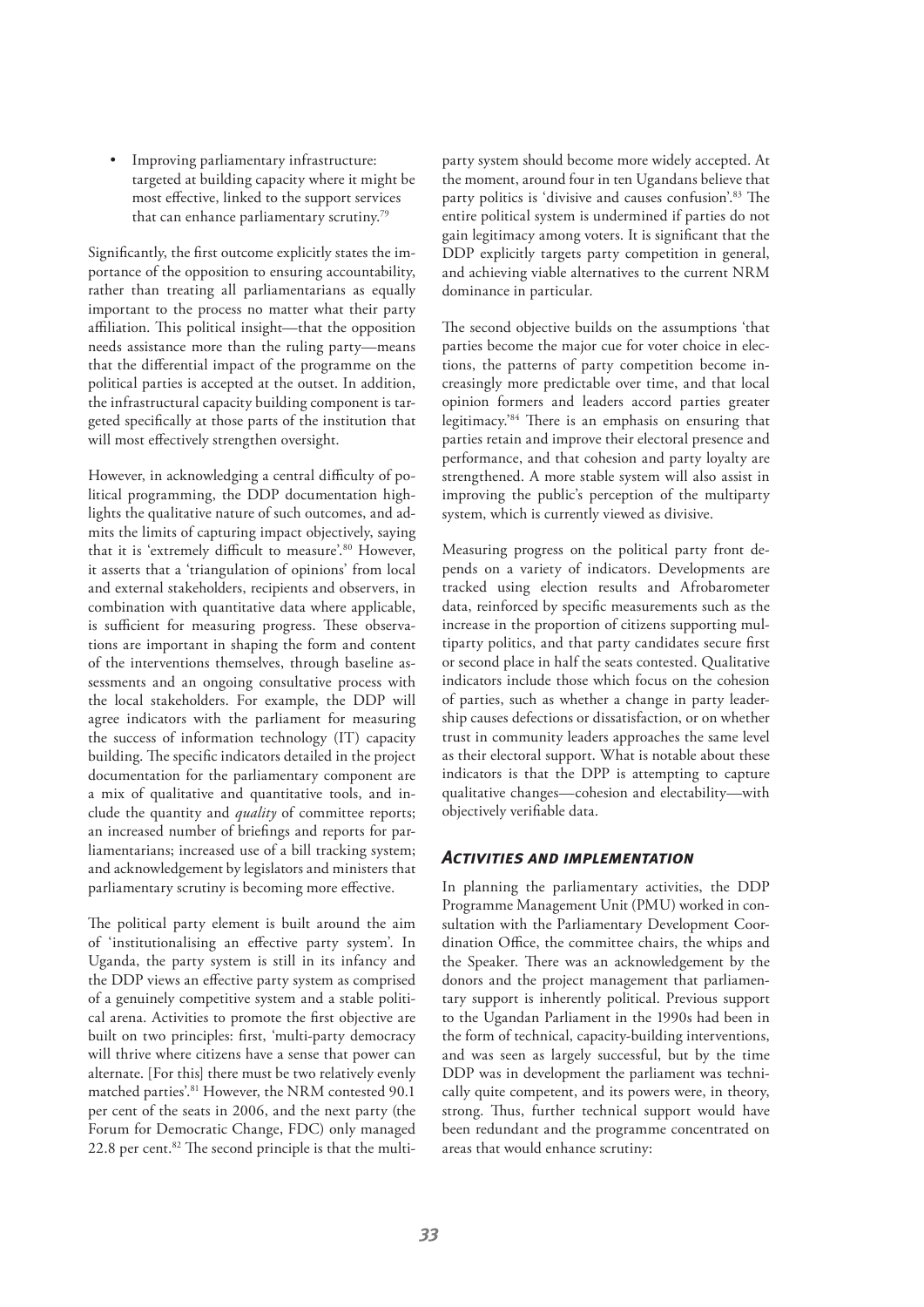- A Research Fund (RF) for the opposition cabinet;
- An Expert Advisory Fund (EAF) for committees;
- IT capacity building;
- Legislative training and seminars.

In these four elements, there is an emphasis on the availability of reliable information and research, and its importance to the effective functioning of the parliament. The first component is a fund for the shadow cabinet. The RF allows shadow ministers to commission reports and gather information from a range of sources outside the parliament. The EAF is much the same, but is for the exclusive use of parliamentarians who are committee members. The DDP has a list of approved sources that can be used to conduct research, which includes university departments, professors and think tanks. While the list is the primary source for both the RF and EAF, the shadow cabinet is granted a wider licence for research projects, and is able to engage the services of other contacts and researchers.

Naturally, the establishment of these research funds created a certain amount of political resistance. In particular, the parliamentary research directorate felt that the funds were usurping its role within the institution and undermined its authority. In addition, the parliamentary commission and the parliamentary staff found the plan problematic, and support specifically to the shadow cabinet proved controversial. They all required careful handling and time to reassure key stakeholders.

Implementation of the four components, particularly the EAF, has had some success. Seven committees have used the EAF to commission 15 different reports on various topics, including sensitive policy areas such as military expenditure. The fund has also informed the climate change bill and issues of electoral reform. The shadow cabinet RF has seen less use, in part due to the absence of the leader of the opposition for six months through illness. However, one DDP staff member suggested that another factor may have been that the shadow cabinet is made up of MPs from different parties. Currently, cooperation and collaboration between opposition parties is not high, and this has hampered use of the RF. Nevertheless, some shadow ministers have been keen to use the fund. Notable among them is the Finance Minister, who has frequently commissioned the fund to inform his work. Despite this lack of use, shadow cabinet members are generally enthusiastic and have seen how information has benefited their colleagues.

The final two components of the parliamentary support (IT capacity-building and legislative training) have had mixed success. The IT interventions have established the systems set out in the project documents (e.g. a bill tracking system). However, there have been difficulties getting the necessary information from various departments to enter into the system. The legislative and policy training has been a small proportion of the parliamentary support, but has helped with the passage of a bill banning female genital mutilation, and is currently being used to get a new divorce and marriage bill through parliament.

According to those involved with the programme, the political party component has proved to be more controversial than the parliamentary support. There are three dimensions to this component: direct grants to political parties; inter-party dialogue; and enhancing cooperation between civil society and political parties. The first of these is the most innovative and controversial, despite its apparent simplicity. The genesis of this dimension is important. During the consultation phase, the PMU approached 28 of the 34 political parties and asked them what they needed the most. The response was invariably 'money'. This posed great difficulties, but the DDP felt that financial assistance was necessary for a number of reasons. In general, party funds are very short, and the NRM is able to utilize state resources for financial support. Furthermore, direct funding to parties would aid the process of institutionalization.

In order to take the grant activity forward, the PMU conducted a detailed assessment of the 25 parties that took part. Significantly, the NRM failed to respond to requests to participate, despite repeated invitations. The assessments involved the primary governance implementers active in Uganda: the NIMD; the NDI; and the IRI. In addition, three independent academics were consulted on the framework for the proposed participatory party assessment. On completion, the assessments were sent for comments to the parties. The assessments were designed to check that the funding requests made by the parties were in line with the requirements identified by the assessments. For example, the FDC requested funds to train cadres and candidates; the UPC wanted to increase internal party cohesion; and the Peoples Progressive Party wanted to build its branch structures in various parts of the country. The PMU felt that these requests fairly reflected the most pressing needs of the parties.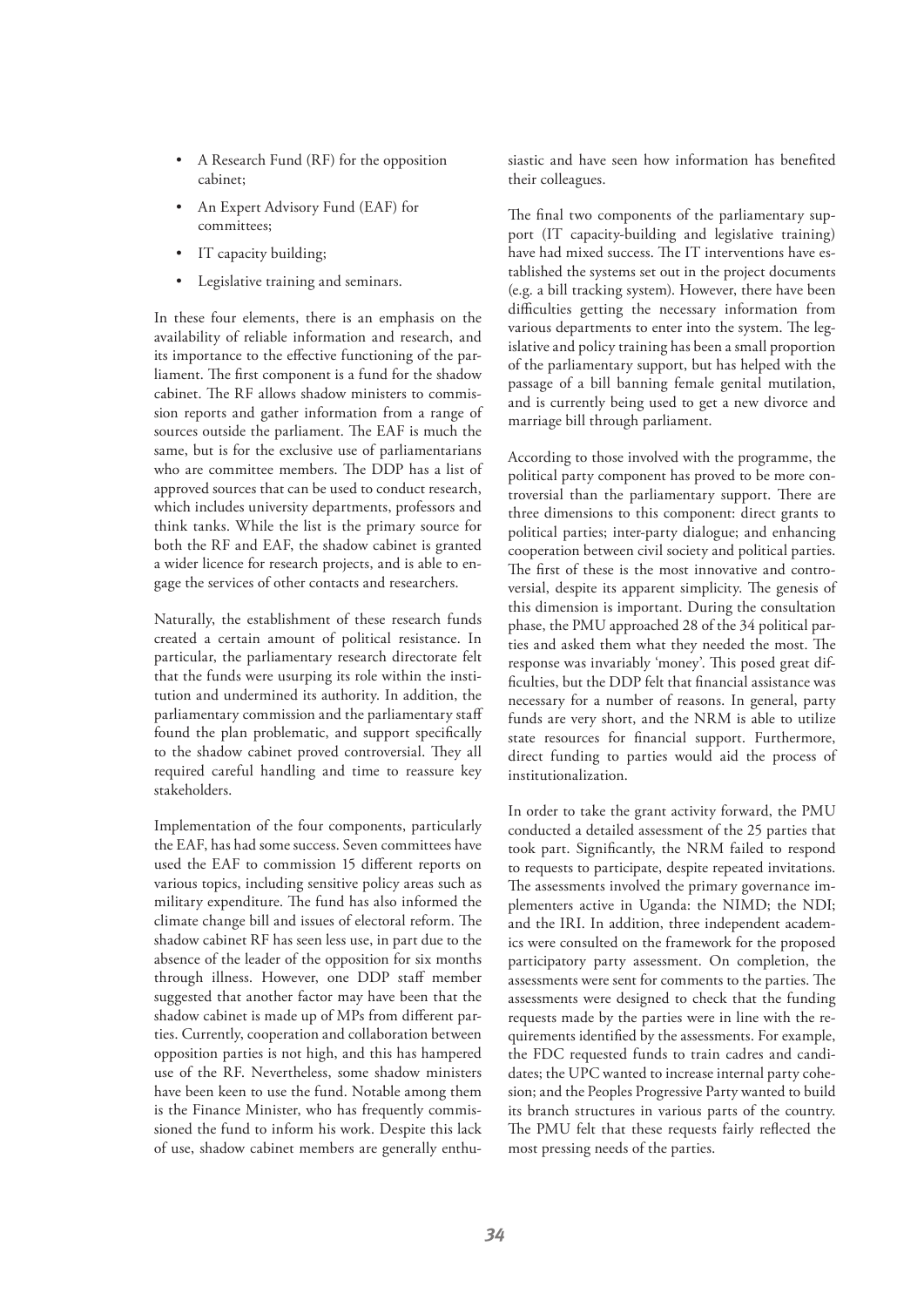The next stage of planning centred on devising a set of criteria to judge a party's eligibility for funding. This posed particular difficulties because the multiparty system was so new. However, the PMU was keen to ensure that it was not imposing a set of Western standards and models on the Ugandan parties. As one interviewee said, it wanted to base the criteria on what parties were currently doing, not on what they might do in the future. The main criteria devised for grant eligibility are:

- a legal limit on foreign donations of about USD 230,000;
- parties must be compliant with current political party laws;
- parties must not have committed any electoral offences or have incited violence; and
- the size of the grant cannot exceed the average amount of funds raised annually by the party itself.

This last criterion was important, as it means that if a party's funding drops, then the grant will drop by the same amount. This ensures that the DDP never becomes 'the majority shareholder' in any of the parties. Additionally, it should encourage parties to increase their fundraising efforts. The grants cannot be used for any direct electoral purposes.

Interviews with several stakeholders highlight the fact that the level of political sensitivity became apparent when President Museveni made his unease about the grants clear at an EU meeting. This reinforced the concerns of several donors, and some referred the matter upwards, seeking ministerial clearance from their home departments. In addition, the donors urged the PMU to include the NRM in the grant scheme, but, although they were repeatedly contacted, officially the party has so far not made a decision about participation. As a result of these difficulties, it was decided to make the grant component into a pilot programme to run until the end of 2010, after which it will be reviewed.

Of the 25 parties that applied for grants, six have been deemed eligible, and a further two were provided with limited direct procurement of goods and services. This has most often taken the form of one-off delegate conferences, for which the DDP has financed the hiring of the venue and other associated costs. The PMU representative we interviewed pointed out that the grants were proving to be good value for money, in comparison to other direct funding activities, for example, with civil society. The parties were subjected to external audits, which suggested that they made the maximum use of the money, and did not to use it to simply buy cadre support.

The second dimension of the political party component focused on inter-party dialogue. This has been implemented through NIMD. The aim was to facilitate discussion around aspects of procedure within the political system. Formally, there is commitment to this process from all sides of the political spectrum. However, informally, those involved have indicated that the various actors are playing a 'zero-sum game' that limits the impact of these sessions. The government views every move by the opposition parties as part of the political game, while the opposition uses every opportunity to increase pressure on the NRM. Additionally, there are differing perceptions around the purpose of multiparty dialogue. The government feels that it has done enough to balance the rules of the game, and sees discussions as a way of reinforcing their viewpoint. On the other hand, the opposition sees it as a conflict management tool.

Finally, the activities involving civil society groups have had some notable successes. The DDP has attempted to increase citizen outreach by producing short policy segments for radio with each party, which will be broadcast by 50 stations across the country. The aim is to expand this into a full discussion programme based around a comparison of specific policy areas. Those involved are realistic about its prospects. They realize that it will not 'trump vote buying', but it is a start towards a more institutionalized, policy-based approach to winning support.

### *Analysis and assessment*

The DDP in Uganda is demonstrating both the difficulties and the possibilities of inherently political programming. The DDP, much like many other democracy support programme, has a set of objectives that seek to change the culture and quality of the political system. Yet, in contrast to a programme such as that in Tanzania, it is a rare example of a programme that has translated its political analysis into overtly political interventions that clearly aim to redress imbalances in the political system.

This has entailed numerous difficulties for the programme since its inception in 2006. The timeframe alone demonstrates this. Although the initial idea for a project was first raised four years ago, some of the most controversial elements have only recently begun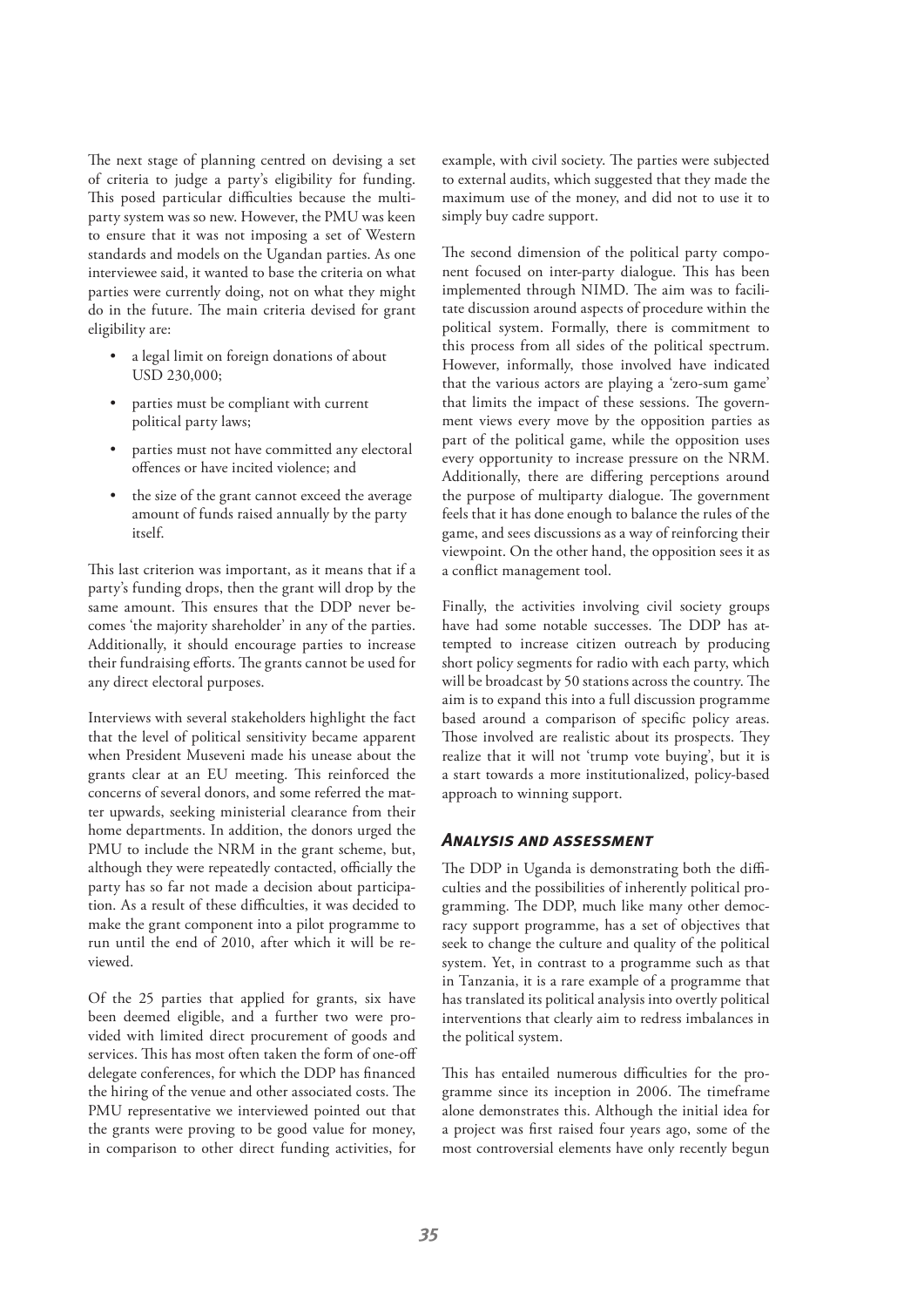in earnest. It is notable that the political party grantmaking took over a year to begin, and then only as a limited pilot programme. The recalcitrance of the ruling NRM, including its unwillingness to participate in the funding component, and the parliamentary directorates is an indication that the activities are challenging the status quo. In addition, the parliamentary work, part of which is aimed exclusively at the opposition, has, according to one interviewee, caused serious disquiet among the ruling party.

Given these sensitivities, the DDP has sought to mitigate certain risks. It has proceeded through intensive and exhaustive consultation with a wide range of stakeholders, local and international, government and opposition, in order to ensure a degree of buy-in from all elements of the political spectrum. For the party and parliamentary components, discussions about the form and content of the programme were an integral part of designing the activities. Although the NRM did not participate in every aspect of the programme, the party was kept informed of every development. This is not to say that all problematic issues were successfully resolved, and those involved have indicated some ways in which improvements could be made. However, the DDP does show how a programme of this type can begin to overcome such difficulties.

The next stages of the DDP will build on these political insights. The 2011 elections will signal a pause in the programme as undertaking party and parliamentary assistance during the campaign would invite heavy criticism from both Uganda's ruling elite and donors. It would also have limited impact. The elections will thus provide a period for review when the various components will be assessed and altered as appropriate. For example, those we interviewed believed that on its own, the impact of multiparty dialogue was limited. Although the discussions have not disintegrated, there has been limited tangible progress. There had been formal commitment to the process, but the underlying politics and atmosphere of mistrust prevented meaningful dialogue. One interviewee suggested that this situation was unlikely to change as long as there was no change-over of power. Only when both sides have experienced both sides of the coin will there be the degree of tolerance required for effective dialogue.

This willingness to adapt has informed the entire programme. Extensive consultations with numerous stakeholders have ensured that the programme is tailored to the situation, while the interventions themselves allow for a degree of flexibility and local ownership. The funding components of the parliamentary support are a good example of this. The DDP provides the resources for commissioning reports and gathering information, but the specific use of the money is decided by the parliamentarians themselves. They decide exactly what they need most and are able to access the funds when appropriate. In this way, the programme stays relevant to the situation. The grants to political parties work in much the same way. Although carefully monitored and approved by the DDP, the money is spent where and when each party itself believes it is most necessary.

Critically, the DDP does not impose a formula or a linear development plan on local stakeholders from the outside. The parties are provided with funds which they decide how to use best, so the parties and parliamentarians can take them or leave them as they will. One downside is that this tends to mean that the most engaged parliamentarians and the larger 'functioning' parties are the primary beneficiaries, while those which are largely inactive will remain so. However, the parties that are participating now recognize that they need to be *real* parties to function effectively within the system. They understand the direction in which they need to travel because they are driving development. However, the design of the DDP means that the requests of the parties and parliamentarians do not go unchecked. There is no assumption that local ownership means a hands-off approach. It is rather about ensuring that genuine consultation and buy-ins are programmed.

### *Conclusions*

The overall strength of the Deepening Democracy Programme lies in the way in which the insights from the analysis of the political situation in Uganda have been translated into project objectives and the implementation of activities. The problem underpinning both the parliamentary and political party strands of the programme was the imbalance of party political power, which meant that parliament was simply not functioning as it should in terms of holding the executive to account. The parliamentary strengthening element was therefore conceived in terms of the political parties, making them partners and, to a large extent, the principal drivers of that component. Support to the parties in parliament was reinforced by work to strengthen the organization and administration of political parties outside parliament. It was a tacit recognition that in order to play an effective role, the parties needed not only parliamentary resources but also a better organizational structure as well as a more robust party system in order to increase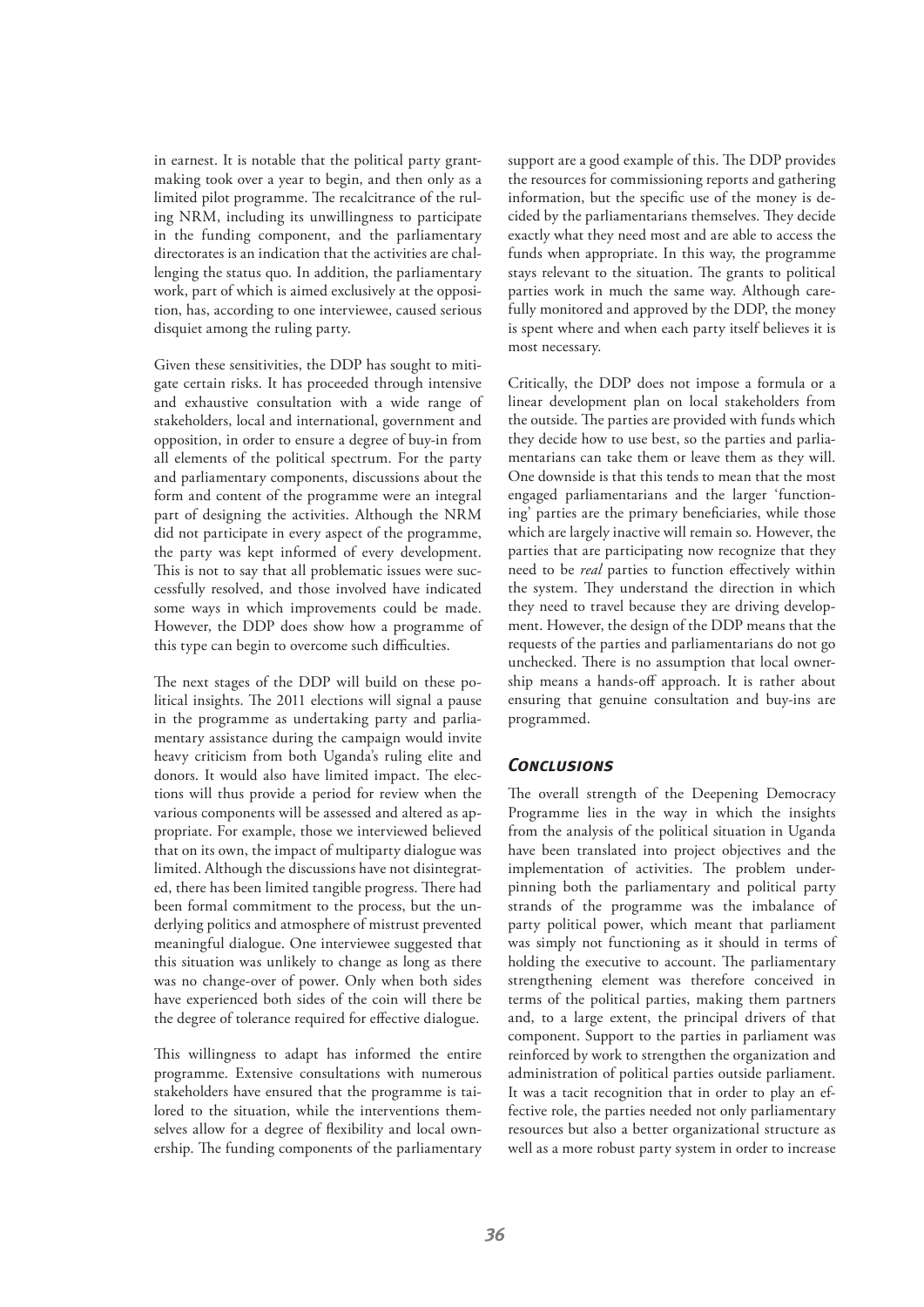the public legitimacy of and authority for that parliamentary role.

Three aspects of the implementation of the delivery of the programme are worth emphasizing. First, the programme accepted at the outset that the activities would have a differential impact on the political parties. In short, that it would be of more benefit to the opposition parties than it would be to the NRM. It is this sort of admission that donor programmes have found particularly troubling in the past, and it was clearly an issue for this one. The fact that key decisions needed to be referred back to be signed-off by ministers in the donor agencies' countries is an indication of the level of political sensitivity. However, the programme appears to be managing those tensions.

Second, the programme is being run by people who understand and engage with the political dynamics in Uganda. Our discussions with key individuals delivering the programme indicated that they understand the incentives that drive the politicians and the political parties and, more importantly, they are comfortable handling them. This has meant, in turn, that the programme has been flexible and adapted to the political situation as it has evolved, and that those staff and consultants have been able to anticipate and defuse problems.

Third, this flexible approach has meant that the programme is still being driven by its outcomes rather than by its activities. In too many political programmes, the activities in the original planning document tend to be regarded as set in stone, and are followed rigorously, regardless of their effectiveness. The DDP in Uganda is built on a clear and common understanding of the need to redress political imbalances and improve the quality of democratic politics. Within that overall objective the programme identified key areas for support, such as greater research capacity or direct grants for opposition parties, and could potentially expand its work to other committees, which would help to alter the balance of power. However, activities have been modified and the timing of the programme has been allowed to slip in order to stay focused on the outcomes.

The programme is thus regarded as a positive example of political programming, which integrates the objectives of parliamentary and party support. However, it also highlights the difficulties of quantifying that success. Although indicators exist, various interviewees expressed the same view that they did not truly capture the extent of change, and that it was still easier

to use numbers to justify programme activity than more qualitative signs of shift. Our discussions reinforced the view that it is often easier to sense political change than it is to measure it. This has implications for the way such programmes are funded by donors, and these are examined in chapter 4.

# **NIMD's work with political parties in Ghana**

NIMD's work on the Ghana Political Parties Programme (GPPP), which began in 2001, is an ongoing joint initiative with the Accra-based Institute of Economic Affairs (IEA). Since its inception, the programme has worked with the four political parties represented in the Ghanaian parliament to develop a 'shared agenda for democratic reforms' in the form of a Democracy Consolidation Strategy Paper (DCSP).<sup>85</sup> The DCSP provides a wide-ranging analysis of Ghana's democratic landscape, the quality of its political institutions and further reform measures to extend the country's democratic development.

The programme in Ghana was initiated through a series of identification visits made by NIMD in 2001 and 2002, which culminated in a start-up conference with the IEA in 2002. An important part of these initial visits were extensive talks with representatives of the four parliamentary parties. The aim was to 'introduce the NIMD to a wide spectrum of political stakeholders in Ghana and to engage in consultations about options to support—in impartial ways—the institutional development of political parties'.86 The key to this initial process was the IEA, which was already working in the field and which was perceived as a neutral actor on the Ghanaian political scene. NIMD was keen to ensure that the political parties programme revolved around a permanent local presence in Ghana. As a result, ownership was not restricted to occasional input from local stakeholders. The programme was managed and shaped entirely by a local institution. The IEA became a trusted forum for the parties at all stages of the programme.

Following the initial contact, consultations at the IEA involving all parliamentary parties and the Electoral Commission resulted in an expression of interest to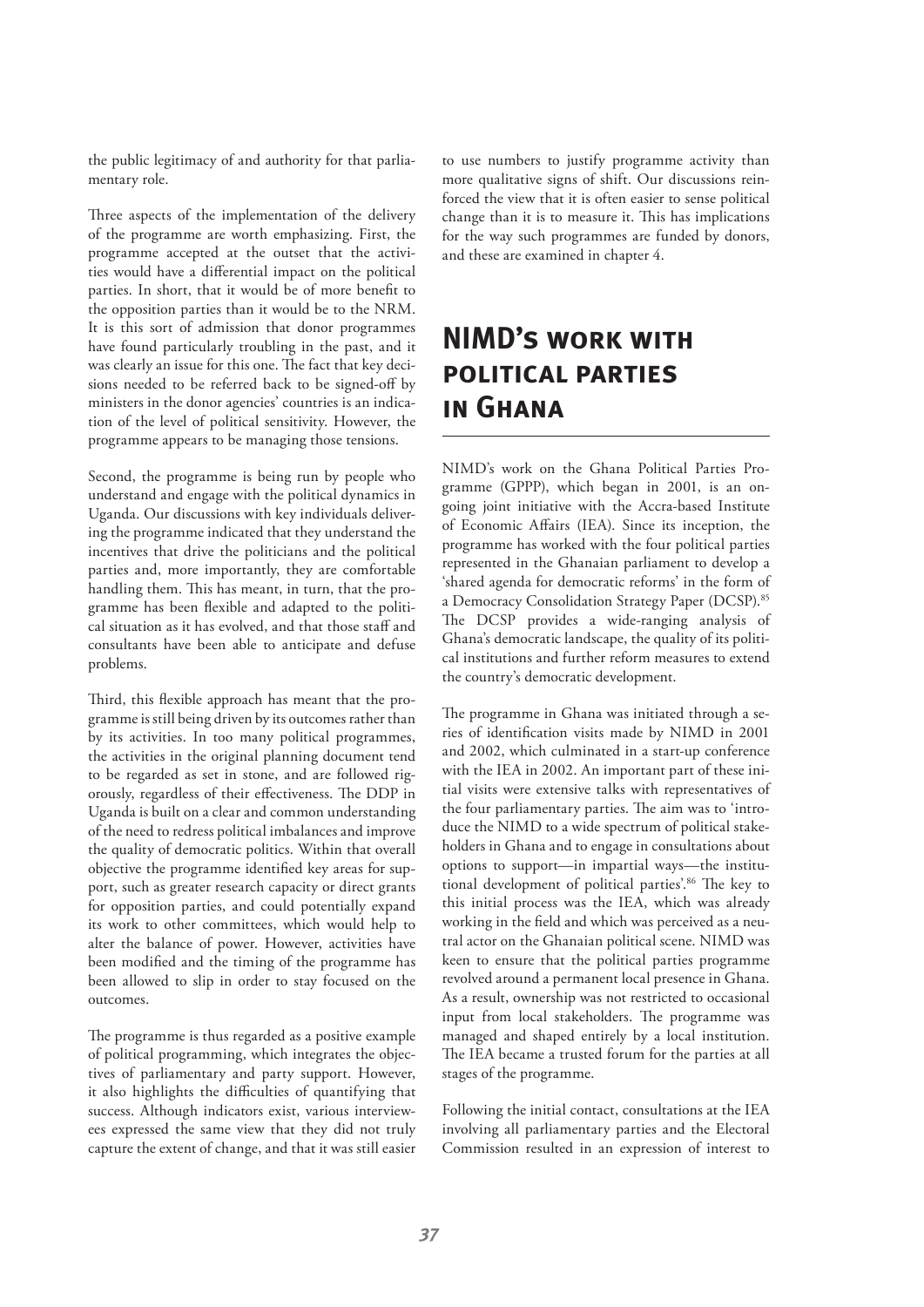participate in 'a platform of political parties to identify a national agenda aiming at consolidating the democracy within a spirit of national consolidation'.87 The involvement of local actors from the earliest stages of the programme is of particular note. The 2004 Evaluation indicates that establishing the programme was a 'sensitive process', which was 'successfully concluded by NIMD by bringing on board and reaching agreement with all main stakeholders, including the IEA as the programme facilitator'.<sup>88</sup> This is an important element of the NIMD approach. It acts as a facilitator or consultant to initiate the programme, providing guidance and funding as and when required. This also avoids a prescriptive approach to programme components and institutional set-up. Another significant part of the programme design was that NIMD was intuitively aware of the length of time required to implement such a programme. The sensitive politics of attempting to reshape the political landscape requires not only the input of all major stakeholders, but also resolve on the part of the donor to take the incremental and time-consuming steps necessary to ensure that the myriad of complex issues can be resolved. For example, the first year of the programme had the relatively modest objective of assessing 'the opportunities and constraints for the long-term institutional development of political parties in Ghana and to develop an agenda on how these challenges can be addressed and supported'.<sup>89</sup>

NIMD took a collaborative and inclusive approach in Ghana. Although the programme had a broad objective at the outset, to promote 'the process of democratization by supporting political parties in the area of capacity building',<sup>90</sup> the substance of the programme, its form and content, has been decided by local actors and facilitated by the local partner— the IEA. There is no list of preconceived objectives that specifically address certain issues. Instead, the idea for the joint platform was reached through an inclusive and extensive consultation process with the political parties. However, it places party support in the context of wider democratic development. In other words, parties should be viewed as the primary conduit for political change, and, by ensuring their engagement in the programme, other institutions and elements of the political landscape can be reached and affected. This indicates why NIMD decided to work only with those parties represented in parliament, their institutional reach is greater. One final point to note is the definition of capacity building, which suggests a technical approach to programming, but NIMD's conception of capacity explicitly includes 'the promotion of a democratic culture and behaviour'.91 The 2004 Joint Action Plan (JAP), signed by all four parliamentary parties, reflects this thinking. The priority is the creation of 'a level playing field for all political parties in Ghana'.

### *The Ghanaian context*

The timing of NIMD's intervention in Ghana coincided with a significant turning point in Ghanaian political history. The 2000 election signalled the first democratic transition from one elected government to another, when John Kufuor of the New Patriotic Party (NPP) defeated the incumbent Jerry Rawlings of the National Democratic Congress (NDC). One well-placed official we spoke to remarked that this was the moment when Ghanaians realized that 'democracy had come to stay' and that they needed to take control of their own development.

Ghana's democratic history up to this point was relatively short. Between 1966 and 1981, the political landscape was characterized by endless military coups, which ended when Flight Lieutenant Jerry Rawlings came to power in 1981, abrogated the constitution and banned multiparty politics. Over the next decade, domestic pressures for political liberalization combined with 'official desires to conform to global and regional trends and thus pre-empt the application of political conditionalities by international donors led a reluctant [Rawlings' administration] to plan the return of constitutional rule'.<sup>92</sup> A Constitutional Advisory Committee was appointed and recommended a draft constitution, which was approved by popular referendum in April 1992. The presidential elections of November 1992 returned Rawlings as the president, and in 1993 the new constitution was ratified by parliament.

Of course, the transition was not as straightforward as this simple narrative suggests, with one observer labelling it 'seriously flawed'.93 The 1992 presidential elections were characterized by NDC interference in the electoral process and manipulation of voter registration.94 As a result, the opposition boycotted the parliamentary elections of December 1992 and voter turnout was around 29 per cent.<sup>95</sup> Although the situation has improved markedly with each subsequent election, at the time of the 2000 elections the political system was still characterized by a high degree of acrimony between the main political players. However, the opposition NPP grew in strength in the eight years after the 1992 elections and when Rawlings stepped down in 2000, at the end of his second term, as he was constitutionally mandated to do, NPP candidate John Kufuor won the Presidential election.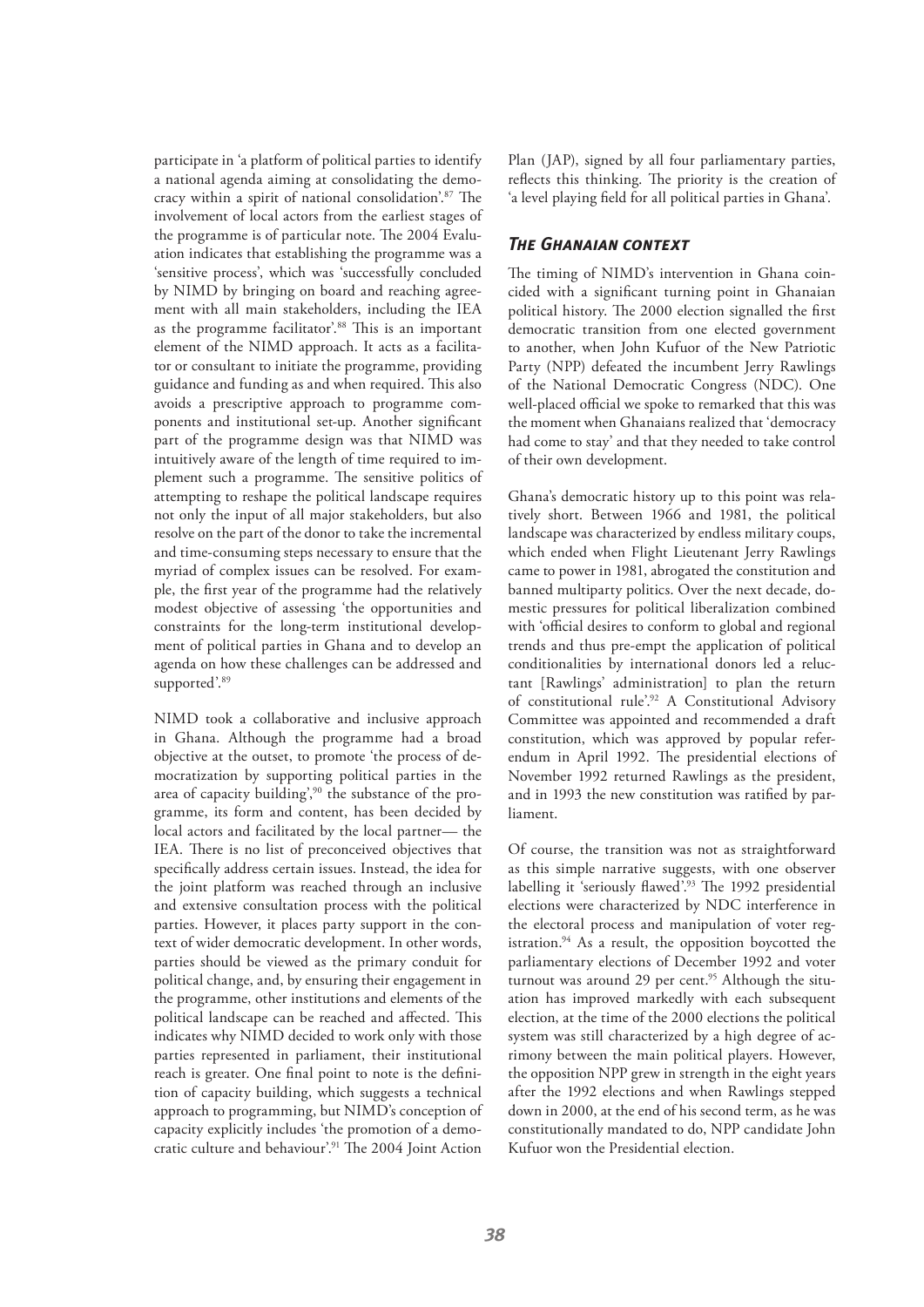This transition was repeated in 2008 when John Atta Mills of the NDC won back control of the government from the NPP after a closely fought run-off ballot (with 50.1 per cent of the votes and a margin of only around 40,000 votes). It was the second peaceful transition in Ghana's multiparty history and demonstrated that Ghana had acquired a genuinely competitive democratic system, with strong democratic institutions (especially the Election Commission) and where elections were able to effect a change in government.

However, the success and relative stability of the political system in Ghana has not automatically reduced tensions and mistrust between the principal parties, the NDC and the NPP. Their relationship has been one of 'persistent polarisation and mutual loathing',96 to the extent that in previous transitions the incoming government has thrown out every single policy of the previous government without review. Unresolved weaknesses in the political system have been blamed for the continuation of this dynamic. One particular focus for observers has been the strength of the executive and the allure of state capture that comes with it.<sup>97</sup> Consequently, some of the patrimonial practices associated with the pre-1992 government have continued unabated, which has stalled key government reforms such as regional devolution and local development. Once gained, governments are unwilling to release the financial and political benefits that come with centralized control. Nonetheless, since the low turnout in 1992, voter participation in subsequent ballots has been consistently over 70 per cent,<sup>98</sup> and public support for democracy stands at over 79 per cent.<sup>99</sup>

Thus, the political situation in Ghana is characterized by two particular trends. First, that the return to multiparty politics has been successful and the public perception of democracy is extremely favourable. Furthermore, a genuinely competitive multiparty system has developed in which power has twice changed hands. The main political actors are therefore signed up to the democratic project, and have recognized the benefits of further progress and reform. Second, there are still gaps in the system that need to be filled. Acrimonious relations between the NDC and NPP have been detrimental to the overall development of Ghana, and have hamstrung some much needed reforms.

### *Dialogue platform: Building commitment and consensus*

It is in this context that the NIMD/IEA programme started and developed. As is noted above, there was

no set of preconceived objectives or model of development for the GPPP. Instead, the programme form and content grew entirely in response to consultations with local actors, facilitated by the IEA. As the 2004 Evaluation notes: 'The agenda for the development of joint activities is fully the responsibility of the platform of the Secretaries General and the Caucus of Chairmen of the four parties, supported by their policy analysts and facilitated by the IEA staff.'100 These initial consultations suggested that the way forward should be based around creating a multiparty platform for addressing the concerns of the parties and agreeing on a strategy for future reform. This format for the programme reflects the fact that despite the antagonistic relationship between the main political actors, there is enough commitment to democratic politics for these actors to recognize the importance of continued reform in the public interest and to increase the chance of having policy influence. The multiparty platform was seen as the best way to improve the 'mechanisms of communication' which are integral to building mutual confidence among the parties, and then to the creation of effective working plans.101 It provides a safe space for dialogue in which parties do not have to play the act of enemies but are transformed into political opponents. The first year of the GPPP, 2003, was focused on this task of the depolarization and normalization of relations, while admitting this would 'require dedicated time and attention'. The 2003 JAP shows the modest, short-term aims of the programme at that stage, including the organization of political party broadcasts, the drafting of a code of conduct, and the organization of joint symposia. This cautious approach appears to have paid off, as the 2004 JAP demonstrates a much broader set of aims: the creation of a level playing field; the strengthening of the institutional capacity of political parties; and enhancing the public image of political parties in Ghana. In addition, there were firm commitments to establish regular bi-monthly meetings between the party representatives, and the completion of the code of conduct. The 2004 agreement should be seen as particularly successful in the context of the general elections held that year, with all the associated political difficulties playing in the background.

After the first priority of NIMD/IEA, to bring the parties together, and to 'institutionalize the dialogue process' as one staff member put it, the programme recognized that a multiparty dialogue could easily break down, or lead merely to more dialogue rather than concrete steps. The ongoing strategy has therefore been to ensure the buy-in and commitment of the parties as a key process for the GPPP. First and foremost, NIMD has given complete ownership to local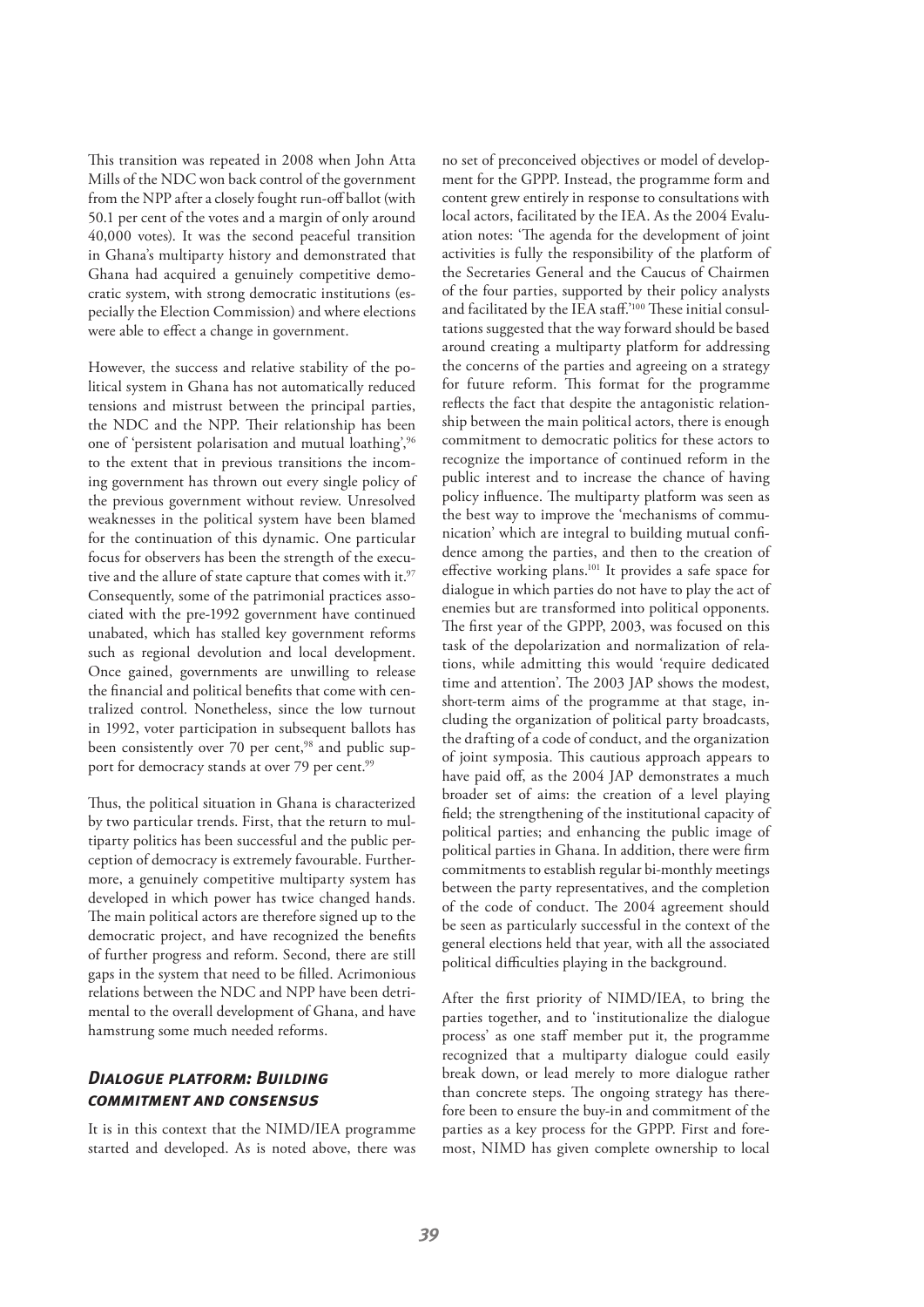stakeholders. The primary conduit for this is the local partner, the IEA, which handles the day-to-day management of the programme. In addition, the IEA has acted as a think-tank, producing reports and providing information for the parties and other stakeholders on topics of relevance to the programme. Beyond this, the IEA has engaged the services of a wide range of sources in the research process, from civil society to the parliamentary directorate itself. The IEA has therefore become a focal point for the disparate institutions, organizations and individuals involved in the politics of Ghana, and is a well-regarded forum around which the programme revolves. All the parties regard it as a neutral partner. The IEA is keen to point out that it has facilitated an open relationship with the parties, which feel they can approach the IEA when needed both formally and informally.

Local ownership also extends to the political parties. The staff we interviewed emphasized that the programme works equally with all four of the parties represented in parliament, despite the overwhelming dominance of the NPP and the NDC (128 seats and 94 seats, respectively, in the 2004 elections—116 and 107 in 2008 out of 230). There was no single owner of the process among the parties and all enjoyed equal input at every stage. The strategies and recommendations made during the programme have therefore been reached by consensus among all the main political actors. NIMD had a presence at all the meetings, but at no time did it dictate or shape the dialogue.

The second element to ensure buy-in to the process was to demonstrate the complete neutrality of the dialogue platform and the programme. This meant that in the beginning it was important that the GPPP should be financially independent of the domestic political actors, but also as inclusive and equitable as possible towards the parties, perhaps especially the smaller ones, to guarantee all voices and reservations were heard and taken seriously. This also means regular interaction with the group of non-parliamentary political parties which are also invited to the round table meetings that take place twice per year.

Third, NIMD also offered to work directly with the participating parties in supporting their organizational capacity. When the JAP was signed in 2004, agreements were made on the funding of these activities. According to the programme, these activities are worth up to EUR 20,000 per annum to the Ghanaian parties, to be used for capacity building, technical assistance and training. The local parties are understandably very keen to secure this support for their organizations. All support and detailed activities are decided on the basis of the priorities identified by the party itself through a needs assessment process (SWOT analysis).

The rationale, according to NIMD, is that this individual party support may initially work as a simple incentive, reflecting the political reality of party involvement which is invariably a combination of selfinterest and other incentives. Over time, however, this strictly short term view of the benefits is replaced by genuine commitment to the dialogue process. Furthermore, the specific programme approach also includes the use of specialist expertise and lessons from the Dutch political party scene to support the different country programmes on a needs basis. In addition, more and more valuable lessons are shared between NIMD country programmes through socalled peer-exchanges. Organizationally there are two cycles of meetings for the local stakeholders. The first is a semi-annual Round Table meeting established and attended by NIMD, at which parties and the IEA review progress, identify current deficiencies and agree actions and activities to focus on in the next year. These monitoring and planning sessions are presided over by the designated party Chair of the Platform.

Second, the regular dialogue is 'institutionalized' in the monthly meetings at the senior party political level: the Secretaries General joined by their policy analysts. The Chairmen of the parties also meet as a caucus to tackle escalated issues. The platform and caucus are meant to provide regular forums for discussion of political developments and issues in general, and to monitor the progress of the recommendations arising from the semi-annual Round Table meetings. According to IEA staff, this was the first joint platform 'devoid of partisanship' in Ghana. In practice, it also functions as a tension breaker and pressure valve for contested issues. In addition to these meetings, the GPPP established a number of initiatives to involve other actors in the programme. The IEA has brought together civil society organizations 'to be part of the dialogue and debate on critical policy issues confronting the country'.102 By engaging with wider elements of society, and involving them in the programme, the GPPP is attempting to broaden the scope of political interactions and involvement. There has also been an emphasis on ensuring that the programme is well publicized, understood and supported by the public. The IEA has disseminated documentation and reports on the work of the GPPP nationwide to help citizens see both the benefits of multiparty politics and the progress being made by the GPPP. Furthermore, there has been a concerted effort to engage with the media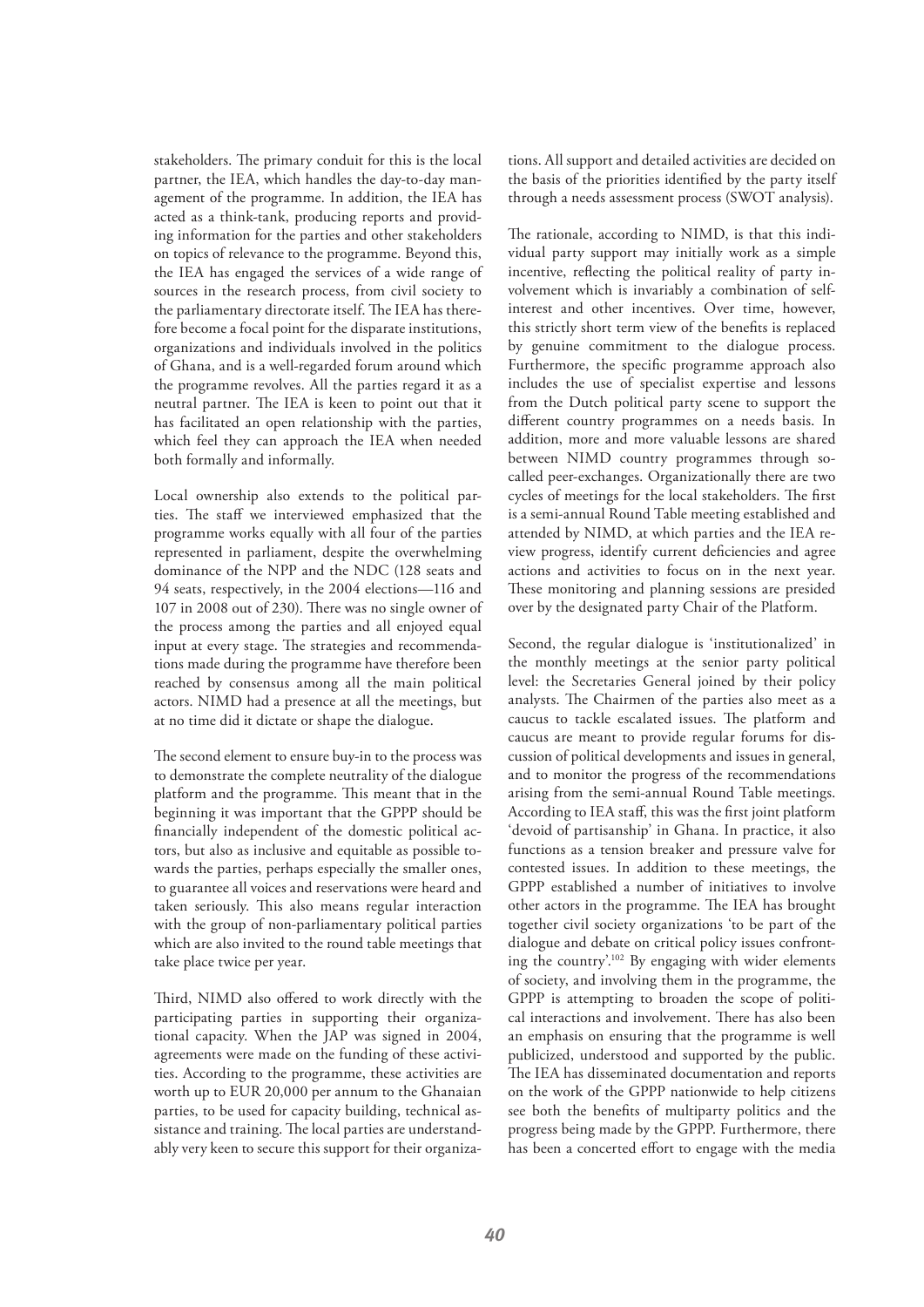through workshops and retreats, which has resulted in a number of articles, television and radio broadcasts, and reports on the GPPP, and has 'contributed to [it] being recognized as an effective national programme'.103 The success of these activities was noted in the 2004 Evaluation, which stated that 'the proactive public relations policy and practices of the IEA have stimulated the excellent coverage of the joint activities by the media'.104 The media attention has also had an effect on the parties themselves, which have begun to see the benefits of 'promoting a better image of themselves in the public perception'.<sup>105</sup>

### *Key outcome: The democracy consolidation strategy paper*

Given these concrete developments in the establishment of the inter-party dialogue platform and the improvement in inter-party relations, the parties felt that a next step should be made. In meetings with NIMD in 2005 they proposed that the disparate recommendations that had come out of the first years of the GPPP needed to be consolidated into a single strategy. That single strategy was the Democracy Consolidation Strategy Paper. The fact that it was the parties themselves that came up with the idea of the DCSP is an encouraging sign of the progress made by the GPPP in its first years—they had recognized the importance of consensus to democratic development.

In 2006, the IEA initiated the DCSP process by contracting two external consultants, one from Zimbabwe and one from Ghana, to carry out initial assessments of the Ghanaian political situation. The next stage involved another group of experts preparing a document that could be used in countrywide consultations. This was submitted in December 2006. The following year saw a wide-ranging consultation with stakeholders at both the national and the local levels. This process was designed to comment on the interim DCSP, and to 'solicit new and fresh proposals'.106

The final document, published in August 2008, is both an analysis of current problems in the political situation and a set of practical reforms for addressing these problems. It covers the entire spectrum of political institutions and actors, with a particular emphasis on:

The macro-political environment, examining particularly the constitution, political parties and the electoral system;

- The legislative framework for governance, particularly how to make parliament more effective;
- The agenda for good governance, covering such topics as decentralization, anti-corruption, human rights, media independence and the role of chiefs, women and the youth in governance;
- Judicial independence and the justice system system; and
- The role of civil society organizations in the governance system.

This is a wide remit, but it demonstrates the commitment of the political parties to addressing the whole spectrum of controversial issues. As is noted in the contextual analysis, the issues of decentralization and parliamentary strengthening in relation to the executive are particularly sensitive in a system in which power has been so highly centralized in the executive. What the DCSP demonstrates is that political parties are the lynchpin of the democratic system. By gaining their support, and building consensus among them on a strategy for development, every element of the political landscape can be affected. To take one example, some of the most troublesome issues that parliamentary support programmes have tried to tackle—effective oversight and accountability, funding of the activities of parliamentarians, and access to information resources—have all been addressed specifically in the DCSP, not by working directly with the parliament, but by working with the political parties. This partisan dynamic is often the most significant determinant of parliamentarians' behaviour. Interestingly, the GPPP, by recognizing the centrality of the parties, has obtained a commitment to improve the institutional independence of parliament. The first recommendation for the parliament in the DCSP therefore states that it 'should strive hard to establish an identity that will enable it to act as an effective check on the Executive. To be able to do this, [parliamentarians] should shed the extreme partisanship that they bring to bear on debate...'.107

### *The impact of the DCSP: Main results*

The reaction to the recommendations in the DCSP has been positive, and has had an impact at the most senior levels of the political elite. Although the DCSP was started under the Kufuor Administration, President Mills mentioned the programme in his State of the Nation address and spoke of his commitment to taking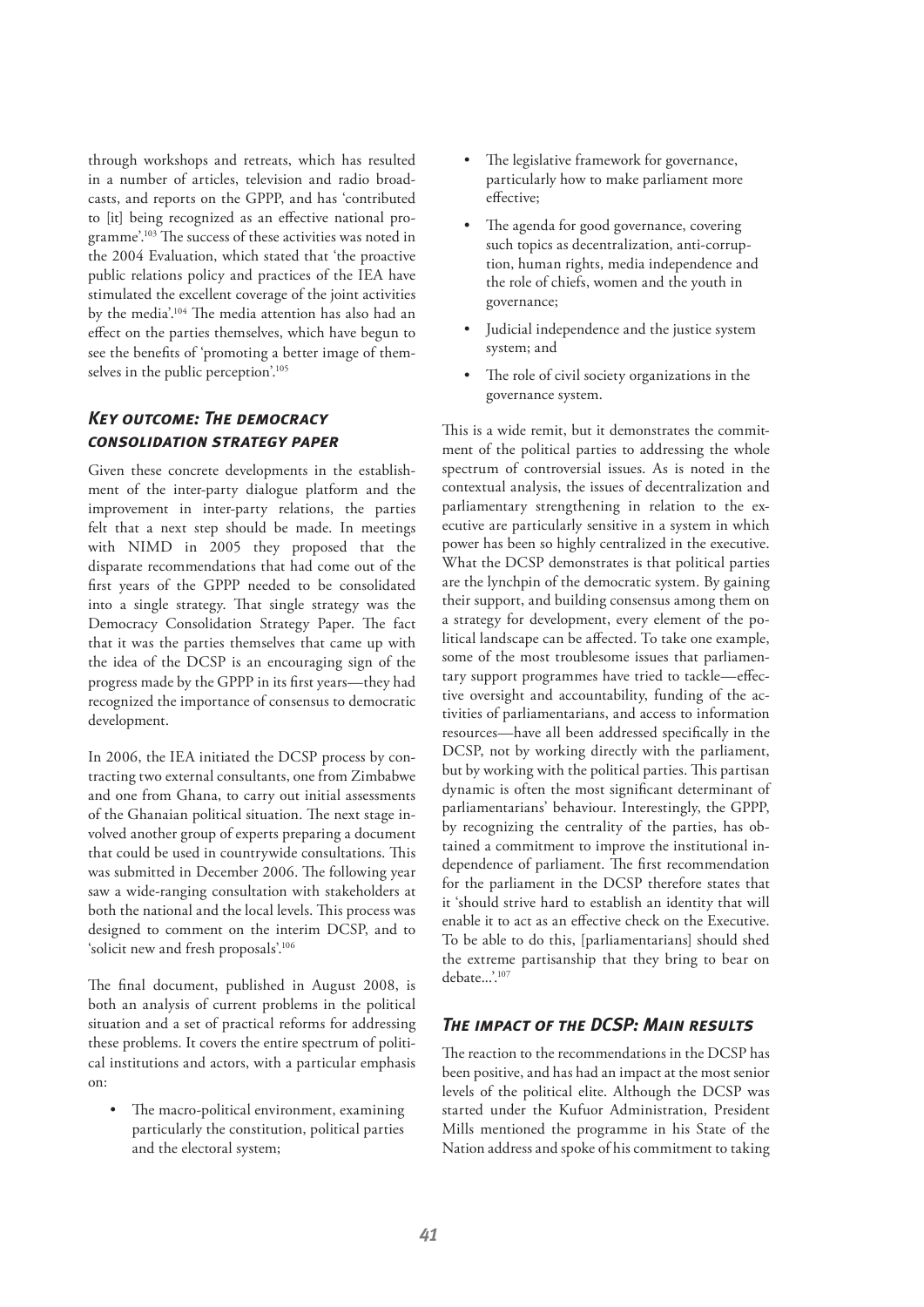its recommendations forward. This cross-party success was also reflected in the 2008 election campaign. All four of the parliamentary parties quoted from the DCSP in their manifestos, with a particular emphasis on constitutional reform. The IEA representative we interviewed remarked that this was an unprecedented show of consensus between the parties, and it was particularly noteworthy that it came at election time when antagonism is traditionally at its apex.

Since publication, 39 issues from the DCSP have been identified and discussed. It is an encouraging sign that all four parties have established committees specifically tasked with examining these issues and formulating party policy on each one. These committees have engaged every level of the party hierarchy, including significant consultations with the grassroots. These are particularly important developments as the DCSP process has resulted in a more transparent and inclusive policymaking process within parties. Before the GPPP, one interviewee noted that parties were little more than electoral organizations without any coherent policy platforms, which meant that incoming governments had no agenda for their term in office. The GPPP has been able to shape a scenario in which the parties have recognized the benefits and importance of articulating policies and having an institutionalized method for formulating them. This demonstrates the impact that effective multiparty dialogue programmes can have on the internal capabilities of individual parties.

In addition, the commitment to constitutional change has not been confined to electoral rhetoric. President Mills after his inauguration initiated a process of constitutional reform by the setting up of a Constitutional Review Commission (CRC) with a remit to review the main gaps and unclear passages of the 1992 constitution and recommend changes. This process will result in a final proposal for updating the text to be put to a national referendum. The CRC consists of nine prominent Ghanaians, including the IEA Executive Director, Jean Mensa. In this regard, an NIMD representative noted that they view working together with the Commission as the key next step for the NIMD/ IEA programme and in work with other parties to implement the constitutional changes proposed. NIMD therefore is in a good position for this next phase of the political reform process through their good offices with all the main Ghanaian political actors.

The DCSP notes that 'at most of the meetings and symposia of the political parties, representatives were able to reach consensus on issues that had previously appeared intractable and on which different [parties] appeared to have divergent or even irreconcilable differences.'108

A number of other direct outcomes of the DCSP are identified in the documentation. A Code of Conduct was produced for the 2004 elections, and revised for 2008, which aims to achieve a 'cleaner and more sober campaign'.109 A joint communiqué was signed by all the parties, pledging to work on a common pro-youth policy regardless of each party's current policy position, and a draft was made of a Political Parties Act, positioning parties as key actors in democratization.

One other example of the success of the DCSP is the Presidential Transition Bill. This has been a point of some significant controversy over the years, as one of the key problems facing parties in Ghana 'is the exploitation of incumbency by ruling parties'.110 Governing parties have been unwilling to address this issue, both because of the benefits they gain when in office, and the potential benefits for the opposition. However, in the wake of the DCSP, President Mills has set up a committee to look into the possibility of passing the Bill, with the stipulation only that the DCSP recommendations should serve as the basis for negotiation because it has the agreement of all the parties. The measures under discussion include state funding of political parties, and a more flexible framework for party financing from corporate and foreign sponsors.<sup>111</sup>

### *Lessons, challenges and priorities ahead*

Despite the progress, NIMD has suggested three groups of challenges which the programme continues to face, and which may have a wider relevance for political programming. The first is the impact of the electoral cycle on political reform. For example, the GPPP parties developed and proposed a draft Public Funding of Political Parties Bill, which enjoyed the support of the four political parties and was endorsed by the Electoral Commission, but was withdrawn by the president after it had been tabled in parliament. The key issue was timing—it was tabled just before the elections and was unpopular with the public. Many of the key actors felt wary of pursuing the initiative at that time and in the face of public opposition.

Second, there is the significance of interpersonal relations to political dialogue. For example, a change in party leadership means new party representatives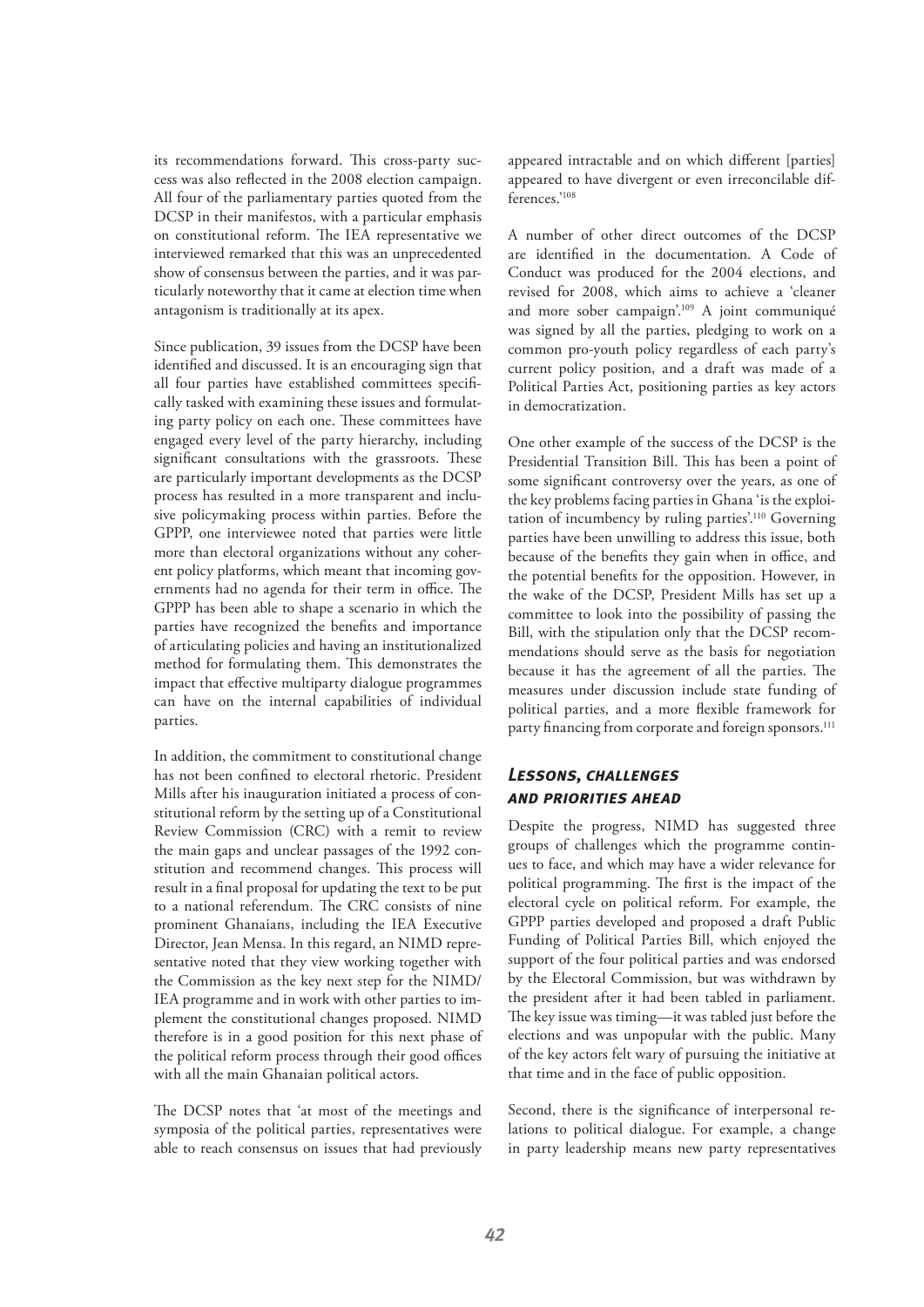around the table. This usually has an influence on the inter-party dialogue, as trust and mutual understanding will often need to be developed afresh between party representatives. As a result, the dynamics can never be taken for granted and regular meetings with all parties are required to validate and ensure their continued commitment to the process and principles.

Third, there is the challenge of matching a flexible approach on long term development- and processoriented work with the accountability and reporting demands of the funders of the programme. Political processes are not based solely on input/output activities, but take a long time and a fertile environment to flourish, which is difficult to plan and capture in tools such as logical frameworks and detailed budgets.

Going forward, the NIMD/IEA programme is aiming to build on established working relations to broaden the impact of the project, for instance with the National Development Planning Commission (NDPC), which is responsible for the national development plan. As a first step, the NDPC has requested NIMD/IEA to facilitate the link between the parties and the formulation of the national development strategy by asking planning experts from the parties to join in the process, and committees that previously were made up only of government and ruling party experts. This is an exciting new step since we understand that in the past these development plans were passed unilaterally by each new government but subsequently thrown out by the next administration. An NIMD representative remarked that this link to the NDPC was a major opportunity for them to link the multiparty dialogue structure to the wider development process because it provides an opportunity to align the DCSP with the national development programme and budget. In this regard, the NIMD/IEA programme ties in with the overarching objective of so many international organizations—that democracy becomes an essential part of the wider development agenda.

### *Conclusions*

The experience of NIMD and the IEA in Ghana suggests that, for the most part, parties are either unable or unwilling to address such issues in an effective manner, and that it takes a significant amount of groundwork and political development to arrive at a stage where any connection between democracy and poverty alleviation is even viable. The NIMD/IEA programme concentrated on politics for its own sake and is reaping the benefits as a result. Overall, it demonstrates that small, targeted interventions, initially aimed at

improving the capacity of parties and multiparty dialogue, can have a profound impact across the system, simply by understanding who the key players are and how long democratic development can take.

NIMD's programme design in Ghana is in marked contrast to the original design of the deepening democracy programmes in Tanzania and Uganda. Rather than attempting to tackle a range of political institutions at once, it used the political parties as a single conduit through which wider political change might be promoted. As such, it sought to engage the parties through a mixture of self-interest and political priorities and, as a result, encouraged them to become the catalysts for a wider process of political reform, not least in terms of parliamentary strengthening. However, in common with the deepening democracy programme in Uganda, the basis of the programme was an overtly political one, which was reflected at every stage of the project.

Critically, the programme was allowed to evolve from its original premise—that the parties could aid development across a range of democratic institutions. It was the 2004 evaluation that first proposed this connection, albeit in general terms, but as the programme developed, it gathered an internal momentum which reached its peak with the parties' promotion of the DCSP. This, in turn, has resulted in a number of concrete changes across the political system. Part of the success also lay in accepting the long timescale required for political change, and avoiding preordained deadlines for measuring success. The project has thus been characterized by a flexibility of implementation, allowing it to respond to political dynamics over the course of its life. In other words, although the project had a clear sense of its strategic objectives at its outset, the activities and project delivery did not have to conform to any predetermined activities or methods. Instead, they were allowed to emerge as the project deepened and developed.

The other significant characteristic worth emphasizing is the balance the project struck between local ownership and external pressure to deliver. The programme sought to provide incentives to the parties for their continued participation, but responsibility for development lay with the parties, which ultimately determined the pace and content of political change. In this sense, the role of NIMD was less as implementer of political reform, and more that of a consultant and facilitator. This point—and its implications for funding political programmes—is elaborated in chapter 4.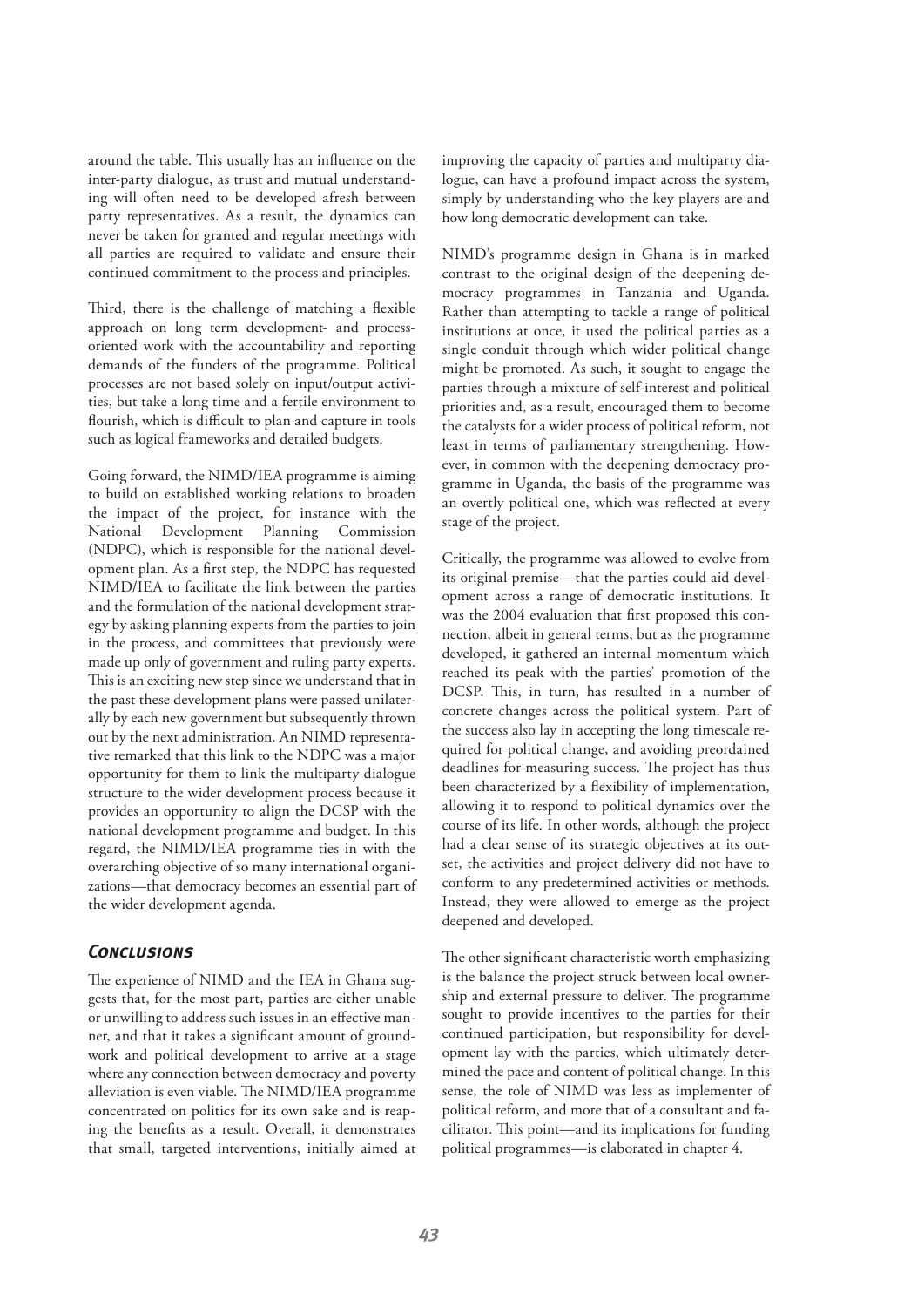## **The WFD's work with THE MACEDONIAN Parliament**

In October 2008, the WFD began a parliamentary strengthening programme in Macedonia. According to the project documentation, the programme 'aims to enhance the capacity of parliamentary commissions, permanent parliamentary staff and political parties to enable smoother functioning of the Macedonian Parliament'. With the support of the British Foreign and Commonwealth Office and the British Embassy in Skopje, the intention was to continue project implementation for three years.

The WFD operates through two arms of its organization. The parliamentary strengthening work is managed by WFD staff, although project delivery is often carried out in conjunction with a number of UK partners.112 The WFD works with the government and opposition parties in a multiparty setting, along with local academic, civil society and journalistic institutions to support and enhance parliamentary functioning. Political party support is conducted by the British political parties through the WFD on a bilateral basis. This work is aimed at building the capacity and skills of sister parties, and the relationships between parties are initially facilitated by the WFD. The Macedonia programme looks at how parliamentary strengthening was approached by direct engagement with the political parties in parliament.

The parliamentary programme needs to be understood in the context of Macedonia's desire for membership of the EU. The catalyst for the intervention by the WFD in Macedonia was the publication of a critical report by the European Commission in 2007, assessing the country's compatibility with EU norms and regulations. Macedonia became an EU candidate country in December 2005, and as part of this ongoing process an Accession Partnership has been established, based on a number of previous agreements, including the Copenhagen Criteria (1993), the Zagreb Declaration (2000) and the Thessaloniki Agenda (2003). All these agreements prioritize and reiterate the development of peaceful democratic processes in the candidate country. Consequently, one of the 'key priorities' of the Accession Partnership is the 'establishment of a constructive political dialogue'.<sup>113</sup> The annual EU reports that monitor Macedonia's

progress towards these criteria have indicated that 'insufficient dialogue' has hampered the work of the parliament.<sup>114</sup> In other words, the reports and the Accession Partnership view dialogue between the political actors as a prerequisite for any genuine democratic development. There is a broad consensus among the Macedonian parties on the need to work towards membership of the North Atlantic Treaty Organization and the EU, and the annual reports have served as something of a 'wake-up call' for parliamentarians, according to WFD staff in the country. Those involved in the WFD programme spoke of a 'flurry of activity' on publication, when legislators were perhaps more willing than usual to address the significant issues remaining in Macedonia. As a result, in the wake of the 2007 report, the British Embassy in Skopje initiated a programme with the WFD, the primary goal of which was to bring the parties towards achieving this constructive dialogue. Achieving successful multiparty dialogue, in the context of the EU Accession Partnership, therefore became the foundation of the Macedonia programme.

In our conversations with WFD staff, there was an overriding aim of initiating and sustaining dialogue between the parties, and progress on this front was to be the first measure of success or failure of the programme. The documented objectives, which the programme aims to meet by March 2011, are divided into three sections:115

- 1. To enhance the capacity of the President of the Assembly's Cabinet to manage the business of parliament more effectively through:
	- Increased skills of administrative and expert staff
	- More effective coordination and communication between the President of the Assembly and Parliamentary Coordinators.
- 2. To deliver more effective political parties in their roles in opposition and government, resulting in more effective management of parliamentary business through
	- More effective functioning of Parliamentary Coordinators
	- Greater cross-party scrutiny of legislation
	- More effective cross-party caucuses
	- Enhanced cross party relationships in parliament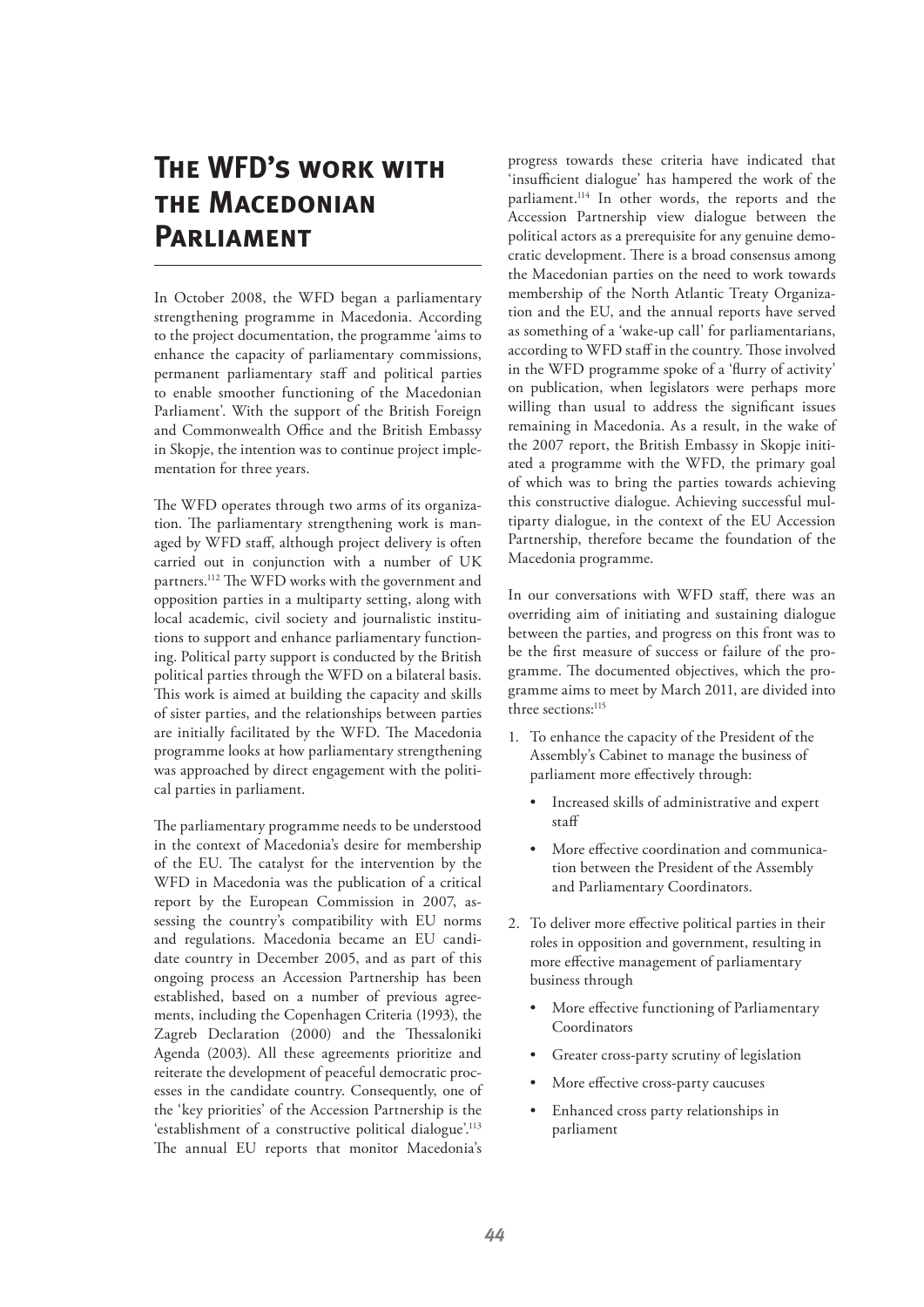- Improved understanding of the roles and responsibilities of individual MPs.
- 3. To strengthen the role and impact of parliamentary commissions through
	- More effective internal commission management and functioning in regard to use of procedures and practices.
	- Increased skills of commission members and expert staff in legislative drafting and scrutiny.

Two trends emerge from these objectives. First, the smooth running of parliamentary business is an integral part of the programme rationale. Second, communication, coordination and dialogue between the actors in the parliament are of vital importance to the successful functioning of the institution, and the form and content of the parliamentary activities necessarily involve a multiparty dimension. The indicators given in the documentation show how dialogue underpins these two trends: '2.2 Parliamentary Coordinators and MPs have developed skills in mediation, negotiation and understand how to utilize current systems and procedures in a constructive manner to present their position in Parliament'.116

Another notable element of the programme design is the implicit integration of party and parliamentary support, with both spheres cutting across the three sets of objectives. While the emphasis is on improving the running of parliament, the programme acknowledges the role played both by the parliamentary leaders and the parties themselves. This is most apparent in the prominent role given to the parliamentary coordinators —the term used by the WFD to refer to the party whips of the Macedonian Parliament. The coordinators have a dual role and therefore a dual impact. First, they are important to the functioning of the President's office by making sure that parliamentary business runs smoothly, and are therefore integral to the overall success of the parliament. The coordinators are the main party contact for the President of the Parliament and the parliamentary staff, and therefore take the lead in any multiparty forum in parliament. In other words, they have a collective duty to the parliament as an institution. Second, they ensure the effectiveness of the parties in parliament by promoting cohesion and coordination among caucus members. The coordinators therefore stand at the nexus of both parliamentary and party functioning, and are the best placed individuals to effect change in both. In the Macedonian context, where antagonism between the parties is one of the main reasons for parliamentary dysfunction,

the WFD has identified the most efficient driver of change within both institutions. The documentation outputs signal their dual role. 'Strengthened cohesiveness of political parties in government and opposition' is achieved by working 'through the Parliamentary Coordinators', while a better understanding of parliamentary mechanisms among the coordinators will 'improve and institutionalise cross-party coordination for the more efficient functioning of Parliament'.117

### *The Macedonian context*

The Macedonian political context is integral to understanding the form and content of the WFD's programme. Since breaking away from Yugoslavia, Macedonian party politics has been shaped by ethnic tensions between the Macedonian majority and the Albanian minority (around 25 per cent). The problems are centred on issues of equal constitutional status for minorities, and the use of the Albanian language in public institutions. The war in Kosovo escalated the situation within Macedonia and in 2001 a conflict erupted between an Albanian militia and government forces. The violence lasted for most of that year, but a peace agreement was brokered relatively quickly by international actors in August 2001. The main Macedonian and Albanian political parties signed the agreement, which granted a high degree of self-government to the Albanian areas of the country, sought to increase the representation of minorities in state institutions and established a double-majority system in parliament for voting on minority issues.

However, tensions between the political parties did not diminish, and low-level violence between party activists continued. After the 2006 elections, the main Macedonian party, the Internal Macedonian Revolutionary Organization-Democratic Party for Macedonian National Unity (VMRO-DPMNE), refused to form a governing coalition with the main Albanian parties, the Democratic Union for Integration (DUI) and the Party for Democratic Prosperity (PDP). Instead, the party went into government with a smaller Albanian party, further antagonizing the bigger parties. Over the next two years, the DUI and the PDP periodically boycotted parliament and there was a brawl between the Albanian factions in parliament in September 2007.

The 2008 elections led to allegations of ballot stuffing, fraud and intimidation, and the coalition saw another shift in alliances as the DUI joined the VM-RO-DPMNE in coalition. Furthermore, the ruling party rushed through a number of pieces of legisla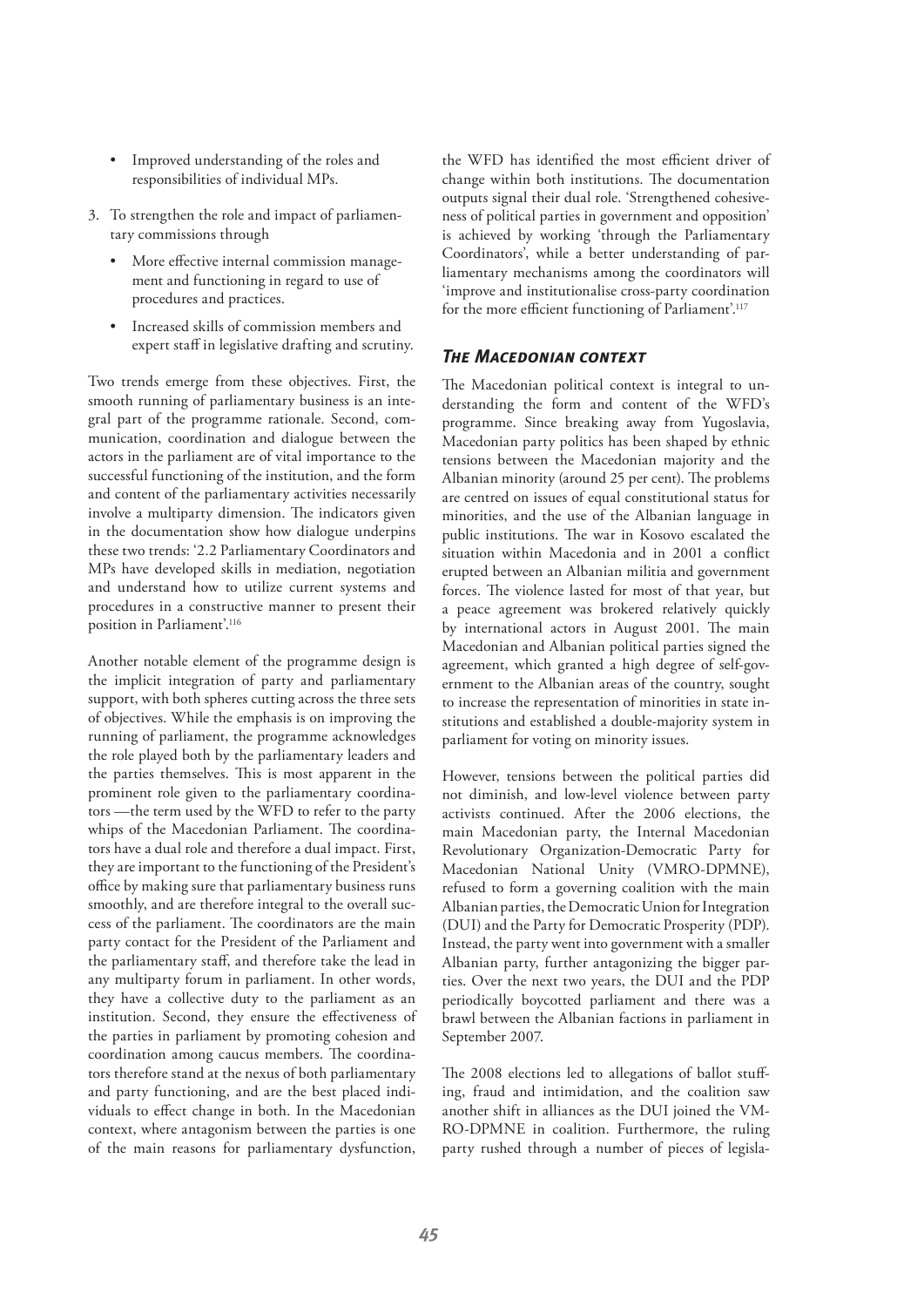tion, including new parliamentary rules of procedure, during an opposition boycott. To a large extent, this was done in order to push through legislation to meet EU accession criteria. Despite the fact that all the major parties agree on EU membership, the manner in which the VMRO-DPMNE passed the legislation only increased antagonism. At the time, committees suffered from a severe lack of administrative expertise and technical support, which meant that they could not be used effectively for oversight and accountability. When parliamentary procedures are used, however, they are used in a combative way by the opposition to protest at the ruling coalition's apparent disregard for the rules of the parliament. Institutional inertia combined with a highly charged political atmosphere mean that the Macedonian Parliament is particularly susceptible to disruptive tactics. It is noteworthy that since 2001, virtually all the main parties have boycotted the parliament for several months at one time or another.

The two trends that emerged from the objectives better functioning of parliamentary business and greater communication—are clearly rooted in the most pressing political problems facing the country. Those in the WFD we spoke to stressed that there was a 'virtual paralysis' of the parliamentary institution in 2008, and a total absence of any dialogue between the parliamentary parties. Specifically, a lack of consensus on a new set of procedural rules for the parliament was hampering any movement forward.

#### *Activities and implementation*

The programme began with an event aimed at bringing the key local stakeholders together to agree a way forward. To this end, the British Embassy convened a private meeting for senior parliamentarians at Wilton Park in the UK in 2008. The intention of the gathering was to overcome the initial barriers to dialogue and coordination that had previously proved intractable. The neutral venue, away from in-country pressures, proved beneficial in three ways. First, it allowed some of the communication problems to be addressed, which was a significant step, considering the extremely acrimonious relations between the parties. Second, the meeting demonstrated the commitment of the parliamentarians and their willingness to engage in constructive dialogue. Finally, the event began to instil a sense of institutional ownership among the participants. This had been identified as a key obstacle. Parliamentarians felt little pride in or engagement with the parliament as an institution. Progress on this front proved useful in maintaining momentum during the programme by appealing to a shared sense of pride in the parliamentary institution.

The Wilton Park event set the pattern for the direct work with the parliamentary coordinators. This type of consultative workshop therefore constituted the main kind of activity, with the cross-party element also featuring prominently. This format was of particular importance in the Macedonian context where the primary hurdle was simply creating a space in which political rivals could communicate constructively. It is important to note that the WFD does not attempt to 'teach' local stakeholders the British parliamentary system through preconceived training programmes and seminars. Instead, the WFD's primary role is to facilitate the workshops and structure them in a coherent way, only one element of which was to present the British experience. The aim of each workshop was for the parliamentarians themselves to produce a set of recommendations and benchmarks that could act as a basis for further discussions or, ideally, could be implemented in their parliamentary work.

Workshops typically lasted two or three days and consisted of five different stages:

- 1. Prior to the commencement of the workshop a baseline assessment was carried out to highlight issues of particular concern to parliamentarians. This was then sent to the party offices in order for the parties jointly to develop an agenda for the workshop.
- 2. The first session presented an overview of the Westminster experience of the particular issue, focusing on the strengths and weaknesses of the current system.
- 3. In the second session, the Macedonians discussed their positions regarding the issue and their individual roles in the parliamentary system.
- 4. The third session attempted to bring together the different opinions of the participants and to discuss possible improvements.
- 5. Lastly, the closing session aimed at drawing up a list of possible action points and recommendations. These were not binding, but were usually taken forward.

Many of the needs that were identified in the assessments were first raised through visits by parliamentarians to the British Parliament. For example, in June 2009 a Macedonian delegation observed the work of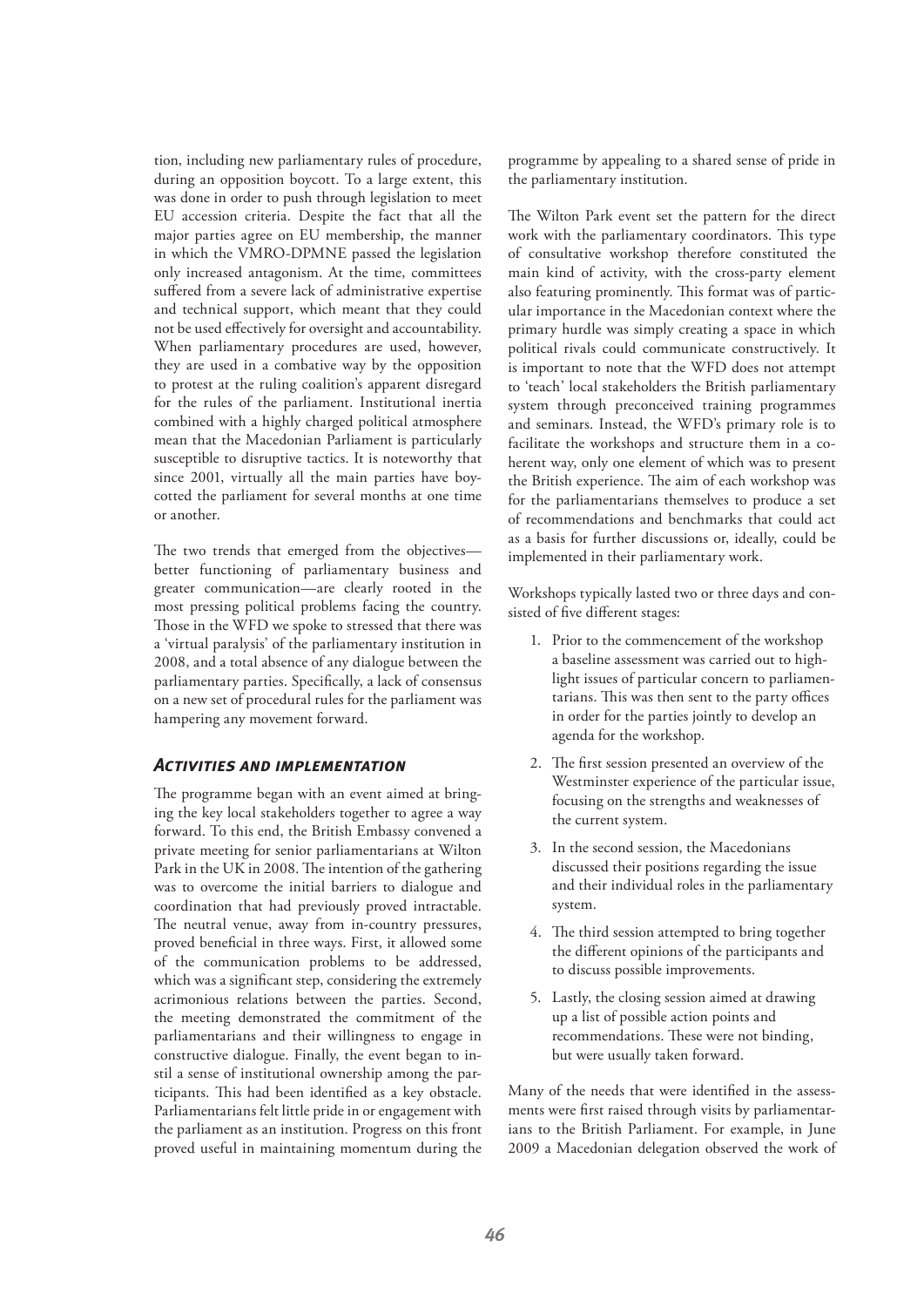the committees and the public hearing process. The subsequent workshops then focused on fiscal scrutiny and budgetary planning. Specifically targeted visits and meetings with UK representatives were used as a learning tool. In December 2008, the Speaker of the Macedonian Parliament, Trajko Veljanoski, met with the Speaker of the House of Commons and the Presiding Officer of the Scottish Parliament. In addition to providing an overview of the workings of these two institutions, the visit had two direct outcomes. First, Mr Veljanoski introduced the idea of a weekly Prime Minister's Questions session in the parliament, the procedures for which were incorporated into the training curricula for MPs. Second, the visit increased the Speaker's awareness of the importance of parliamentary oversight, which was echoed in the extensive media coverage garnered by the trip.

Although the workshops covered a wide range of issues, they were carefully planned. As WFD staff pointed out, each activity contributed to the shape of the whole programme, working towards the three sets of objectives, while tacitly sustaining political dialogue. In January 2009, the parliamentary coordinators and their deputies participated in a workshop on committee scrutiny and cross-party coordination. Previous visits and the presentation of the British model played a role, but the outcomes were firmly grounded in the practicalities of the Macedonian system. For example, participants raised the issue of better coordination of committees, given that rooms were frequently double booked, and committee work was not well apportioned, leaving parliamentarians overburdened. The result was an agreement to initiate discussion on the creation of a committee that could monitor and coordinate committee business.

Cohesion and continuity in the programme were also achieved through the involvement of the parliamentary coordinators at all levels of the programme. Their participation extended beyond the activities aimed specifically at their roles. They were invited to all the workshops in order to increase their understanding of the entire parliamentary process. For example, the financial oversight workshops were targeted primarily at finance committee members, but the coordinators attended and provided input into each session. Furthermore, the coordinators played an integral role in the planning and management of the programme through the Steering Committee. The Committee consisted of the Speaker, the coordinators, a WFD representative and a representative of the British Embassy. The purpose of the Committee was to discuss the direction of the programme, the content of future activities, and

the next steps required to implement the workshops' recommendations. As a result, the coordinators enjoyed direct input into the development of the parliamentary institution at all stages.

In addition to the workshops set up by WFD, a weekly coordination meeting between the Speaker and the coordinators became another central feature of the programme. This was identified by WFD staff as one of the most positive outcomes, and contributed significantly to the smooth running of the other programme components, not to mention the parliament itself. Inter-party meetings involving the coordinators had been arranged at the start of the project to overcome some of the initial communication issues. However, they proved so successful in building trust and communication that the coordinators themselves requested that they be continued. The weekly meetings became an important multiparty forum in which a whole range of relevant issues could be discussed. According to the programme documentation, the meetings allowed the Speaker and the coordinators to agree a legislative agenda and on motions for debate, and to coordinate important parliamentary projects.<sup>118</sup> The meetings served as more than a forum for discussion, and contributed directly to the functioning of the parliament. However, they demonstrated that successful administration of parliamentary business is underpinned by constructive dialogue between parties. Understandably, this was viewed by all stakeholders as a major step forward, given the complete absence of any meaningful dialogue or coordination prior to the start of the programme.

The WFD staff have stressed that the primary successes of the programme have been the behavioural changes. The sense of pride in the parliamentary institution that was instilled through the workshops and meetings has been a particularly interesting outcome. In the same vein, the coordinators and parliamentarians involved have an increased sense of ownership of and control over the institution and its processes. In addition, the dialogue between the opposition and governing parties, which was previously lacking, has been one of the key benefits of the programme. As a result of these improvements, the other focus of the programme with the coordinators, increased coordination of parliamentary business, has seen some positive developments. For example, at a workshop held in October 2009, the coordinators and committee members reached a consensus on a number of proposals and recommendations for improving the budgetary planning and oversight processes. For the most part, the proposals consist of expressions of commitment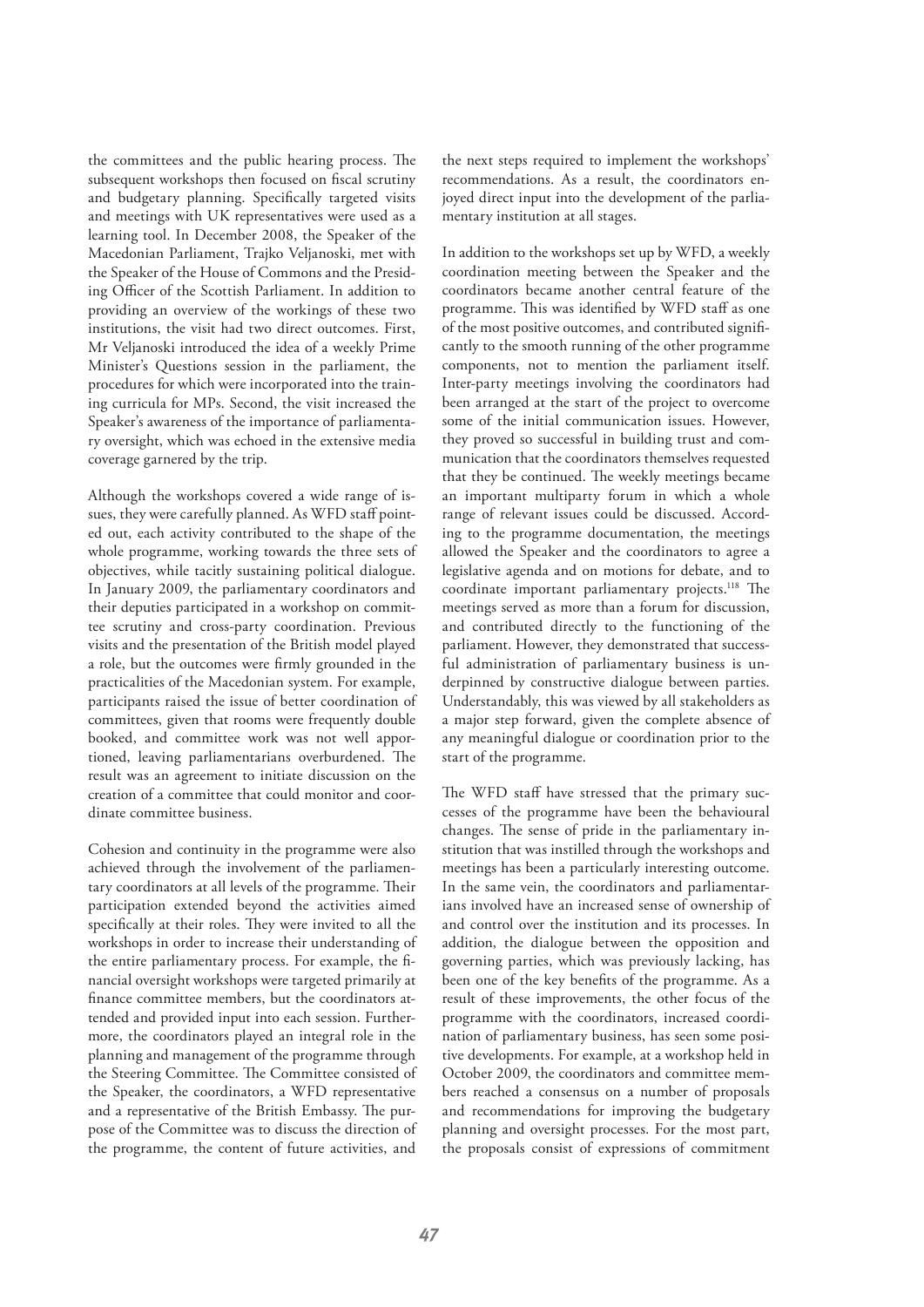to discuss specific issues that have arisen during the workshop.

However, moving to the stage where these proposals can be implemented has proved problematic. In our discussions with WFD staff, we were told that in recent months, dialogue has stalled and that the opposition parties are boycotting the weekly coordination meetings. The recommendations of a workshop had committed to the establishment of an audit commission to oversee the government's fiscal policy. In the run-up to elections, this proved controversial. The ruling party viewed the recommendation as antagonistic posturing, and a direct challenge to their policies. The opposition felt that the reaction of the ruling party was an excuse to stall meaningful development of parliamentary processes, and return to unilateral policymaking beyond the control of the opposition. Consequently, communication surrounding these issues has entirely ceased, and the work with the parliamentary coordinators has halted. These events demonstrate how rapidly progress can be eroded by contextual pressures and incentives, despite the fact that local commitment and buy-in had been high.

### *Analysis and assessment*

WFD's work in Macedonia revolves around local ownership. Ensuring that local stakeholders are engaged and included at every stage of the project was the overriding feature of programme design. This is particularly true of the parliamentary coordinators, who, due to their position, were not only involved in attending activities, but also organically integrated into the planning and implementation of the project. The rationale is clearly that with greater buy-in comes greater sustainability. In addition, input from local actors into project targets means that the most pressing needs are identified by the beneficiaries themselves. The programme was not initiated extraneously, and came in direct response to specific in-country dynamics. In this particular case, it was a series of critical EU reports that provided the impetus for action. This is an important element of the project, as the local stakeholders were intuitively aware of the programme's objectives because they were intimately involved in drawing them up. Furthermore, it demonstrated a certain degree of commitment to parliamentary development as the programme relied on the momentum of the local actors to make the workshops happen.

The meeting at Wilton Park in 2008 proved crucial in setting the tone for the whole project. The WFD staff we interviewed felt that this was a major contributor to

the initial successes of the project. The event became a 'touchstone' for the participants. For example, at one workshop the discussion became heated, and one parliamentarian began to rail against his opposition counterparts. The situation was calmed when another said: 'Let's not return to the days before Wilton Park'. The neutral venue was the first space in which parliamentarians had been able to communicate and discuss in a constructive manner. The results of the meeting were of such benefit that WFD attempted to use a similar event as a springboard for other programmes. However, it has not always met with the same success, indicating that a basic level of willingness and commitment to the aims of the programme is required from the stakeholders prior to commencement.

The Wilton Park meeting was important for three reasons: first, WFD built in a level of reciprocity that allowed the local stakeholders to feel in control of the programme; second, as a result, these stakeholders began to feel a sense of institutional pride and direction; and, third, the meeting established multiparty dialogue as the main framework for the programme. The workshop format that resulted from this was designed to allow maxim input from the coordinators and parliamentarians, and allowed for a degree of contextualization at every stage of the programme. As each workshop was based on the needs and issues identified by the participants, there was a reduced danger that the activities would become irrelevant.

Another noticeable feature of this inclusive model was that the WFD documentation did not contain any preconceived indicators or a list of prior outputs. Although there was a set of objectives, these remained broad and were primarily in keeping with the original request for assistance, that is, they focused on improving communication and the coordination of parliamentary business. As those involved with the project pointed out, no standard set of benchmarks would decide whether the parliament was functioning 'correctly'. Instead, the parliamentary coordinators and the parliamentarians themselves decided on the measures of progress. The final sessions of the workshops produced these measures in their draft recommendations. The benchmarks are therefore owned and understood by the local stakeholders. The WFD has been a facilitator, moderating the workshops, providing expertise where required and ensuring that momentum was maintained.

However, this role is not without its difficulties, as the breakdown in communication between the parties has demonstrated. The recommendations produced by the workshops are largely pledges for more discussion. Of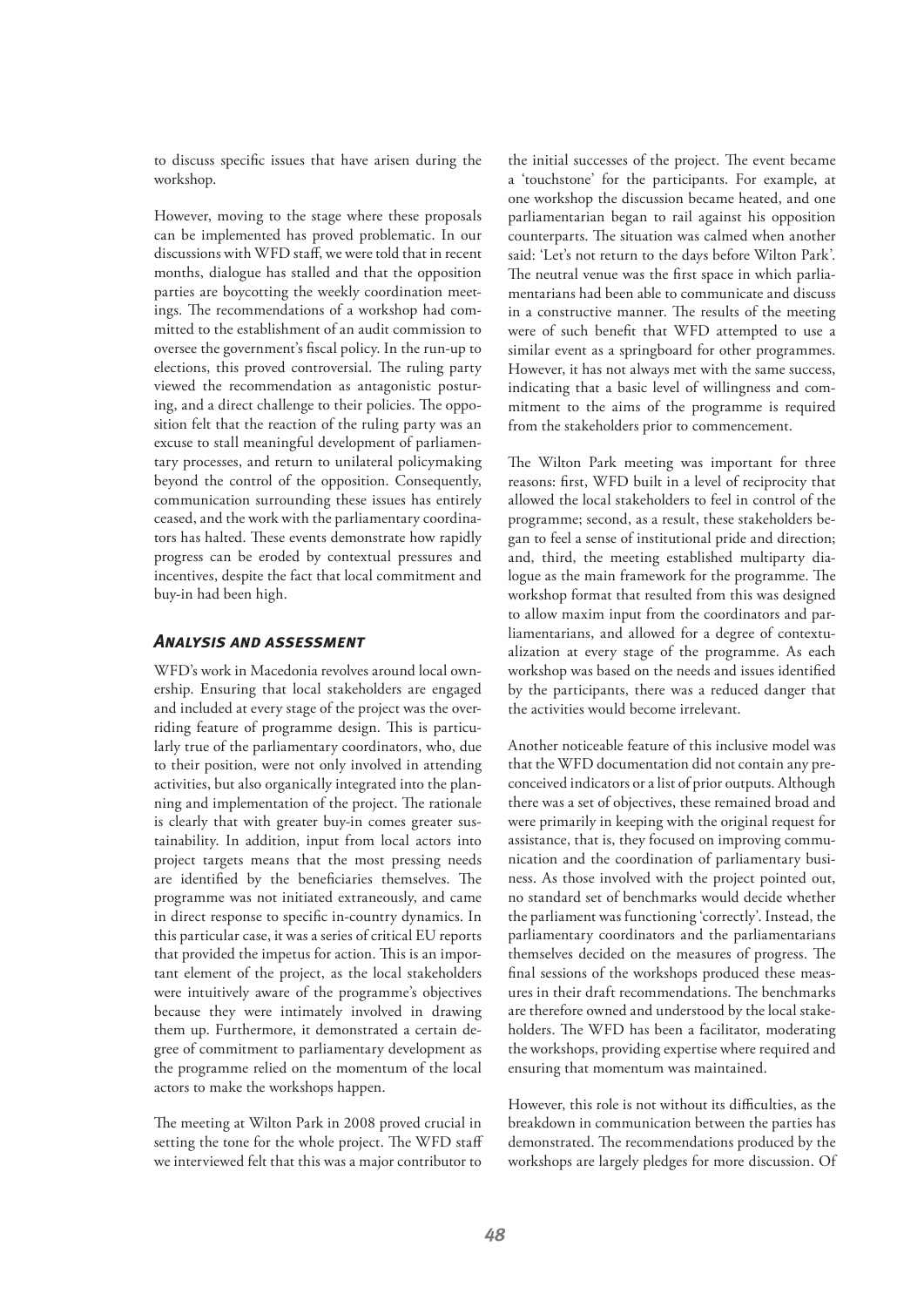course, given the previous problems with dialogue, this type of commitment should not be dismissed. Yet, the fact remains that concrete steps and real institutional changes remain scant, and early in 2010, when establishing the audit commission became a reality, there was a serious rupture. The fact that the WFD programme did not overtly engage with the sources of these political sensitivities, not least the dominance of the ruling party, meant that they cast a shadow over the discussions.

This is not to detract from the value of the more intangible, qualitative outcomes of the programme. On the contrary, addressing issues such as a lack of dialogue or a dearth of pride in parliamentary institutions is a prerequisite for any sort of basic legislative functioning. This component of the programme is all the more relevant because these types of issues are common in nascent democracies and need to be addressed. The WFD is keen therefore to stress both the qualitative and the quantitative aspects of its programming. It points out that too great an emphasis on either will skew the picture. While the meetings and workshops were taking place, however, there was a sense that the regular communication and increase in institutional pride were of significant value. Despite its recent problems, the WFD model has been capable of incorporating these important elements into the programme.

The WFD took the view that the parliamentary coordinators, with their dual role as party organizers and facilitators of the parliamentary process, could be the most viable and effective points of entry for interventions to strengthen parliament. As senior party figures, creating an arena for discussion and communication between the coordinators was viewed as an integral part of the whole development of Macedonian democracy. They would act as both drivers of change within the parliament and catalysts for greater cohesion and trust within their parties. This coordinated approach is present in the objectives, where the role of the coordinators straddles both the aims for the office of the President and those for the political parties. In addition, by focusing on the interpersonal relations between individual parliamentarians and by enhancing dialogue, the WFD attempted to affect the parliament by first affecting the behaviour of the parliamentarians. By working with the coordinators, the intention was to have an impact on both the parliamentary and the party institutions.

#### *Conclusions*

The WFD programme provides a useful comparison with the work of NIMD in Ghana. Both programmes have worked with key political figures to promote dialogue and wider political reform. In the case of Macedonia, the objectives were more tightly focused from the outset and revolved entirely around improving the functioning of the parliament but, like Ghana, this was to be achieved principally through providing a trusted forum for multiparty dialogue. Both programmes thus depended on the continued commitment and involvement of those key actors for their success.

However, the limits to that involvement, and the implications of its withdrawal, are much more evident in Macedonia. Staff at the WFD have suggested several reasons why this happened, and the organization appears to be applying these lessons in its approach to other programmes. First, the incentives for continued involvement were not as apparent or explicit as those in Ghana. It may be that future projects will establish certain preconditions at the start. Second, the programme highlights the delicate balance between local ownership and external pressure. As in Ghana, the WFD conceived of itself as a facilitator of the process, but relying on the parties to be drivers of political change makes the project vulnerable, and when the dialogue broke down the WFD had few forms of leverage over the local partners and the project stalled.

Third, the project never sought to tackle the imbalance of power between the political parties. In its attempt to foster dialogue and ensure the parties' faith in the neutral forum, the programme was based on treating all parties equally. However, political reform ultimately means some redistribution of power, even if this is only in the form of closer scrutiny of the executive branch of government. When this was broached in Macedonia, the balance of incentives for the dominant party suddenly shifted away from continued participation. Whereas in Uganda the redress of political imbalances was at the core of the programme, in Macedonia it was a subtext to the broader discussions.

However, these difficulties should not obscure the achievements of the project. Simply getting the parties around the same table, opening the channels of communication between them and building a greater sense of institutional pride in the parliament were significant changes. Even though discussions have stalled, the basis on which the parties engage with each other has changed and provides the ground for the project to develop. However, such a development is likely to rely on identifying new incentives for continued participation and, in all likelihood, linking dialogue more explicitly to key issues of political reform.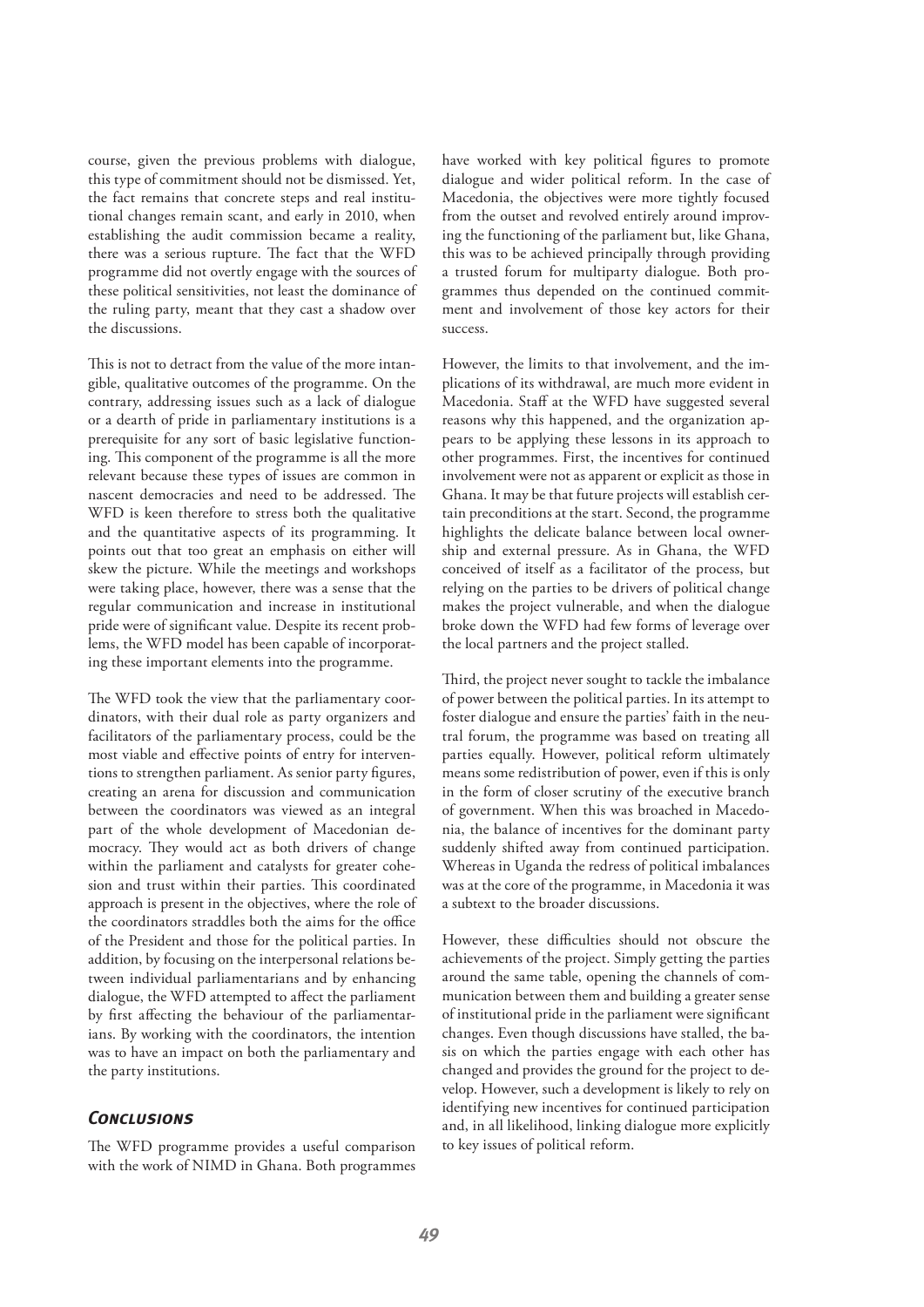### **CONCLUSIONS: CONTINUING CHALLENGES for political programming**

The four country case studies highlight some of the challenges facing parliamentary and party support programmes. All of them are informed by a sophisticated political analysis, and have sought to engage with the dynamics of political reform in each of the countries. However, due to project design, implementation and, partially, the nature of politics itself, they met with varying degrees of success.

Our interviews with stakeholders suggest that the deepening democracy programme in Tanzania was undone by a nervousness about the implications of encouraging political reform, which affected the way in which activities were designed and was compounded by a complex and ambiguous management structure. It provides a useful contrast with the similar programme in Uganda, which was based on a clear intention to alter the balance of power. That clarity from the outset meant stakeholders understood the nature of the programme (even if they did not support it) and meant that the political tensions could be addressed directly. The work of NIMD is of a different order, but placed party assistance in the broader context of the parties' role in Ghanaian democracy, allowing the parties themselves to establish and extend the nature of that role. The WFD worked in an alternative direction, identifying the need to strengthen the parliament through key political party figures, in this case the parliamentary whips. Both the latter projects took a flexible approach to programming and ultimately relied on the local partners to determine much of the pace and content of political development. This reliance on local buy-in means such programmes can be vulnerable if one or more parties withdraws its support. It reflects the continuing difficulty in establishing the terms on which local partnership is based, and the extent to which a donor agency or implementing organization can bind local partners into the overarching ambitions of the project. This goes to the heart of political programming. If the point of such programmes is to secure political change, this has to

emerge from within—it cannot, ultimately, be imposed from the outside.

All the case studies highlight the advantages and challenges of aligning the objectives of party and parliamentary assistance. Where programmes are seeking to engage with the drivers of political change, they have to take account of the role of political parties in determining the quality of parliamentary activity. By the same token, the role of parties as campaigning organizations and vehicles for representing the public interest is intimately tied to what they then go on to do in various legislative and congressional institutions.

However, the limitations to integration should be made explicit. In the first place, it is not an argument for integrating every aspect of party and parliamentary work. Rather, the key point is that donor agencies and implementers need to be able to identify where there are synergies—which usually exist around efforts at political reform—and then be flexible enough to exploit them. Second, focusing on parliaments and parties is only part of the analysis. The performance of parties and parliament will largely depend on the way in which other parts of the political system are working. This is not an argument for ignoring them—they should provide part of the basic analysis. The fact that parties and parliaments are so closely intertwined means they present an obvious starting point, offering potential gains. However, the rationale behind the deepening democracy programmes is the interdependence of the governance system as a whole. Programmes which genuinely seek to engage with and shape the structures of political incentives will have only a limited impact if they seek to address one institution or area at a time. Therefore, the principles for the development of political programming (see below) are premised on the assumption of integrating donor assistance to both parties and parliaments.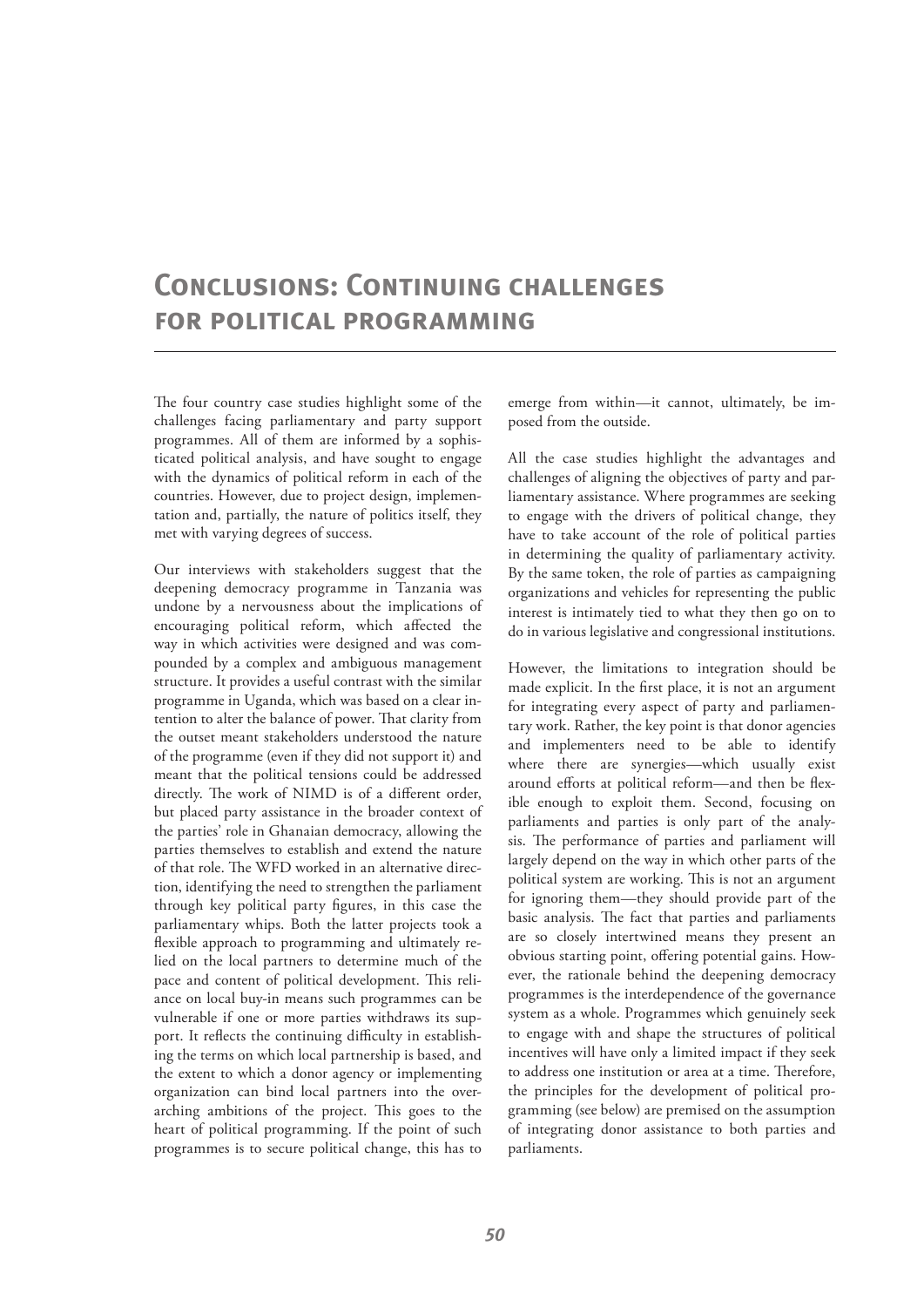It should also be stressed that agencies and institutions working in this field differ in their approach and in the challenges they face. Although, as is mentioned above, the use of various forms of political analysis, such as Sida's 'power analysis' or DFID's 'drivers of change', have added a new dimension to donor agencies' understanding of governance problems, their ability to deploy these insights varies according to a number of factors. For instance bilateral support programmes sometimes present problems for the donor country when its aid agency's democracy strengthening work conflicts with its foreign ministry's diplomatic objectives. The former is often about strengthening the opposition, while the latter sometimes involves working almost exclusively with the executive. Multilateral agencies, such as the UNDP or the EU, might be in a better position to deal with such difficulties, but are often even more cautious about preserving their neutrality and limited by complicated management structures. Intermediary bodies funded by donor agencies often have a more overtly political role, such as the NDI or the WFD, and are instinctively more comfortable operating in this terrain. They also seem more able to integrate the parliamentary and party aspects of their work. However, even here organizational structure distinguishes between party assistance and parliamentary programming. There is undoubtedly overlap between them, especially when it comes to implementation of country programmes, but a number of staff across a range of agencies suggested that a gap continues to exist between the strategy that informs most international support to parliaments and parties, and the reality of how that work is implemented on the ground.

The country case studies, our interviews with staff from the headquarters of donor agencies and international democracy support organizations, as well as the local staff, consultants and stakeholders involved in party and parliamentary support work suggested two broad areas which should inform how such political programming should evolve. The first is around project flexibility, and the second is about matching political programmes to the reality of politics.

### *Project flexibility*

#### *i) Programme design*

A number of people we interviewed suggested that the fundamental problem with an unsuccessful project was frequently the way in which it had originally been designed. The fact that we spoke to a number of 'seasoned experts' in the field may reflect a particular bias, but there was a common sense that many such programmes were simply designed badly, driven more by a desire to carry out particular activities than achieve certain outcomes. In both parliamentary and party support, programmes had been designed by agency or embassy staff after discussions with local stakeholders, but often ended up addressing the symptoms rather than the causes of the problem

For example, parliamentary strengthening projects still try to train parliamentarians in 'oversight' or 'legislative scrutiny' rather than addressing why these issues are given such a low priority by parliamentarians in the first place. Similarly, party assistance projects encourage models of good party organization, ideological coherence and mass membership, but fail to convince the party partners that such things matter, or how they might help them. Many still treat the problems of parties and parliaments in isolation, rather than identifying the common root causes of both.

These tendencies again seem to reflect the gap between the political analysis which is now common at the strategic level, and the way in which projects are designed locally. This situation is undoubtedly changing, as political analysis is deployed more widely, but it remains a legitimate concern for many working on such projects.

#### *ii) Implementation and delivery*

A linked issue is related to the way in which the original planning documents were then implemented. A comment made by one interviewee resonated with every other person we spoke to: that the best projects were those that diverged significantly from the original programme plans. This highlights two continuing issues for the way in which political programmes are implemented. First, even where a project is based on a highly sophisticated political analysis, it assumes that, first, an initial scoping exercise can capture all the political dynamics affecting parties and parliaments and, second, that politics will remain static over the course of a two-, three- or even five-year programme. The chances of capturing all the important factors in the first analysis are small but, more importantly, a programme document needs to be able to respond to the context in which the programme is operating. Political programming should be seen as an iterative process, which is constantly evolving and adapting to changing political dynamics. Yet, too often programme documents are regarded as rigid instructions, to which the whole of the programme must then conform.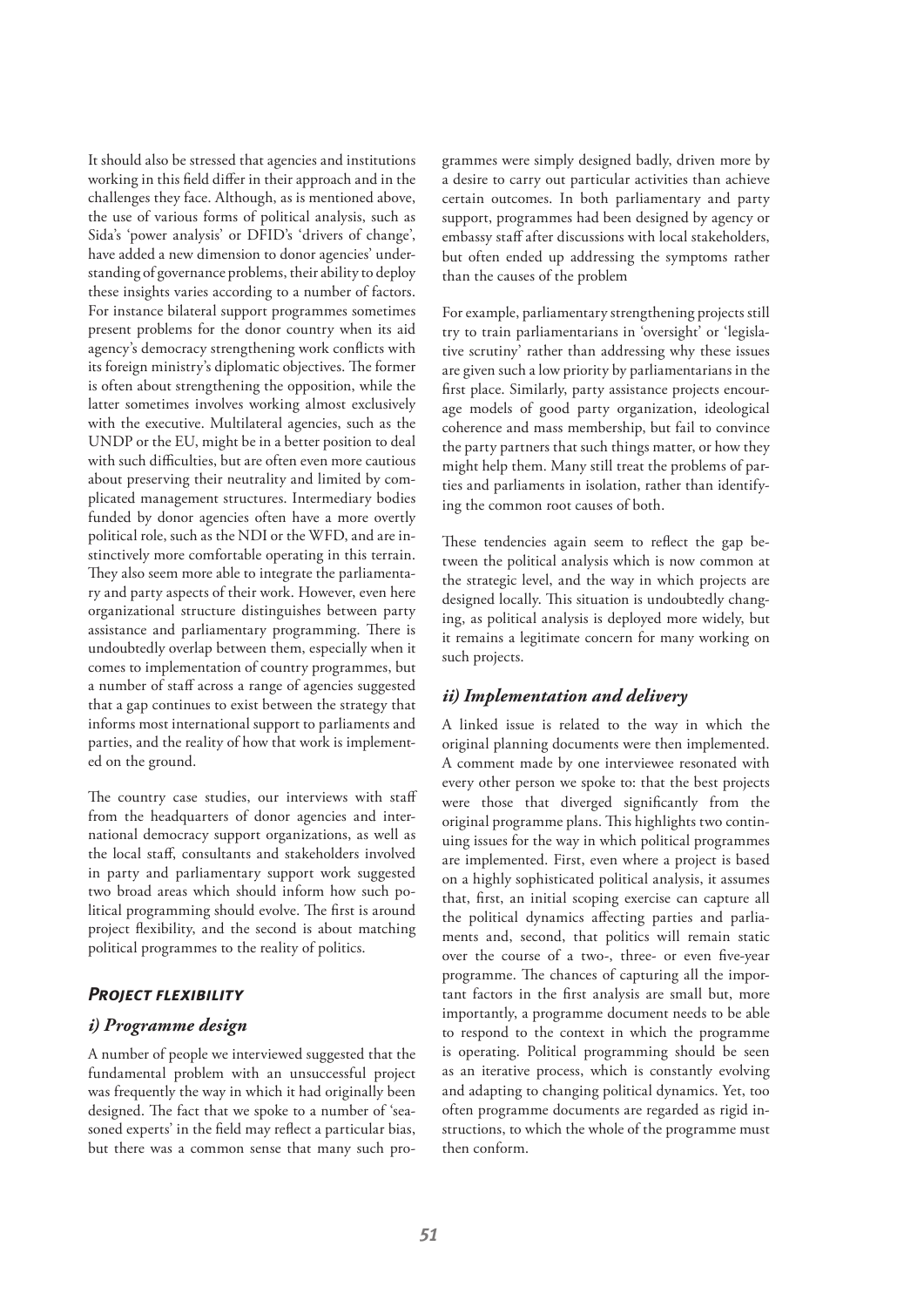Second, as one senior figure from an implementing organization told us, 'we understand how politics works in our own countries, but then we seem to want to employ a totally different set of methods in developing democracies'. Political campaigns are based on broad strategies with tactics often changing from day to day, allowing politicians and staffers to respond to opportunities as they arise. In the field of party and parliamentary assistance, this is dismissed as being 'too ad hoc', and programme documents concern themselves with not just the strategy, but the daily tactics over the project's lifespan.

The result of both factors is to undermine project effectiveness. If the originally envisaged project activities are not progressing towards the desired outcomes, they need to be changed. Instead, what frequently occurs is that the activities remain the same, but the project ambitions are scaled-down or altered.

### *iii) Measuring political impact*

As can be seen from the case studies, flexibility of implementation characterized the projects that worked well. However, the case studies also highlighted the difficulty in finding indicators which capture political change. As one interviewee working in Uganda suggested, political change rarely occurs in significant shifts of behaviour or a perceptible change in the political culture, but instead is the result of a whole host of small, incremental movements which then inform the way in which political parties engage with each other or the tone of debate in parliament. It may be, as the conclusion to the Uganda case study notes, that political change is often better sensed than measured.

However, this does not resolve the problem for projects. As we pointed out in a previous report for International IDEA,<sup>119</sup> flexibility cannot be used as a substitute for strategy. If programmes are based on their ability to respond to local developments, it is then difficult to identify whether a project has succeeded or failed. This also highlights the tension that exists in every organization between the head office, which wants to ensure consistency and quality, as well as a sense of progress in line with strategy, and the field offices, which understandably know more about the local political environment and want the latitude to respond to it.

Most of the donor agencies are wrestling with this problem, with USAID perhaps making the most comprehensive attempt to capture political change through the work of the University of Pittsburgh.120 However, all such exercises are generally regarded as 'works in progress' with few settled conclusions. The challenge for programmes is not to resort simply to quantitative results, as these are often misleading and, as is pointed out above, if you use the wrong indicators you end up doing the wrong things. The projects that seem most effective are the ones that have a flexible approach to measurement, and while this may not, for the time being, provide hard facts, it seems worth preserving this flexibility.

### *Political realism*

### *i) Supporting the process of political change*

At the heart of the problem of project design set out above is the fact that political change is often messy, haphazard and unpredictable. It does not occur in a linear fashion. Yet the presumption underlying most programmes is that isolated interventions (training, capacity building, seminars, etc.) with individual institutions may have an effect on capacity or behaviour. What characterizes these programmes is that there is little theory of how political change happens, and no strategy for managing that process of change. Contrast this with the business world, where there is an entire sub-industry built around 'change management'. Yet most businesses have a broadly hierarchical structure that looks relatively straightforward compared with the complexities and competing interests that exist within a parliament or a political party.

Political programming is still, to a large extent, based on a 'hit and hope' strategy. There is, at best, a tenuous link between some of the techniques used and the hoped-for outcomes, and little evidence of strategy for managing these activities towards particular outcomes. There are efforts to apply political analysis to strategies for change in parliaments and parties, $121$  but the shift will involve not just the application of political insights but also a change in the way that projects are conceived and the role that donor agencies play in that process of change—a point picked up in the sections below. The key, however, is to have political programmes based not just on an integrated analysis, but an integrated strategy to achieve change which takes account of the impact of parties on parliaments (and vice versa) but also the way in which parliaments and parties relate to the rest of the political system.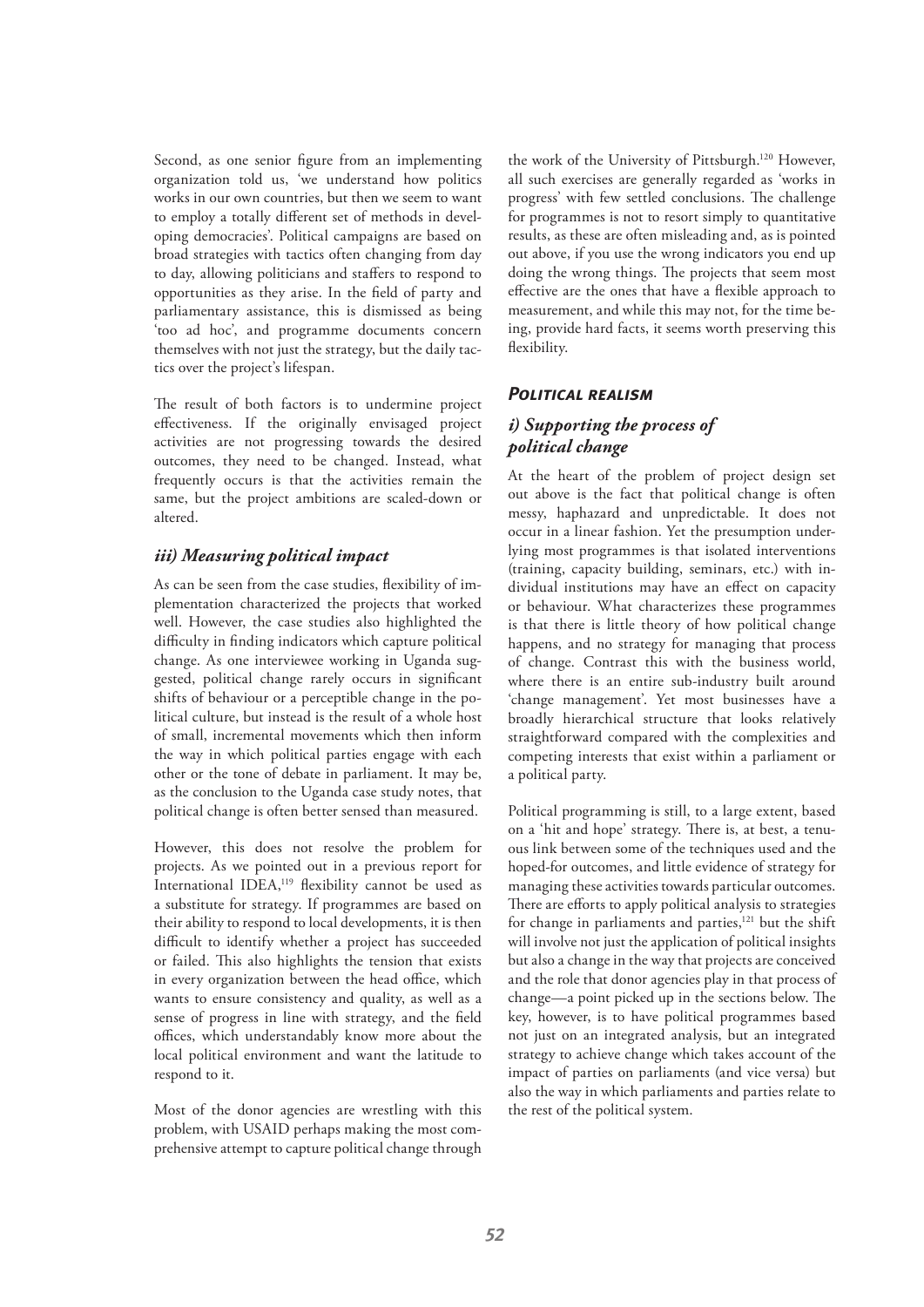### *ii) The challenge of local ownership*

Political change rests on the parliament and political party recognizing the benefits of adopting new patterns of behaviour and embedding them in the institutions, perhaps through rule changes or institutional reforms, so that they eventually become part of the accepted political culture. When conceived in these terms, the ability of donor agencies or implementers to impose such change is obviously constrained. Ultimately, they can encourage, advise and cajole politicians into different forms of behaviour, but these have to be implemented by the local partners themselves. Programmes thus provide the conditions conducive to change and play to the incentives of those partners in other words, they lead the horse to the water but the horse has to decide it wants to drink.

This reinforces the extent to which political projects are dependent on the goodwill and buy-in of local stakeholders. As the WFD case study shows, this makes programmes vulnerable if, as happened, the politicians suddenly decide they do not want to continue to be involved. This will often occur when local partners feel the project is starting to work against their own political interests, and perhaps to favour the interests of others instead.

A number of programmes are using a better understanding of incentives to place conditions on the involvement of partners. Two tactics seem to be emerging. First, the benefits to the local partners need to be sequenced, so that they are only delivered once particular milestones or indicators of progress have been met. Second, programmes need to be built around a package of reforms rather than single issues. This means that trade-offs can be built into that package, so that partners have to accept the things they do not like in order to get the things they do. Underpinning both is the intention of making local partners ultimately responsible for the project's success, without which they do not receive the benefits established at the outset of the programme.

### *iii) Assessing the scope for meaningful change*

Given the emphasis placed on the interdependence of the constituent parts of the political system in most political analyses, it is tempting for donor agencies to design wide-ranging projects which affect every aspect of the polity: in short, to attempt to try to fix everything. Our analysis and interviews suggest that such programmes invariably fall far short of their lofty ambitions. As the examples of Uganda and Tanzania show, such projects bring with them specific challenges of integration and management.

However, the Uganda project is notable because of the way it set its objectives in relation to parliaments and parties. Although the project had quite broad objectives in improving oversight and tackling the imbalance of power, the methods used to achieve this were tightly focused. The emphasis on research support in parliament, for example, does not appear to be a hugely significant activity. However, this was based on an understanding of some of the root causes of opposition weakness, as well as the incentives at work. The intention to improve scrutiny was not achieved by telling parliamentarians how to do it, but by giving them the resources. It reflected a recognition of their interests and finding ways of aligning that recognition with the wider systemic problem.

This sort of example may offer wider lessons for party and parliamentary assistance, and it appears to be an implicit tenet of such work for most of those who work in the field, best summed by a consultant in Iraq as 'think big, act small'. In other words, identify targets that you can have an impact on, but which are likely to have a much wider ripple effect on the institution and the political culture.

### *Conclusion: Rethinking the approach to party and parliamentary support*

As is suggested above, greater effectiveness and integration in party and parliamentary support depends on donors changing their role. This means altering the way in which projects are delivered, with a better translation of political analysis into project design and greater flexibility in the way projects are implemented. However, the prospects for this sort of change look particularly bleak.

In the first place, the logic of programmes seeking political change must reflect the fact that this is an internally driven process. In such circumstances, the role of the donor agency or institute becomes less about 'implementation' than about being a consultant or facilitator to the process of change, providing advice and guidance. Some of the institutes working in the field are playing this role effectively, shaping the process of reform but recognizing the limits of their own ability to 'implement' change. This role has two distinct implications for donor agencies. First, as one senior governance adviser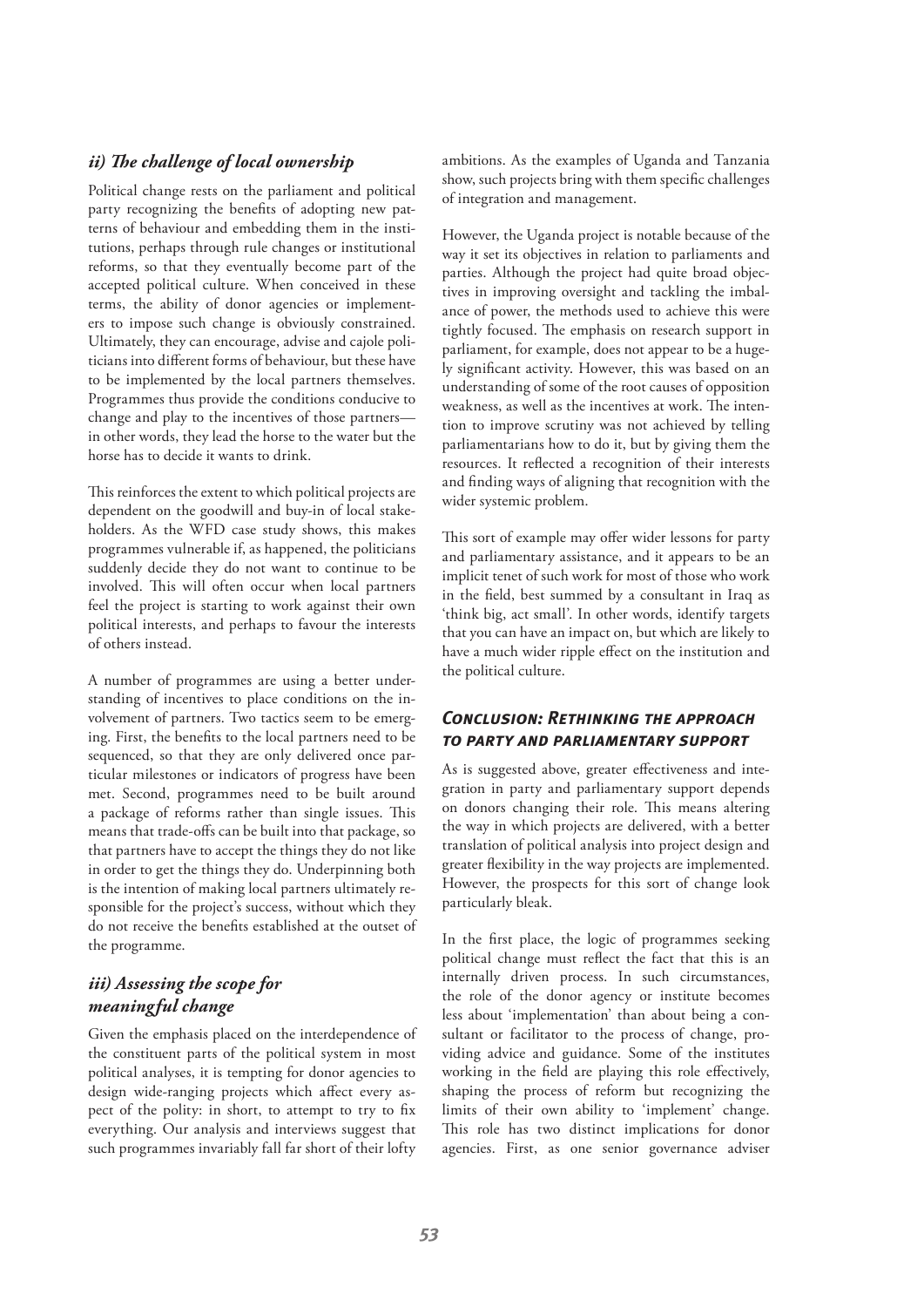from a donor agency told us, it challenges the traditional conception of the agency, which was always there as the 'expert'. Donor agencies rightly draw on the expertise of staff across a range of policy issues, such as agriculture or water, whose job is to develop, design and implement programmes in other countries. This model is likely to work less well in the field of governance. Donor agencies need governance experts, but that expertise needs to be used in different ways, perhaps reflecting a shift from hands-on implementation to arms-length advice and consultancy. However, the structures and delivery mechanisms for donor agencies are based on the conception of implementation and are unlikely to change in the near future.

Second, it also challenges the way such projects are funded by donor agencies. In this respect the aid effectiveness agenda appears to be pulling in two different directions. On the one hand, there is the emphasis on local ownership and mutual accountability. On the other, there is the desire for results. This latter emphasis is generally being interpreted by donor agencies as the need for a 'return on investment' with tangible signs of change. As is discussed above, this is particularly difficult in the field of party and parliamentary assistance, and is distorting the way in which such projects are being delivered. For example, one interviewee working on an international institute's parliamentary strengthening programme suggested that there was a distinct gap between their funding applications and what happened on the ground. Whereas 80 per cent of their project plan would involve 'box-ticking' activities that the donor needed to see, in practice they would only spend 60 per cent of their time on such work. The remaining 40 per cent would be spent on more intangible political activities which were likely to generate meaningful political progress.

This has been described, as is mentioned above, by Thomas Carothers as a 'projectization' of such work, which places greater emphasis on fitting work into the structure of bureaucratic forms required by donors.<sup>122</sup> As another senior figure from a donor agency, with experience in the field and at headquarters, stated: 'our government is now more interested in doing things the right way, than in doing the right things'. She went on to suggest that because of the emphasis on results, projects were becoming increasingly risk-averse, as they tended to fund projects that had previously worked, reducing experimentation and limiting the opportunities for effectiveness. In the field of parliamentary and party support, as in the financial markets, past performance is no guarantee of future success.

A greater realism about the limits of donors' ability to effect political change is at odds with the current interpretation of aid effectiveness. The emphasis on 'results' runs the risk of reducing the effectiveness of such political programmes, as the desire for quantitative data means that projects end up with the wrong indicators, which in turn means that they end up doing the wrong things. In short 'success' will be judged more by process rather than by outcome.

A more effective approach to parties and parliaments requires flexibility in the design and implementation of programmes, so that they evolve and adapt to changing political circumstances. It means that project implementers need to be astute enough to identify the synergies between party and parliamentary support, and able integrate them around the desire for specific political outcomes. A flexible and genuinely outcomeoriented form of programming would mean that donors take greater responsibility for the results of their interventions, but ultimately exercise less control over the way they are implemented. At present, however, such developments seem highly unlikely.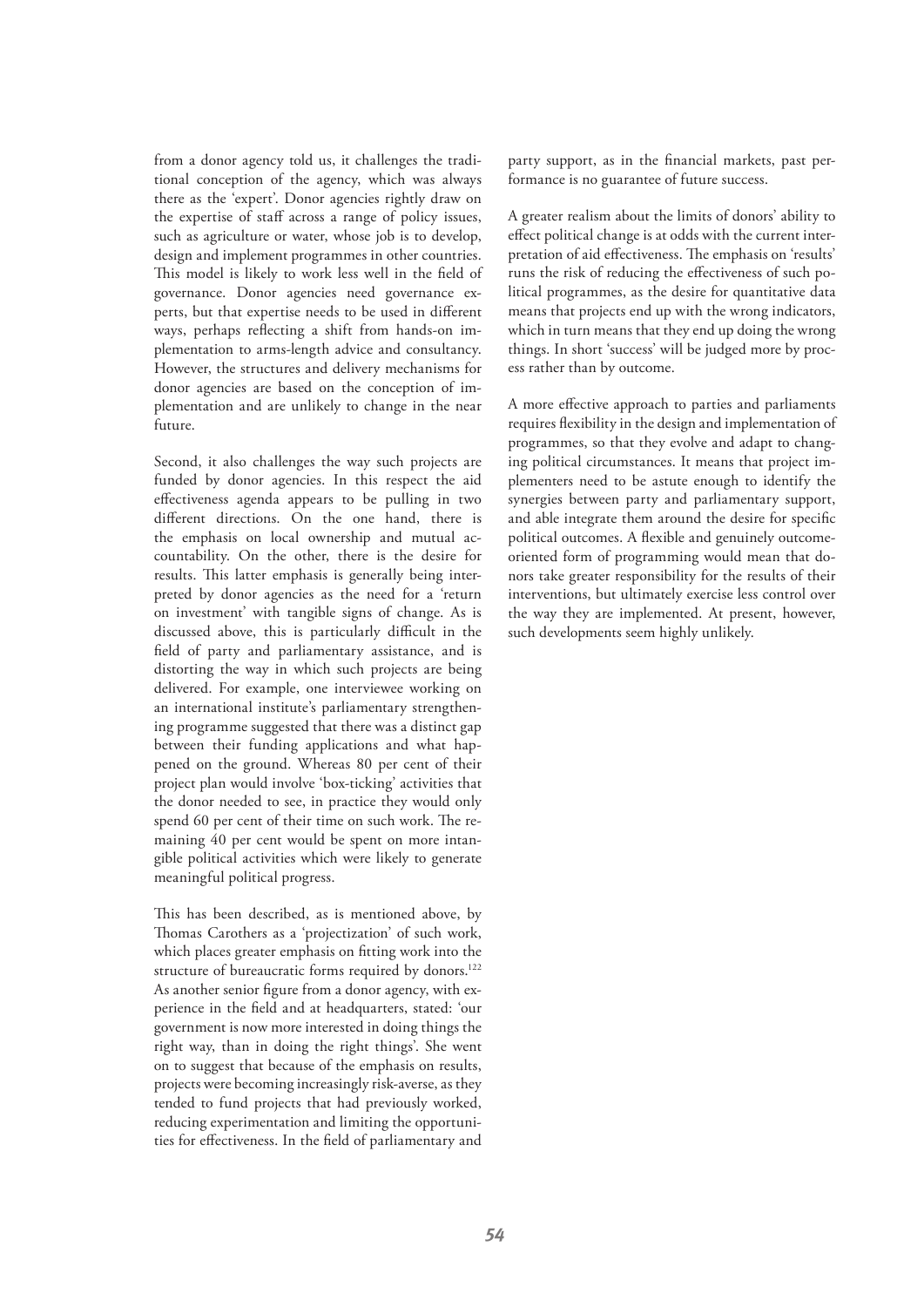### **Bibliography**

- Afrobarometer, 'Popular Attitudes to Democracy in Ghana', *Briefing Paper no. 51* (June 2008)
- All-Party Parliamentary Group on Africa, *Strengthening Parliaments in Africa: Improving Support* (London: 2008)
- Amundsen, I., *Donor Support to Political Parties: Status and Principles* (Bergen: Chr. Michelsen Institute, 2007)
- Berg, M. van den, Rottenberg S., and O'Gorman,S., *Democracies: Testimonies of a Work in Progress.* (The Hague: Netherlands Institute for Multiparty Democracy, 2009)
- Boadi-Gyimah, E., 'Another Step Forward for Ghana', *Journal of Democracy* 20/2 (2009)
- Boadi-Gyimah, E., 'Ghana's Uncertain Political Opening', *Journal of Democracy* 5/2 (1994)
- Bryan, S., 'Engaging Political Parties in Post-conflict Parliaments', Paper presented at the International Conference on Parliaments, Crisis Prevention and Recovery, April 2006
- Burnell, P., *Building Better Democracies: Why Political Parties Matter* (London: Westminster Foundation for Democracy, 2004)
- Burnell, P., 'Legislative Strengthening Meets Party Support in International Assistance: A Closer Relationship', *Journal of Legislative Studies* 15/4 (Dec. 2004)
- Canadian Parliamentary Centre. *Parliamentary Report Card*, Retrieved from http://www.parlcent.ca/indicators/index\_e.php
- Carothers, T., *Aiding Democracy Abroad: The Learning Curve* (Washington, DC: Carnegie Endowment for International Peace, 1999)
- Carothers, T., 'Political Party Aid', Paper prepared for Sida (Washington, DC: 2004)
- Carothers, T., *Confronting the Weakest Link: Aiding Political Parties in New Democracies* (Washington, DC: Carnegie Endowment for International Peace, 2006)
- Carothers, T., 'Democracy Support and Development Aid: The Elusive Synthesis', *Journal of Democracy* 21 (Nov. 2010)
- Commonwealth Parliamentary Association, *Recommended Benchmarks for Democratic Legislatures* (London: 2006)
- Cook, M., Munishi, G. and Mutembei, K., *Deepening Democracy in Tanzania Programme 2007–2010: Terminal Evaluation* (2010)
- DANIDA. (Copenhagen, 2010). *Parliamentary Strengthening: How to Note.* Retrieved from http://www.danidadevforum.um.dk/en/menu/ Topics/Publications.htm
- DANIDA. (Copenhagen, 2010). *Political Parties: How to Note.* Retrieved from http://www. danidadevforum.um.dk/en/menu/Topics/ Publications.htm
- Danish Ministry of Foreign Affairs. (Copenhagen, 2009). *Democratisation and Human Rights for the Benefit of the People.*
- DDP Programme Management Unit and PDCO, Parliament of Uganda. (Kampala,2008). *More Scrutiny; Greater Accountability: Strengthening Parliamentary Autonomy and Oversight.*
- DDP Programme Management Unit, *The Deepening Democracy Programme: A Briefing Paper,* 13 October 2009
- DDP Uganda Programme Management Unit, (Kampala, 2008). *Stronger Parties: Genuine Competition: Institutionalising an Effective Party System*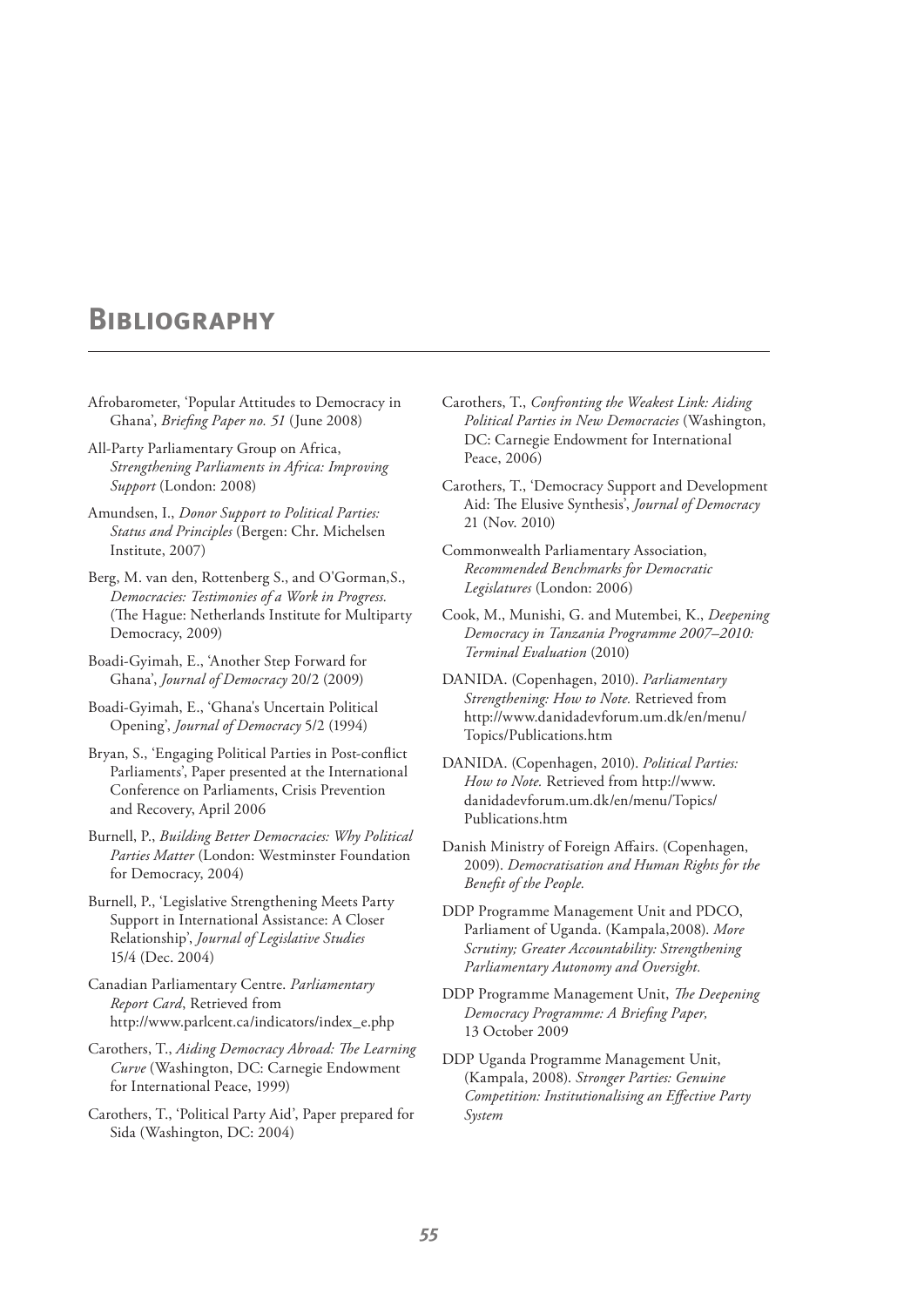- Department for International Development, DFID (UK), *Political Economy Analysis: How to Note* (London: 2009a)
- —. *Eliminating Poverty: Building Our Common Future* (London: 2009b)
- —. *Governance, Development and Democratic Politics: DFID's Work in Building More Effective States* (London: 2007)
- —. *Making Governance Work for the Poor,* DFID White Paper. (London: 2006)
- Dietsche, E., *The Political Economy of Policy Decisions: Why Good Technical Reform Programmes don't Always Work.* (Oxford: Oxford Policy Institute, 2003)
- Dijkstra, Jan Peter and Kumado, Kofi, *Report on the Evaluation of the IMD/IEA Programme in Ghana 2000–2003.* (The Hague: NIMD Knowledge Centre, 2004)
- Doherty, I., 'Democracy Out of Balance: Civil Society Can't Replace Political Parties', *Policy Review,* No 106, May & June (2001)
- Domingo, P., *Review of International Assistance to Political Party and Party System Development: Latin America* (London: Overseas Development Institute, 2010)
- Domingo, P. and Nwankwo, C., *Review of International Assistance to Political Party and Party System Development: Nigeria* (London: Overseas Development Institute, 2010)
- Dutta, N. et al., *Strengthening Legislatures for Conflict Management in Fragile States* (Woodrow Wilson School, Princeton University, 2007)
- Erdman, G., *Hesitant Bedfellows: The German Stiftungen and Party Aid in Africa.* CGSR Working Paper 184/50 (Warwick: Centre for the Study of Globalisation and Regionalisation, University of Warwick, 2005)
- European Centre for the Development Policy Management (ECDPM), *Institutional Evaluation of the Netherlands Institute of Mulitparty Democracy* (Maastricht: ECDPM, 2005)
- European Commission, *Accession Partnership with the Former Yugoslav Republic of Macedonia,* http:// europa.eu/legislation\_summaris/enlargement/ ongoing\_enlargement/r18013\_en.htm
- European Commission, *The Former Yugoslav Republic of Macedonia: 2008 Progress Report* (Brussels: European Commission, 2008)
- —. *Former Yugoslav Republic of Macedonia: Stabilisation and Association Report* (Brussels: European Commission Staff Working Paper, 2004)
- European Union Election Observers Mission Report, *Uganda Presidential and Parliamentary Elections* (2006) <http://eeas.europa.eu/human\_rights/ election\_observation/uganda/final\_report\_ en.pdf>
- Foresti, M., Welton, G. and Jijelava, D., *Review of International Assistance to Political Parties and Party System Development: Georgia* (London: 2010)
- Gonzalez Acosta, E., *Political Parties and Policy Development: The Conditions which Lead Political Parties to Adopt Progressive Policies* (Stockholm and Oslo: International IDEA/United Nations Development Programme, Oslo Governance Centre, 2009)
- Goran, H., 'Top-down Democratization in Tanzania', *Journal of Democracy* 10/4 (1999)
- Hoove, L. and Scholtbach, A. *Democracy and Political Party Assistance in Post-Conflict Societies.* (The Hague: NIMD Knowledge Centre, 2008)
- Hubli, K. and Schmidt, M., *Approaches to Parliamentary Strengthening: A Review of Sida's Support to Parliaments,* Sida Evaluation 05/27 (Stockholm: Sida, 2005)
- Hudson, A., *Parliamentary Strengthening in Developing Countries: Final Report for DFID* (London: Overseas Development Institute, 2007)
- Hudson, A. and Wren, C., *Parliamentary Strengthening in Developing Countries* (London: Overseas Development Institute, 2007)
- Huntington, S., *The Third Wave: Democratization in the Late Twentieth Century* (Oklahoma: University of Oklahoma, 1993)
- IEA. *Democracy Consolidation Strategy Paper: Addressing Ghana's Democracy Gaps* (Accra: 2008).
- International IDEA. *Effective Party Assistance: Stronger Parties for Better Democracies* (Stockholm: International IDEA, 2007)
- Inter-Parliamentary Union (IPU). *Parliament and Democracy in the Twenty-first Century: A Guide to Good Practice* (Geneva: IPU, 2006)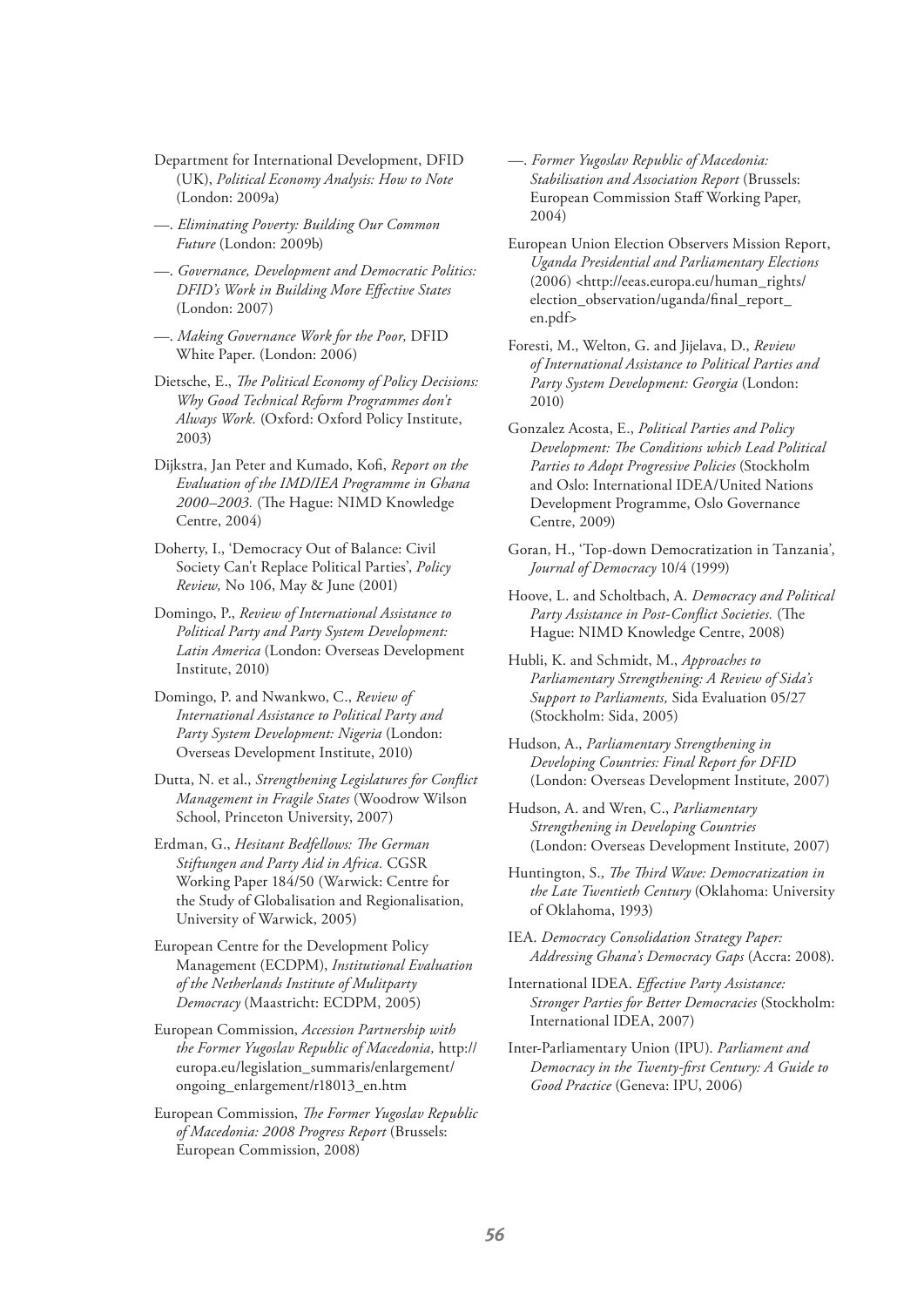Inter-Parliamentary Union/United Nations Development Programme, *Ten Years of Strengthening Parliaments in Africa, 1991–2000: Lessons Learnt and the Way Forward* (Geneva: IPU, 2003)

Johnston, M., *Political Parties and Democracy in Theoretical and Practical Perspectives: Political Finance Policy, Parties and Democratic Development* (Washington, DC: National Democratic Institute, 2005)

Kolodny, R., *Political Aid and the Development of Party Politics: The Case of the UK's Westminster Foundation for Democracy*, 2010, http://ssm.com/abstract=1663950

Kumar, K., 'International Political Party Assistance: An Overview and Analysis', *Conflict Research Working Paper 33* (The Hague: NIMD Knowledge Centre, 2004)

Kumar, K., 'Reflections on International Political Party Assistance', *Democratization* 12/4 (August 2005), pp. 505–527

Kumar, K. and de Zeeuw, J., 'Supporting Political Party Development in War-torn Societies', Paper presented at the 57th PSA Annual Conference, 11–13 Sept 2007

Lindberg, S., *Variation in Performance Among Members of Parliament: Evidence from Ghana*  (London: Africa Power and Politics Programme/ ODI, 2010)

Lipset, M., 'The Indispensability of Political Parties', *Journal of Democracy* 11/1 (2000)

Ministry of Foreign Affairs of Denmark/Danida, *Priorities of the Danish Government for Danish Development Assistance: Overview of the Development Assistance Budget, 2010–2014* (Copenhagen: Danida, 2009)

Murphy, J. and Alhada, A., *Global Programme for Parliamentary Strengthening II: Mid-term Evaluation Report.* (UNDP, 2007) <http://www. agora-parl.org/sites/default/files/UNDP%20 -%20Global%20Programme%20for%20 Parliamentary%20Strengthening%20-%20 EN%20-%202007%20-%20PS.pdf>

National Democratic Institute, *A Guide to Political Party Development* (Washington, DC: National Democratic Institute, 2008a)

—, *Minimum Standards for the Democratic Functioning of Political Parties* (Washington, DC: National Democratic Institute, 2008b)

—, *Serbia: Political Party Building and Civil Society Development 2001-2008* (Washington, DC: National Democratic Institute, 2008c)

—, *Peru's Political Party System and the Promotion of Pro-poor Reform* (Washington, DC: National Democratic Institute, 2005)

—, *Bolivia's Political Party System and the Incentives of Pro-poor Reform* (Washington, DC: National Democratic Institute, 2004)

—. *Guidebook for Implementing Legislative Programs* (Washington, DC: National Democratic Institute, 2000)

Netherlands Institute for Multiparty Democracy (NIMD), *A Framework for Democratic Partybuilding* (The Hague: NIMD, 2004)

Norwegian Agency for Development Cooperation (NORAD), *Evaluation of the Norwegian Centre for Democracy Support, 2002–2009* (Oslo: NORAD, 2010)

Ohman, M., Ahlback Oberg, S., Holmstrom, B., Wockelberg, H. and Aberg, V., *Political Parties and Democracy Assistance,* Sida Evaluation 05/11. (Stockholm: Sida, 2004)

Presnall, A., 'Which way the Wind Blows: Democracy Promotion and Interntional Actors in Serbia', *Democratization* 16/4 (August 2009), pp. 661–681

Reilly, B. and Norlund, P., *Political Parties in Conflict Prone Societies: Regulation, Engineering and Democratic Development* (Tokyo: United Nations University, 2008)

Swedish Agency for Development Evaluation (SADEV), *Party Cooperation in a Results Perspective: Evaluation of Support to Democracy through Party Affiliated Organisations* (Karlstad: SADEV, 2010)

Sandevski, T., 'The Impact of European Politics on Post-Ohrid Macedonia', Paper prepared for the ISA Annual Convention, NYC, 2009

Swedish International Development Cooperation Agency (Sida), *Action Plan on Aid Effectiveness 2009–2011* (Stockholm: Sida, 2009)

—, *Methods of Analysing Power: A Workshop Report* (Stockholm: Sida, 2005)

—, *The Political Institutions* (Stockholm: Sida, 2002)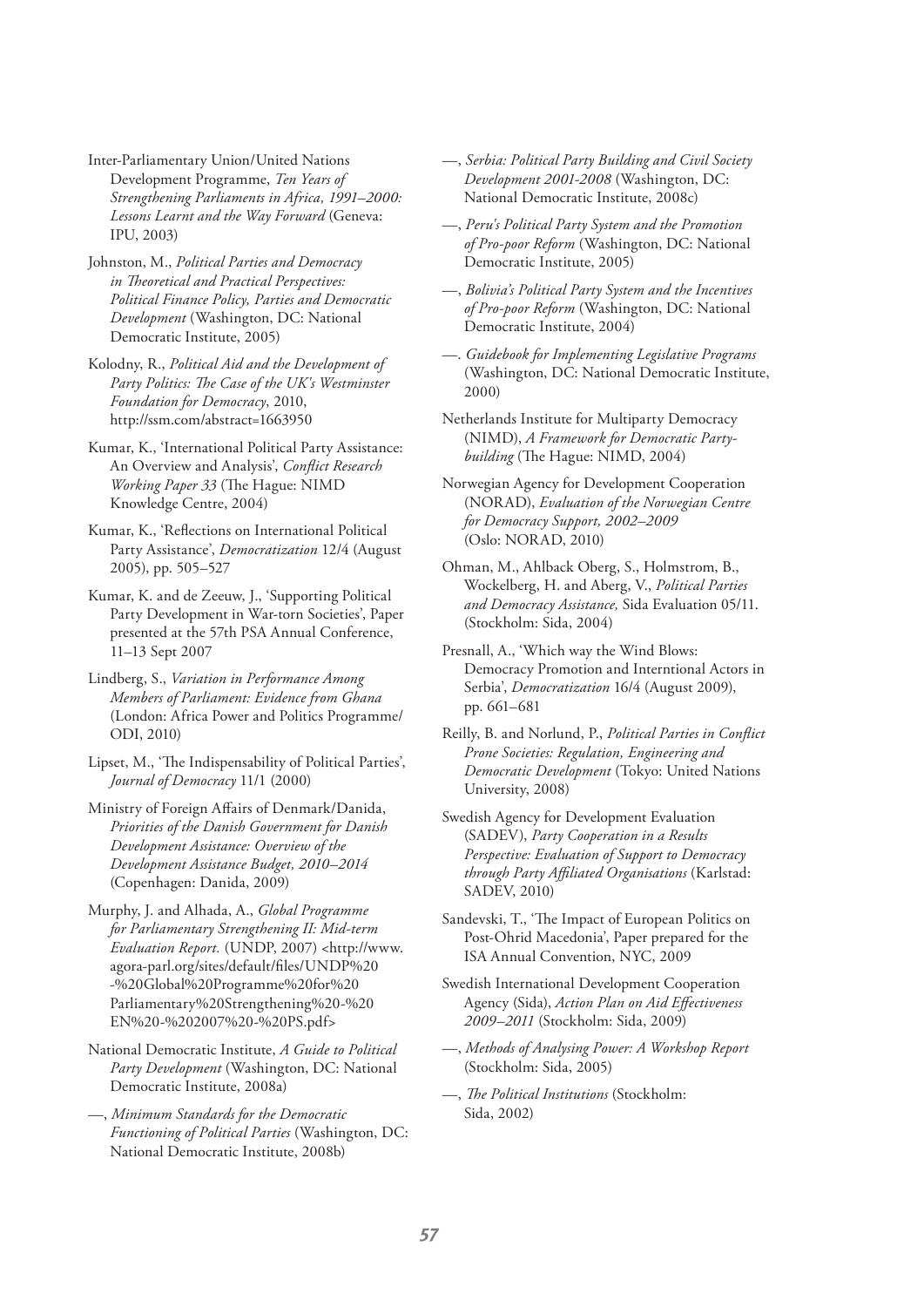—, *Justice and Peace: Sida's Programme for Peace, Democracy and Human Rights* (Stockholm: Sida, 1997)

Simovic, N., *Kosovo Serbs' Political Parties Baseline Assessment* (Pristina: NDI, 2007)

Sorensen, K., *Advancing Canada's Role in International Support for Democratic Development* (Ottawa: Standing Committee on Foreign Affairs and International Development, 2007)

Tostensen, Arne and Amundsen, Inge, *Support to Legislatures: Synthesis Study* (Oslo: NORAD, 2010)

Tsekpo, A. and Hudson, A., *Parliamentary Strengthening and the Paris Principles: Ghana Case Study* (London: Overseas Development Institute, 2009)

Tsekpo, A. and Hudson, A., *Parliamentary Strengthening and the Paris Principles: Tanzania Case Study* (London: Overseas Development Institute, 2008)

Tsekpo, A. and Hudson, A., *Parliamentary Strengthening and the Paris Principles: Uganda Case Study* (London: Overseas Development Institute, 2008)

Ucen, P. and Surotchak, J., *Why We Lost: Explaining the Rise and Fall of the Center-Right Parties in Central Europe, 1996–2002* (Bratislava: International Republican Institute, 2005)

United Nations Development Programme (UNDP) and Government of Tanzania, *Deepening Democracy in Tanzania Project Document* (UNDP, 2004)

United Nations Development Programme, *Deepening Democracy in Tanzania: Mid-term Evaluation* ([UNDP, 2009a) <http://erc.undp. org/evaluationadmin/manageevaluation/ viewevaluationdetail.html?evalid=2965>

—, *Strategy Note: Parliamentary Development*  (UNDP, 2009b)

—, *Handbook on Working with Political Parties* (New York: UNDP, 2006)

—. *UNDP and Parliamentary Development.* Oslo Governance Centre (Oslo: UNDP, n.d.)

United States Agency for International Development (USAID), *USAID Political Party Assistance Policy* (Washington, DC: USAID, 2003)

—, *Handbook on Legislative Strengthening* (Washington, DC: USAID, 2000)

Von Trapp, L. *Benchmarks and Self-assessment Frameworks for Democratic Parliaments* (Brussels/ New York: UNDP, 2010)

Westminster Foundation for Democracy, *2009 Annual Review* (London: Westminster Foundation for Democracy, 2009a)

—, *Business Plan, 2009–2010* (London: Westminster Foundation for Democracy, 2009b)

—, *Corporate Plan, 2009–2012* (London: Westminster Foundation for Democracy, 2009c)

—, *Macedonia: Programme: Overview.* (London: Westminster Foundation for Democracy, 2009d)

Wild, L. and Golooba-Mutebi, F., *Review of International Assistance to Political Party and Party System Development: Uganda* (London: Overseas Development Institute, 2010)

Wild, L. and Hudson, A., *UK Support for Political Parties: A Stock-take* (London: Overseas Development Institute, 2009)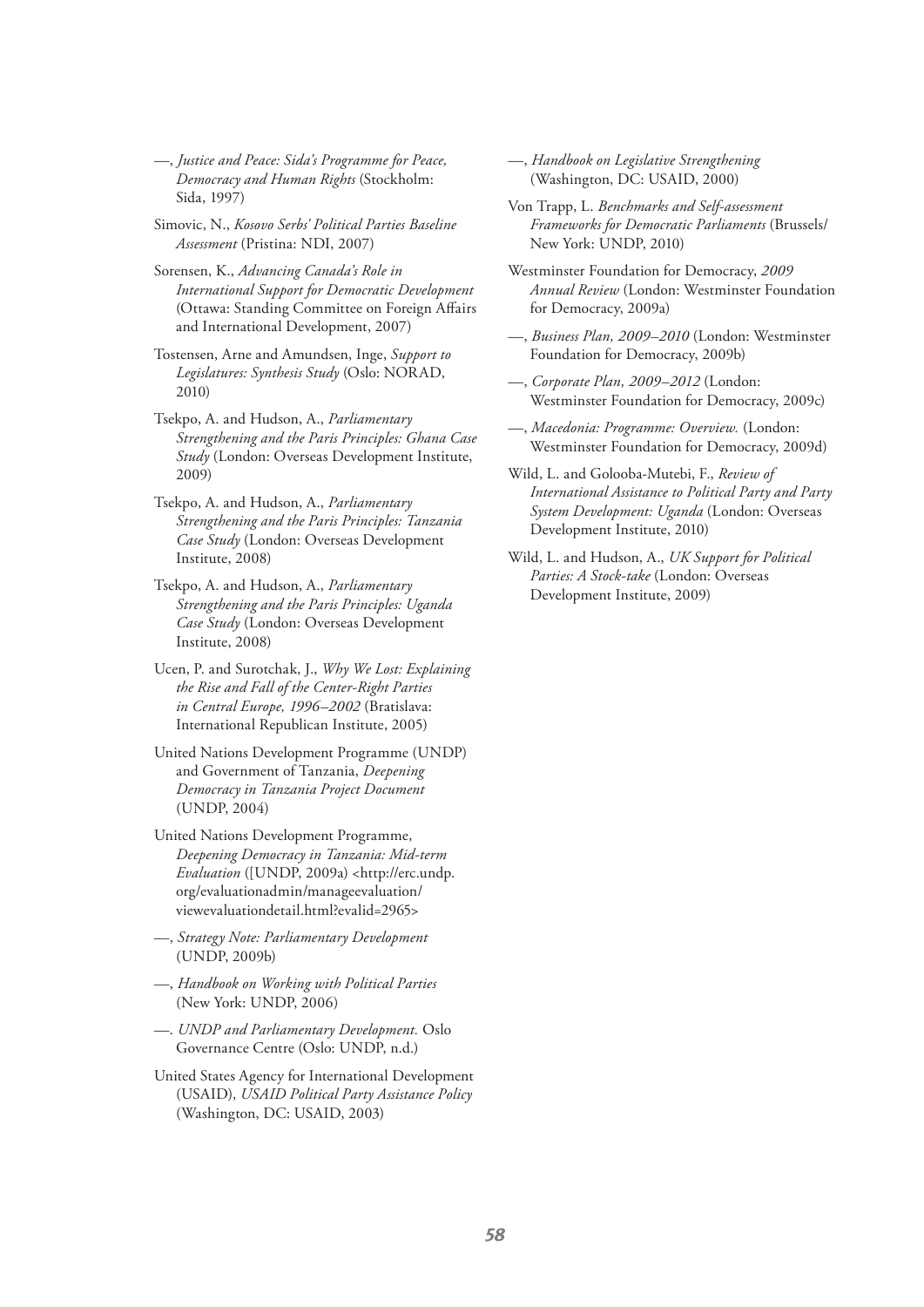### **Notes**

- 1 Huntington (1993).
- For example, the European Commission budget for electoral assistance in 1992–2007 was EUR 612,073,304, http://www.ec-undp-electoralassistance.org/index. php?option=com\_content&task=view&id=15&Itemid=30.
- $3$  For example, in 2005, parliamentary support comprised only 2 per cent of the overall UNDP budget. UNDP (2009b), p. 4.
- Carothers (2006, 1999).
- <sup>5</sup> Sida (2005), p. 5.
- $6$  DFID (2009a), p. 4.
- $7$  DFID (2009b), p. 73.
- Danish Ministry of Foreign Affairs (2009), p. 22.
- <sup>9</sup> UNDP (2009b).
- <sup>10</sup> Carothers (1999), p.181.
- <sup>11</sup> Hubli and Schmidt (2005).
- $12$  Doherty (2001), p.26.
- <sup>13</sup> See NIMD (2004); WFD (2009c); UNDP (2006); International IDEA (2007); Lipset (2000); Reilly and Norland (2008).
- $14$  See Carothers (2006).
- <sup>15</sup> Carothers (2004), p. 10.
- <sup>16</sup> Ohman et al. (2004), p. 8.
- <sup>17</sup> See Erdman (2005).
- <sup>18</sup> Hudson (2007); Hubli and Schmidt (2005); Murphy and Alhada (2007).
- <sup>19</sup> See, for example, Gonzalez (2009); NDI (2004); NDI (2005).
- <sup>20</sup> All-Party Parliamentary Group on Africa (2008), p. 44.
- $21$  Carothers (2004), p.13.
- Available at http://www.danidadevforum.um.dk/en/menu/ Topics/Publications.htm.
- <sup>23</sup> Hoove and Sholtbach (2008), p. 20.
- <sup>24</sup> Sida (2002), p. 38.
- <sup>25</sup> DFID (2007); DFID (2006).
- $26$  UNDP (2009b), p. 3.
- <sup>27</sup> UNDP (n.n.), p. 1.
- <sup>28</sup> Berg, Rottenberg and O'Gorman (2009), p. 6.
- <sup>29</sup> Inter-Parliamentary Union (2006); Commonwealth Parliamentary Association (2006).
- <sup>30</sup> http://www.parlcent.ca/indicators/index\_e.php.
- <sup>31</sup> Von Trapp (2010), p. 23.
- <sup>32</sup> National Democratic Institute (2008), p. iii.
- $33$  Ibid.
- <sup>34</sup> NIMD (2004), p. 8.
- <sup>35</sup> UNDP (2009b) p. 16.
- <sup>36</sup> DFID (2009a), p. 18.
- <sup>37</sup> UNDP (2009b), p. 18.
- <sup>38</sup> Domingo (2010), p. 18.
- <sup>39</sup> Hudson and Wren (2007), p. 30.
- $40$  Ibid., p. 21.
- <sup>41</sup> For example see International IDEA (2007).
- $42$  Burnell (2004), p. 464.
- $43$  Hubli and Schmidt (2005), p. 5.
- <sup>44</sup> DFID (2007), p. 20.
- <sup>45</sup> Tostensen and Amundsen (2010), p. 26.
- <sup>46</sup> Carothers (2010), p. 16.
- $47$  Tostensen and Amundsen (2010), p. 26.
- <sup>48</sup> SADEV (2010), p. viii.
- <sup>49</sup> Foresti et al. (2010), p. 13.
	- 50 UNDP and Government of Tanzania (2007), p. 2.
	- 51 UNDP (2009a), p. 6.
	- <sup>52</sup> Goran (1999), p. 143.
	- <sup>53</sup> Ibid., p. 144.
	- <sup>54</sup> Ibid.
	- <sup>55</sup> UNDP and Government of Tanzania (2007), p. 1.
	- <sup>56</sup> Cook et al. (2010).
	- <sup>57</sup> UNDP and Government of Tanzania (2007), p. 9.
	- <sup>58</sup> Ibid.
	- <sup>59</sup> Cook et al. (2010), p. 35.
	- <sup>60</sup> UNDP (2009a), p. 26.
	- <sup>61</sup> Cook et al. (2010), p. 35.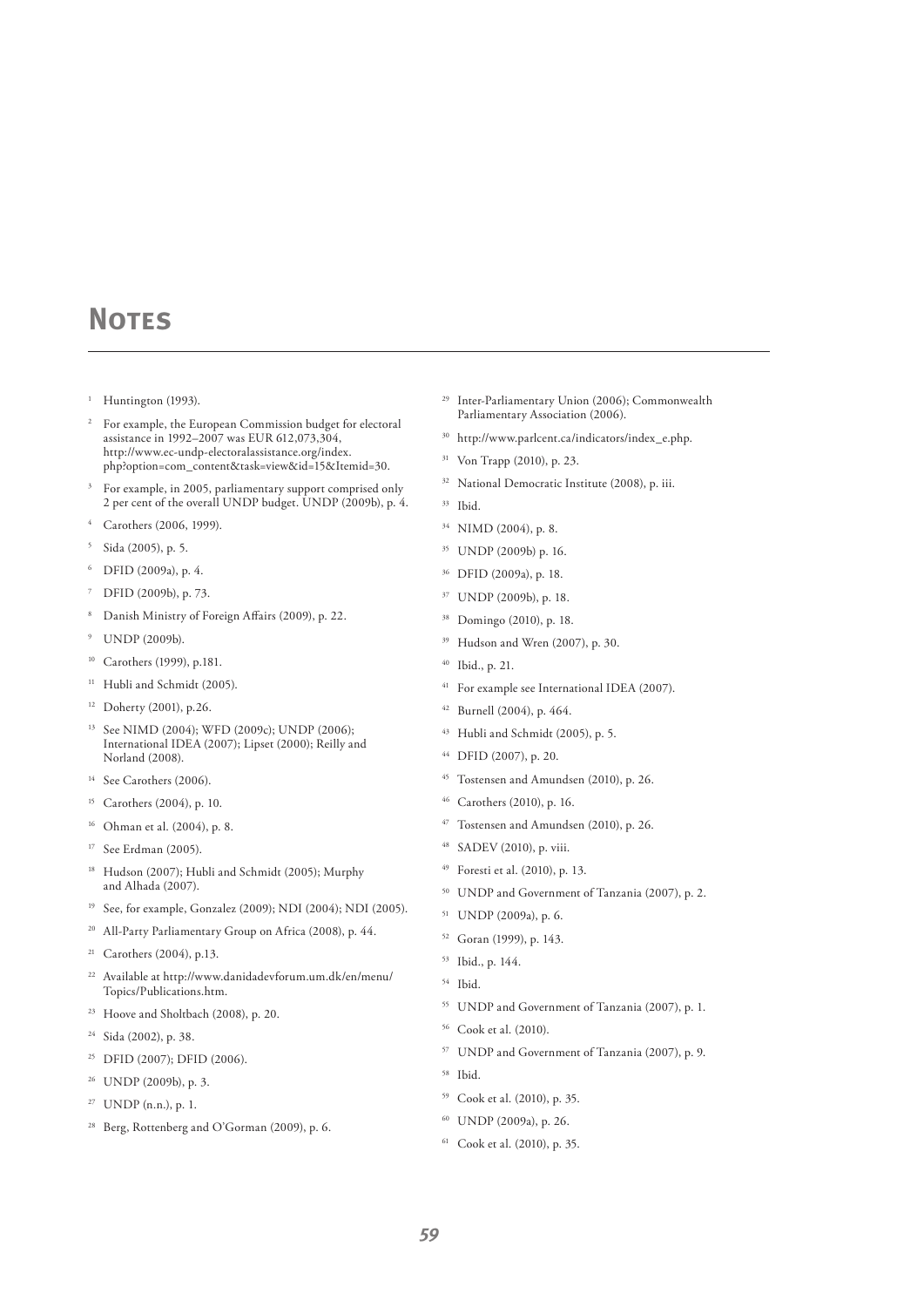- <sup>62</sup> UNDP and Government of Tanzania (2007), p. 9.
- <sup>63</sup> Electoral Institute for the Sustainability of Democracy in Africa (EISA) at http://www.eisa.org.za/WEP/tan1995 results2.htm.
- <sup>64</sup> Cook et al. (2010), p. 53.
- <sup>65</sup> Cook et al. (2010), p. 55.
- <sup>66</sup> Ibid.
- <sup>67</sup> Ibid., p. 56.
- <sup>68</sup> Ibid., p. 38.
- <sup>69</sup> Ibid., p. 57.
- <sup>70</sup> Ibid., p. 57.
- <sup>71</sup> Six members of the PDG are funding the DDP: Ireland; Denmark; Sweden; the UK; Norway; and the Netherlands.
- $72$  The content of this paper was finalised before the 2011 elections in Uganda. Therefore, new developments in Uganda's political context might have since also impacted on the Deepening Democracy Programme.
- <sup>73</sup> DDP Programme Management Unit (2008), p. 3.
- 74 Ibid.
- <sup>75</sup> EU Election Observers Mission Report (2006), p. 1.
- <sup>76</sup> DDP Briefing Paper, 13 October 2009, p. 1.
- <sup>77</sup> DDP Programme Management Unit and PDCO (2008), p. 7.
- <sup>78</sup> Ibid., p. 3.
- 79 Ibid., pp. 9-10.
- 80 Ibid., p. 9.
- $81$  Ibid., p 7.
- 82 Ibid., p. 7.
- 83 Arfobarometer Round 3 Survey, May 2005, quoted in ibid, p. 7.
- <sup>84</sup> Ibid., p. 8.
- <sup>85</sup> These are: the New Patriotic Party (NPP); the National Democratic Congress (NDC); the People's National Convention (PNC); and the Convention People's Party (CPP).
- 86 Dijkstra and Kumado (2004), p. 8.
- 87 Ibid.
- <sup>88</sup> Ibid.
- $89$  Ibid.
- <sup>90</sup> Ibid.
- $91$  Ibid.
- <sup>92</sup> Boadi-Gyimah (1994), p. 78.
- 93 Ibid.
- $94$  Ibid.
- 95 Ibid.
- <sup>96</sup> Ibid., p. 146.
- 97 Ibid., p. 147.
- <sup>98</sup> Boadi-Gyimah (2009), p. 138.
- <sup>99</sup> Afrobarometer (2008).
- <sup>100</sup> Dijkstra and Kumado (2004), p. 17.
- $101$  Ibid., p. 10.
- <sup>102</sup> IEA (August 2008), p. 11.
- $103$  Ibid.
- <sup>104</sup> Dijkstra and Kumado (2004), p.18.
- $105$  Ibid.
- <sup>106</sup> Ibid., p. 12.
- <sup>107</sup> Ibid., p. 86.
- <sup>108</sup> IEA (2008), p. 10.
- $109$  Ibid., p. 9.
- $110$  Ibid., p. 30.
- <sup>111</sup> Ibid., p. 79.
- <sup>112</sup> These include the House of Commons Overseas Office, the National Audit Office, the Commonwealth Parliamentary Association, the University of Essex and the Electoral Commission.
- <sup>113</sup> Accession Partnership with the Former Yugoslav Republic of Macedonia, available at http://europa.eu/legislation\_ summaries/enlargement/ongoing\_enlargement/r18013\_ en.htm.
- <sup>114</sup> European Commission (2008), p. 8.
- <sup>115</sup> WFD (2009d).
- <sup>116</sup> Quarterly Project Progress Report July–September 2009 p12.
- <sup>117</sup> Quarterly Project Progress Report October-December 2008 pp. 7–9.
- $118$  Ibid., p. 6.
- <sup>119</sup> Global Partners and Associates (July 2009).
- <sup>120</sup> Finkel et al. (2006).
- <sup>121</sup> See, for example, Power (2010).
- <sup>122</sup> Carothers (2010), p. 16.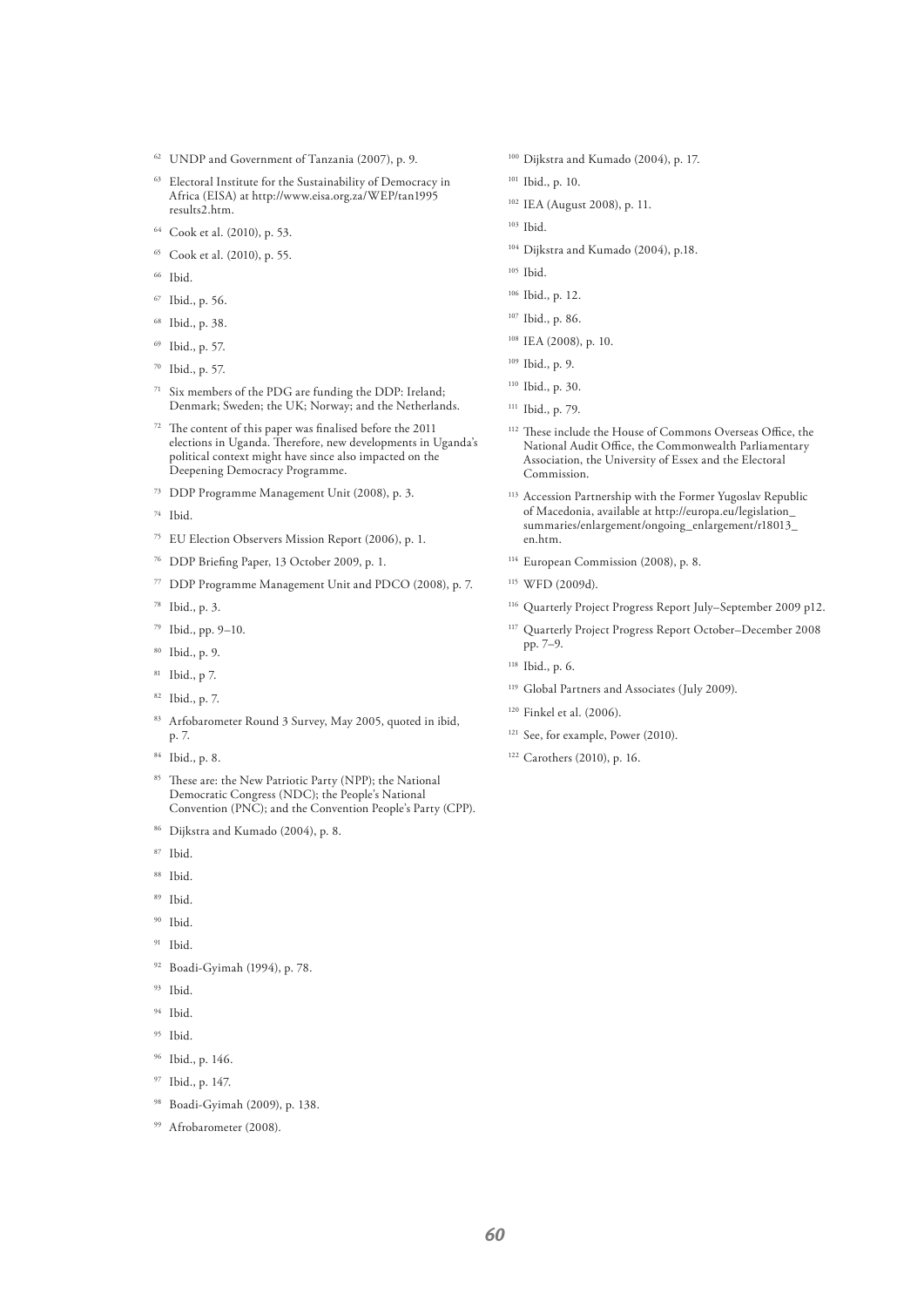### **International IDEA at a glance**

### *What is International IDEA?*

The International Institute for Democracy and Electoral Assistance (International IDEA) is an intergovernmental organization that supports sustainable democracy worldwide. International IDEA's mission is to support sustainable democratic change by providing comparative knowledge, and assisting in democratic reform, and influencing policies and politics.

### *What does International IDEA do?*

In the field of elections, constitution building, political parties, gender in democracy and women's political empowerment, democracy self-assessments, and democracy and development, IDEA undertakes its work through three activity areas:

- providing comparative knowledge derived from practical experience on democracy-building processes from diverse contexts around the world;
- assisting political actors in reforming democratic institutions and processes, and engaging in political processes when invited to do so; and
- • influencing democracy-building policies through the provision of our comparative knowledge resources and assistance to political actors.

### *Where does International IDEA work?*

International IDEA works worldwide. Based in Stockholm, Sweden, it has offices in Africa, Asia and the Pacific, Latin America, and West Asia and North Africa.